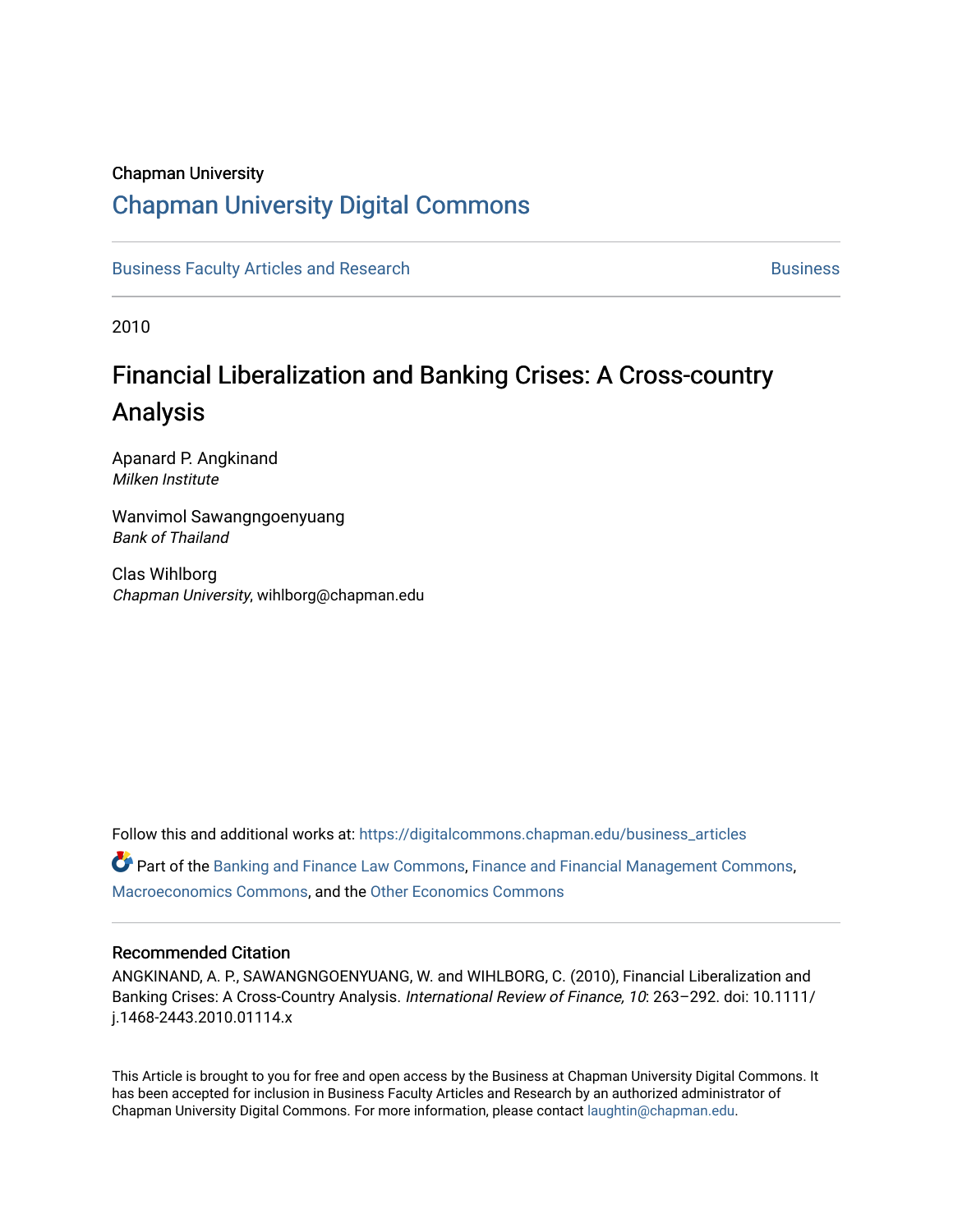### Financial Liberalization and Banking Crises: A Cross-country Analysis

#### **Comments**

This is the accepted version of the following article:

ANGKINAND, A. P., SAWANGNGOENYUANG, W. and WIHLBORG, C. (2010), Financial Liberalization and Banking Crises: A Cross-Country Analysis. International Review of Finance, 10: 263-292. doi: 10.1111/ j.1468-2443.2010.01114.x

which has been published in final form at [DOI: 10.1111/j.1468-2443.2010.01114.x](http://dx.doi.org/10.1111/j.1468-2443.2010.01114.x). This article may be used for non-commercial purposes in accordance with [Wiley Terms and Conditions for Self-Archiving](http://olabout.wiley.com/WileyCDA/Section/id-820227.html#terms).

Copyright The authors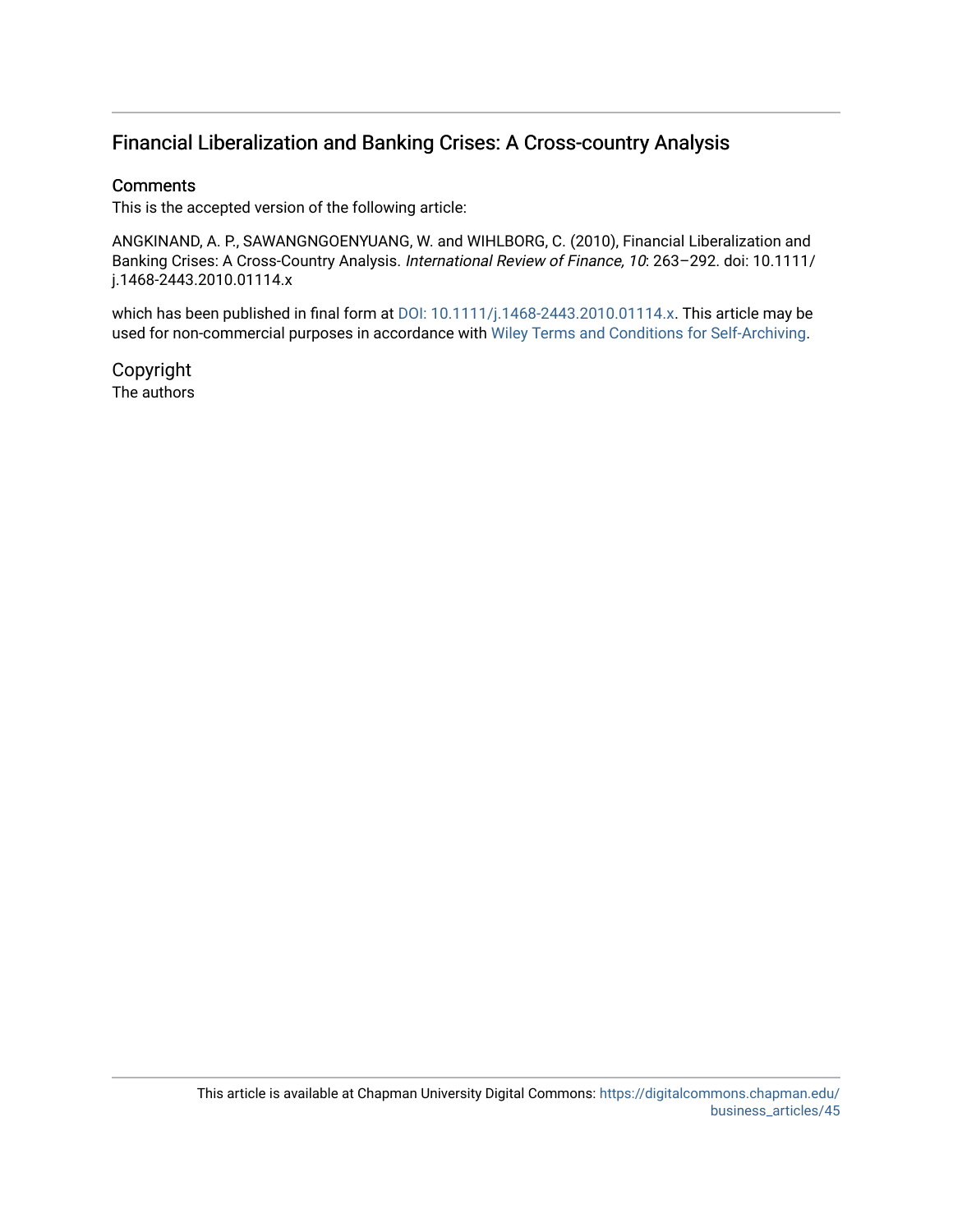### Financial Liberalization and Banking Crises: A Cross-Country Analysis

Apanard P. Angkinand The Milken Institute [pangkinand@milkeninstitute.org](mailto:pangkinand@milkeninstitute.org)

Wanvimol Sawangngoenyuang Bank of Thailand [Wanvimos@bot.or.th](mailto:Wanvimos@bot.or.th)

Clas Wihlborg Argyros School of Business and Economics, Chapman University and Copenhagen Business School [wihlborg@chapman.edu](mailto:wihlborg@chapman.edu)

#### October 2009

Abstract: Several studies indicate that financial liberalization contributes to the likelihood of a financial crisis. We focus on banking crises and argue that they are most likely to occur after some degree, but not full, liberalization. An inverted U-shaped relationship between liberalization and the likelihood of crisis is hypothesized and found. We ask whether the relationship remains when institutional characteristics of countries and dynamic effects of liberalization are considered. Finally, we ask whether explanations of crises can be improved by distinguishing among different types of financial liberalization. Using a recently updated dataset for financial reforms in 48 countries between 1973 and 2005, we decompose liberalization into behavioral liberalization (credit and interest rate liberalization), competitive liberalization (equity market, capital account liberalization, and banks' entry and activity liberalization), and privatization. The empirical results indicate that the relationship between liberalization and banking crises depends strongly on the strength of capital regulation and supervision. With very weak regulation and supervision the probability of banking crises is increasing with liberalization but this relationship is reversed as regulation and supervision become stricter. The most important type of liberalization seems to be behavioral (a relaxation of interest and credit controls). A policy implication is that positive growtheffects of liberalization can be achieved without increasing the risk of a banking crisis if appropriate institutions are developed.

*JEL Classification*: G21; G28; F3 *Keywords*: Banking Crises; Financial Liberalization; Capital Regulation and Supervision

We would like to thank an anonymous referee and our discussant, Jennifer Huang, as well as other participants in the "Global Market Integration and Financial Crises", July 12-13, 2009, for useful comments. We are also grateful to Arthur Denzau, Tripon Phumiwasana and Thomas D. Willett for comments om earlier drafts.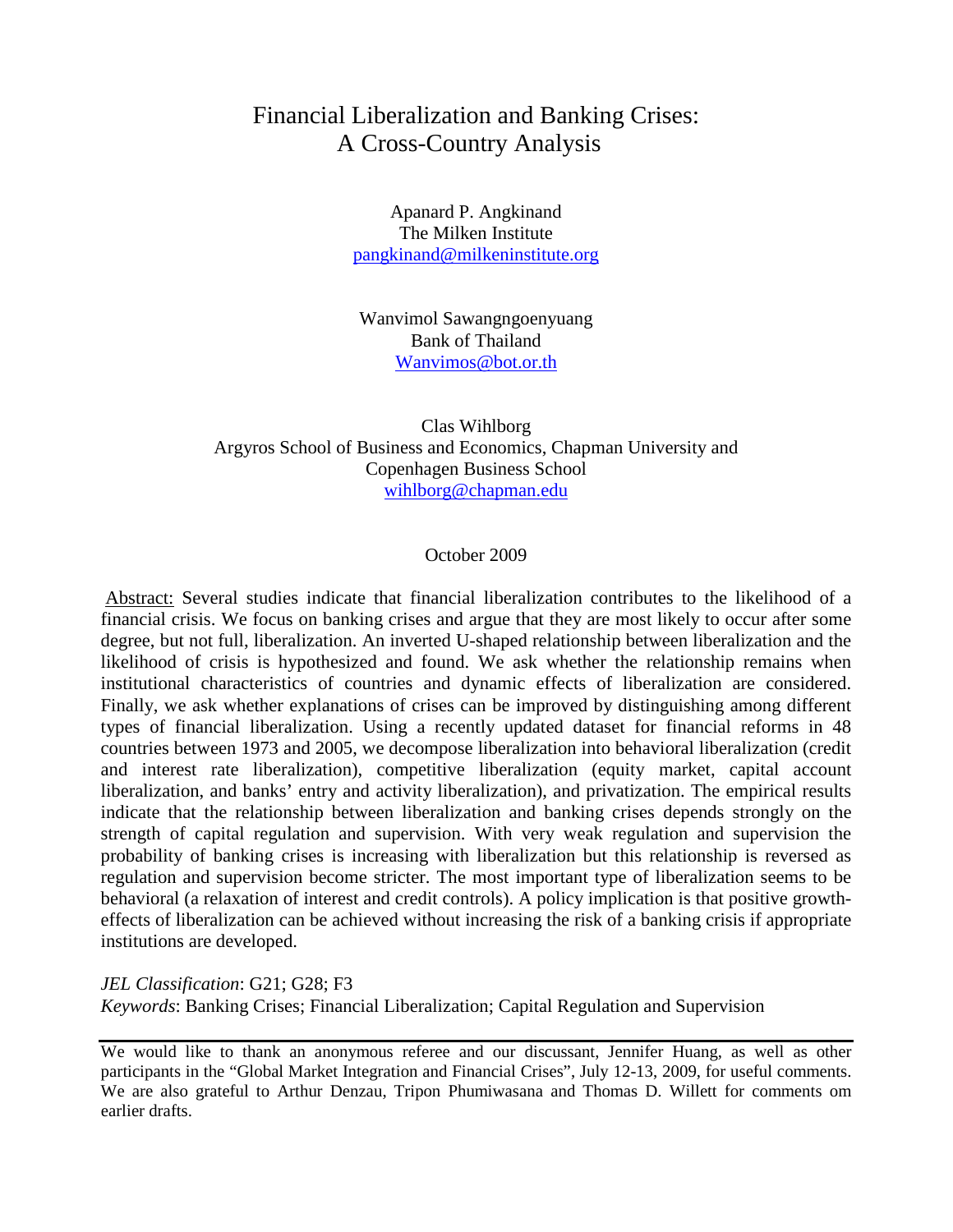#### **Financial Liberalization and Banking Crises: A Cross-Country Analysis**

#### **I. Introduction**

Many countries liberalized their financial sectors during the 1980s and the 1990s with the objective of increasing economic growth through financial sector development. [1](#page-3-0) However, financial liberalization has often been followed by financial instability and is often considered a cause of banking crises (Caprio and Klingebiel, 1996, Kaminsky and Reinhart, 1999). This finding is controversial and there exist a number of arguments discussed below why liberalization could enhance financial stability as well as growth. In this paper, we ask whether the noted relationship between liberalization of the financial sector and banking crisis holds over all ranges of liberalization and whether it depends on institutional characteristics of the liberalizing country. The institutional factors considered are strength of financial supervision and capital regulation, the existence of deposit insurance, and the quality of institutions in the liberalizing country. We also ask whether different types of financial liberalization affect the likelihood of banking crises to different degrees.

In our empirical analysis of the effects of financial liberalization on banking crises covering the period 1973-2005 we use a new Financial Reforms Database from Abiad, Detragiache and Tressel (2008), International Monetary Fund. This database divides financial reform data into several dimensions. The extent of liberalization is specified in each dimension for each year. Most existing studies examining financial liberalization capture periods of non-liberalized and liberalized financial systems using a  $0/1$  dummy.<sup>[2](#page-3-1)</sup> A common finding is that liberalized financial systems have a higher probability of banking crises. One may ask whether this observation simply captures a truism since some degree of liberalization is probably required for losses in the banking system to

<span id="page-3-0"></span><sup>&</sup>lt;sup>1</sup> See, for example, Tornell et al (2004), Bekaert et al (2005).

<span id="page-3-1"></span><sup>&</sup>lt;sup>2</sup> See, for example, Demirgüç-Kunt and Detragiache (2001), Eichengreen and Arteta (2002), Noy (2004), Ranciere et al (2006).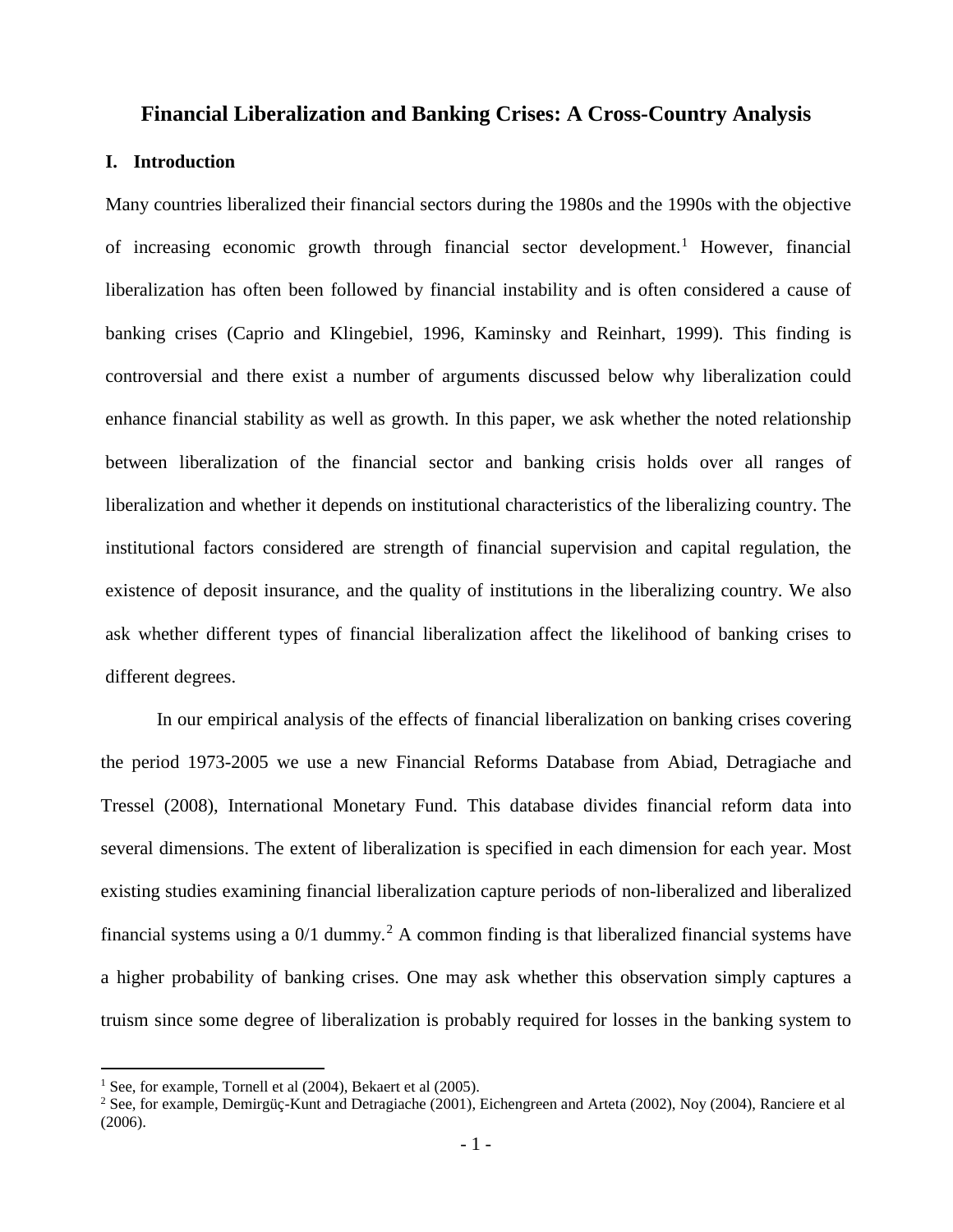be manifested as a banking crisis. A highly repressed banking system may perform very poorly and still survive based on different forms of more or less overt state support.

Some existing studies include measures of degrees of financial liberalization. For example, Eichengreen and Arteta (2002) use the ratio of capital flows to GDP as a proxy for the extent of external liberalization. Bekaert et al (2005) use the intensity of equity market liberalization as defined by a measure of market capitalization. These variables reflect changes in economic outcome that may occur as a result of liberalization. Kaminsky and Schmukler (2008) and Abiad and Mody (2005) construct indices that capture both the intensity of and changes in policy with respect to financial liberalization. Kaminsky and Schmukler construct a three-level financial liberalization index for 28 countries based on the liberalization of capital account, interest rate control, and equity market.

The Financial Reforms Database categorizes financial reforms into seven dimensions each year. Six of them refer to liberalization in the form of elimination of credit allocation controls, interest rate controls, capital account controls, equity market controls, entry barriers and privatization while the seventh dimension captures strength of bank capital regulation and supervision. The intensity of each reform category is captured on a four-point scale from fully repressed to fully liberalized for the six dimensions of liberalization.

One of our objectives is to analyze whether there is more information with respect to the likelihood of banking crises when disaggregating a financial liberalization index into types of liberalization. For this reason we use both a simple aggregate index of the six dimensions of liberalization to capture the degree of total financial liberalization and each of different types of liberalization. Since one type of liberalization is often accompanied or followed by other types of liberalization, the correlations among the six categories tend to be high. We combine some categories to distinguish among three types of liberalization denoted behavioral liberalization,

- 2 -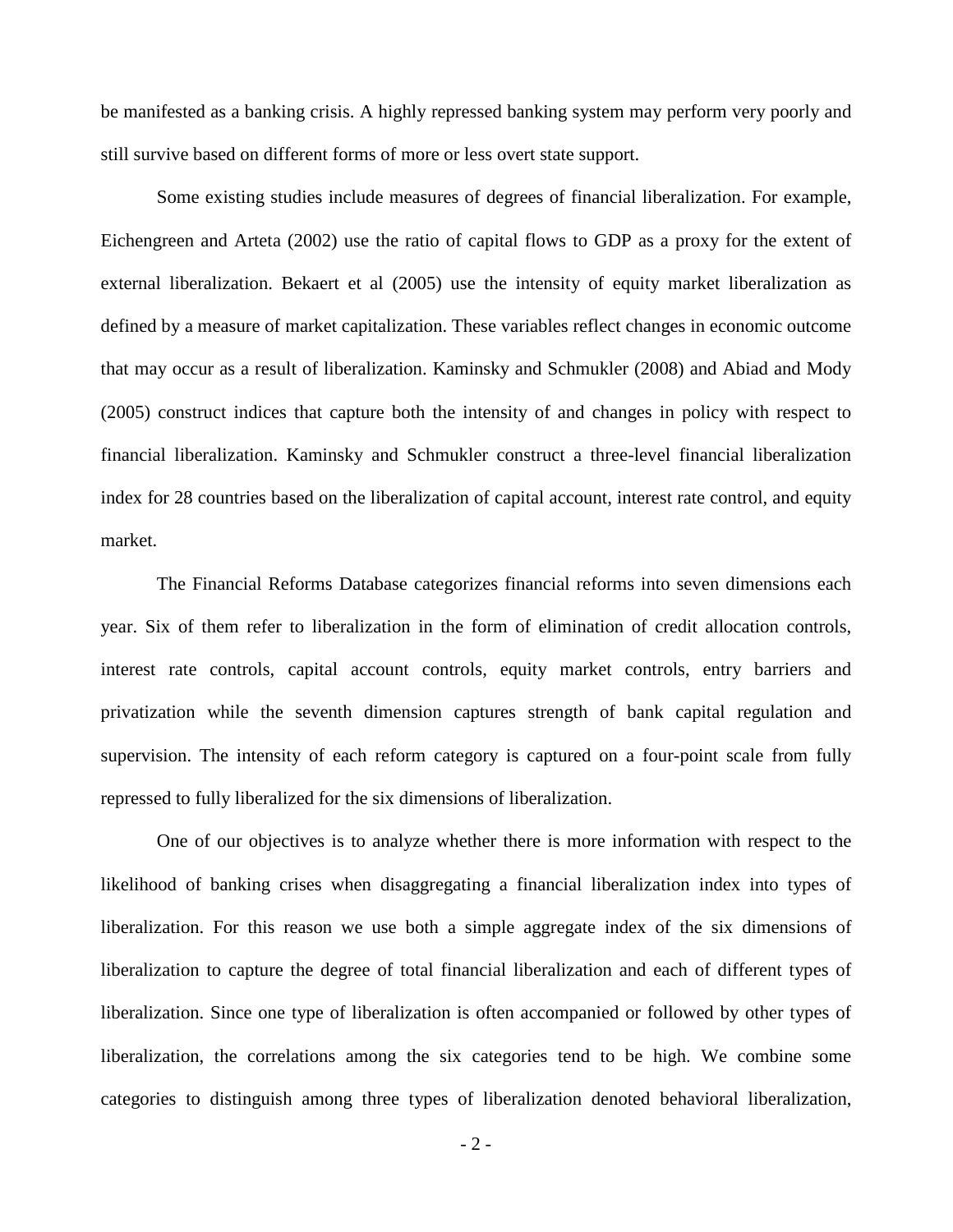competitive liberalization, and privatization. Behavioral liberalization refers to banks' ability to set interest rate and credit amounts without regulatory constraints while competitive liberalization refers to competitive conditions within the banking sector and between banking and other sources of finance.

Existing theory discussed below does not allow us to specify a clear theory-based hypothesis for the relationship between the level of financial liberalization and banking crises. There are competing theories with different implications. As we argue below, increased liberalization may increase or decrease the likelihood of banking crises or the likelihood of a crisis may be particularly high at a particular level of liberalization. We formulate the specific hypothesis that, starting from financial repression, increased liberalization up to an intermediate degree of liberalization will increase the likelihood of banking crisis and that the relationship is reversed at relatively high degrees of liberalization. We explore whether such a non-linear relationship can be explained by dynamic learning effects of liberalization or by institutional characteristics interacting with the degree of liberalization.

The need for strong capital regulation and supervision at the time of liberalization is often emphasized but there is little empirical evidence on the impact of regulation and supervision on the likelihood of banking crises for different degrees of liberalization.<sup>[3](#page-5-0)</sup> Deposit insurance systems are also considered in the analysis because effects of liberalization are likely to depend on risk-taking incentives and opportunities.

The sample of 48 countries is divided into two groups: 21 advanced economies and 27 emerging markets. It is possible that emerging markets are more vulnerable to banking crises after liberalization because capital flows are relatively volatile and skills in risk assessment and supervision may be lacking.

<span id="page-5-0"></span> $3$  Most empirical studies that take into account the interactive effect of institutions and liberalization use a  $0/1$ liberalization dummy.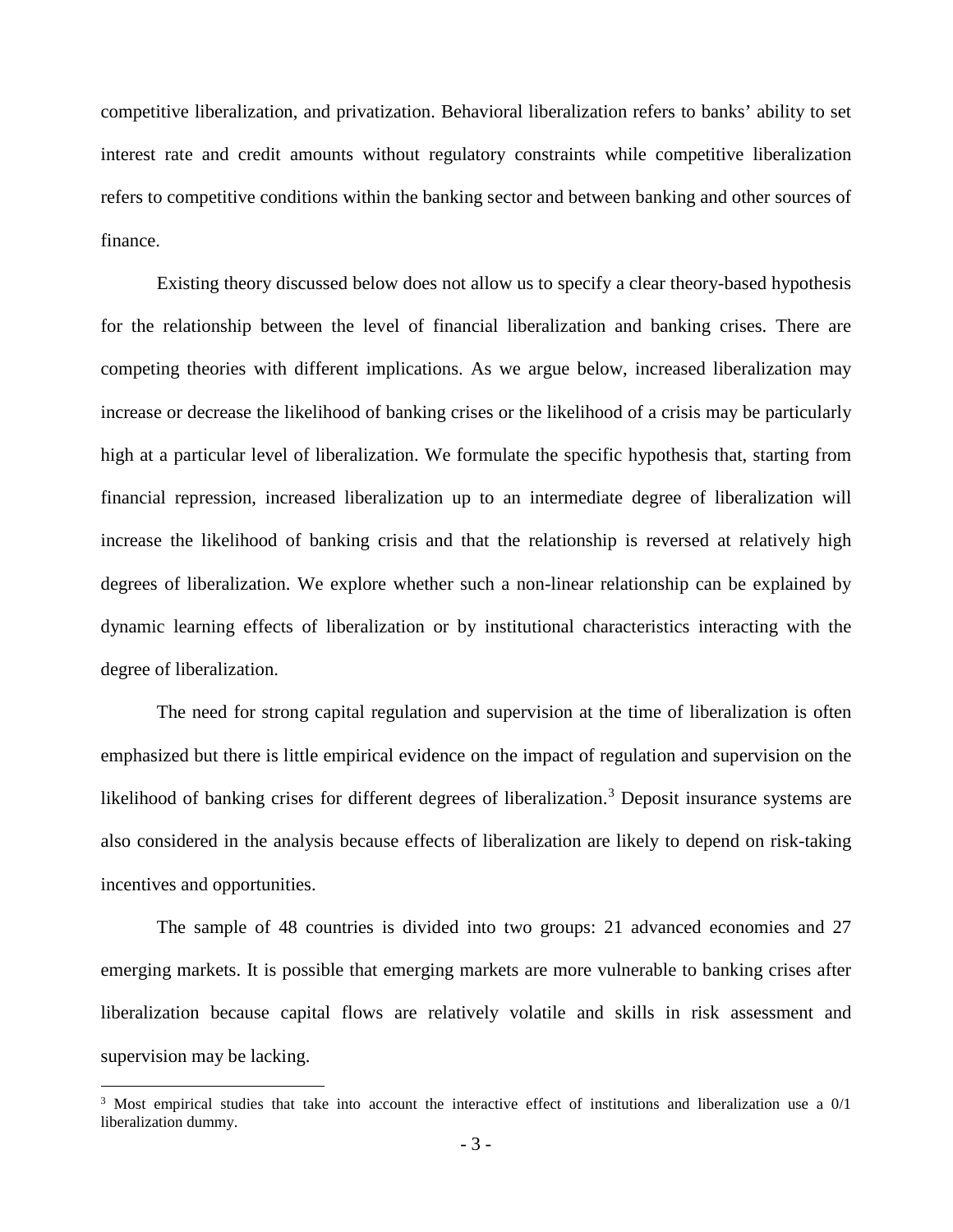In Section II we review literature on effects of financial liberalization referring to literature on growth effects as well as on the link between liberalization and crises. The financial liberalization data and types of liberalization are described in Section III. The main hypotheses and the empirical methodology are described in Section IV. Results of the empirical tests are presented in Section V. Conclusions and policy implications follow in Section VI.

#### **II. Financial liberalization, growth and crises in the literature**

Banks dominate the financial system in large parts of the world. Restrictions on bank activity can be based on a variety of arguments. For instance, governments implement capital controls for fears that excessive capital inflows can promote boom-bust cycles and reduce the effectiveness of monetary policy. Financial repression in the form of direct regulation of interest rates and credit allocation can be used by governments to favor particular groups and activities, and to reduce the costs of government borrowing (Giovannini and de Melo, 1993, Fry, 1997). For these reasons governments in many countries have long treated banks as public utilities and implicitly more or less guaranteed their survival (Honohan, 1997).

The main argument in favor of financial liberalization is that it enhances economic efficiency and growth in a market economy. Shaw (1973) and McKinnon (1973) analyzed how financial repression discourages savings and contributes to misallocation of credit. Artificially low interest rates make credit rationing necessary. The public sector, large firms, favored industries and established clients tend to receive credit at favorable terms while small-scale investors have to obtain funds in relatively expensive informal credit markets (Diaz-Alejandro, 1985).

In response to the evidence of inefficiencies of financial repression and to pressures from trading partners and international financial institutions; the IMF and WTO, in particular, many countries embarked on reforms of their financial sectors during the 1980s and the 1990s. Domestic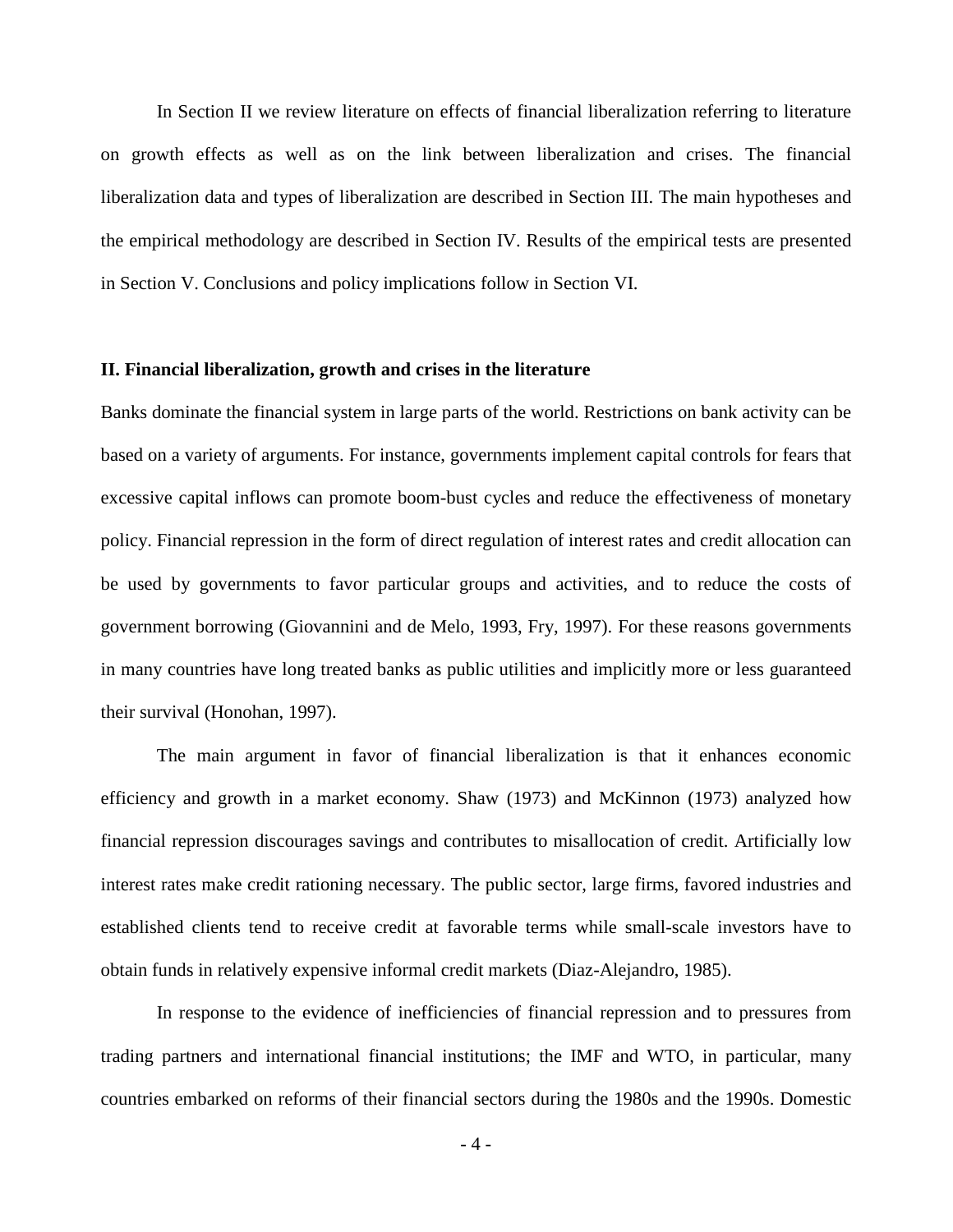(internal) financial liberalization typically included the removal of interest rate controls and direct credit allocation schemes. Often banks were allowed to expand the scope of their activities and state-owned banks were privatized to reduce political influences. International (external) financial liberalization referred to the removal of capital account controls of foreign direct investments as well as of portfolio capital flows.

In the 1990s there was a wave of theoretical and empirical contributions about the impact of financial sector development on economic growth.<sup>[4](#page-7-0)</sup>. Several studies found that financial liberalization is one of the determinants of financial development and growth.<sup>[5](#page-7-1)</sup> More recent studies specifying and estimating time series models for individual countries indicate that in some countries the causality between financial development and growth is reversed.<sup>[6](#page-7-2)</sup> Independent of this causality it appears that financial liberalization is a requirement for increased intermediation associated with financial development.[7](#page-7-3)

Other studies of financial liberalization focus on effects on the firm level. For example, Leaven (2003) find that the financing constraints are reduced for both large and small firms over time in liberalizing countries. Desai et al (2006) find that capital controls discourages foreign direct investment (FDI).

In studies of the effects of financial liberalization on the financial sector, Beim and Calomiris (2000) show that financial repression results in reduced economic growth because banks have little incentive to explore new opportunities and to become innovative. Both external and internal financial liberalizations tend to improve the financial infrastructure and bank governance

<span id="page-7-0"></span> <sup>4</sup> Examples are Greenwood and Jovanovic (1990), Bencivenga and Smith (1991, 1993), Obstfeld (1994) and Saint-Paul (1992).

<span id="page-7-1"></span><sup>&</sup>lt;sup>5</sup> See, for example Ranciere et al (2006) and Tressel and Detragiache (2008). Levine (1997) surveys this literature through the mid 1990s.

<span id="page-7-2"></span><sup>6</sup> This literature employs cointegration and error-correction mechanisms to analyze short-run and long-run causality between finance and growth. Some well-known examples are Demetriades and Hussein (1996), Arestis and Demetriades (1997), Arestis et al (2001) and Arestis et al (2004).

<span id="page-7-3"></span> $^7$  Christopoulos and Tsionas (2004) estimate an error correction model for a panel of 10 countries and find that long run causality runs from financial development to growth.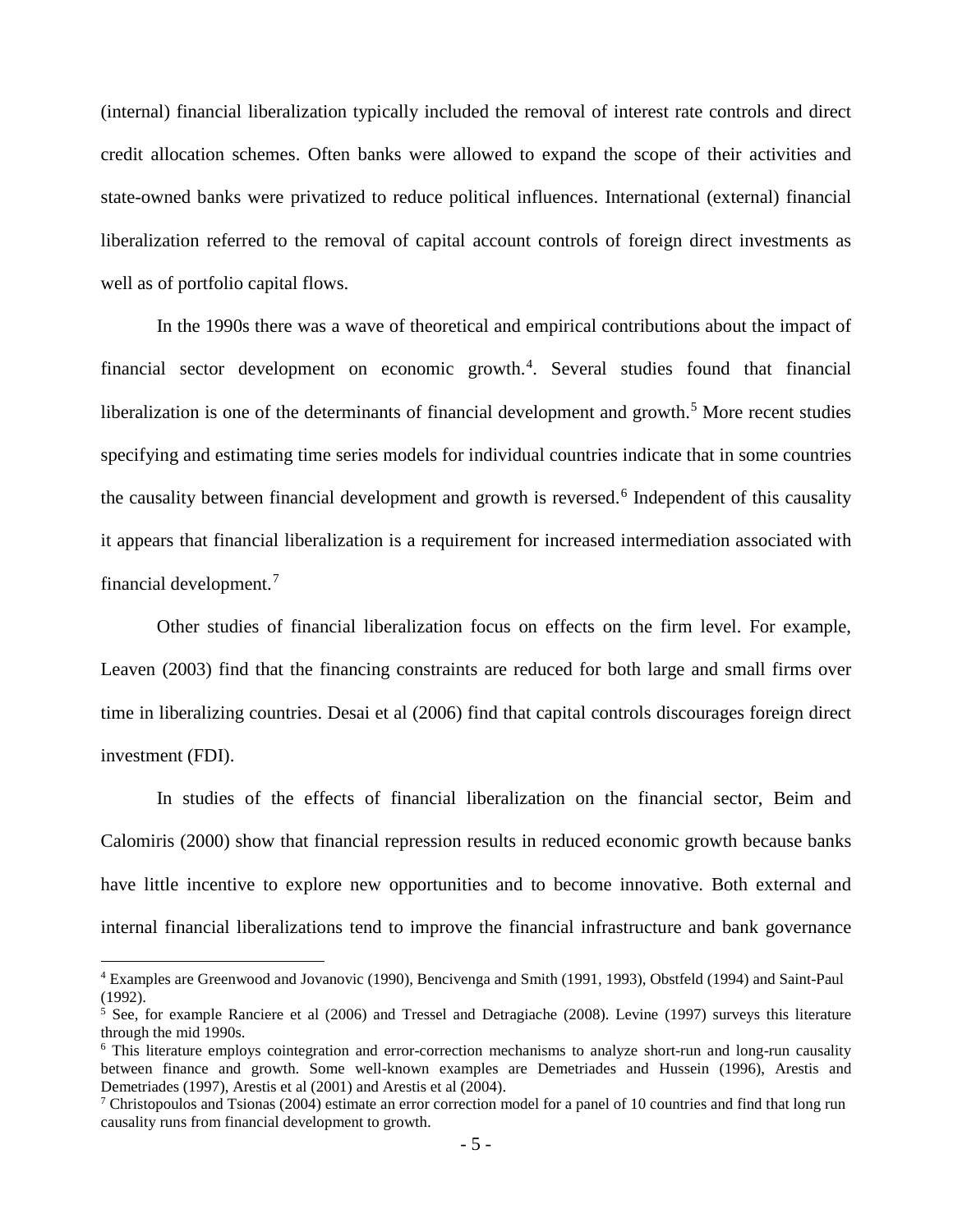(Schmukler, 2004). These effects stand in contrast to a common view that liberalization in the form of elimination of interest rate and credit regulation reduces the profitability of banks through increased competition and, thereby, increases the fragility of the banking system (e.g. Hellman et al, 2000, Noy, 2004).

Berger et al (2008) test whether increased competition increases or reduces financial fragility in 23 developed nations. Although the results generally favor a "competition-fragility" view there is some evidence that competition also induces banks to hold more equity capital and employ risk-mitigating techniques.

Increased financial fragility in the sense of an increased likelihood of banking crises does not necessarily contradict increased efficiency of the banking system from the point of view of credit allocation and economic growth. The question can be asked is whether a higher likelihood of banking crises is a necessary evil accompanying higher economic growth following liberalization or whether a higher likelihood of banking crises depends on a different set of factors in conjunction with liberalization. The answer to this question depends partly on what factors explain banking crises.

There are a number of theories, hypotheses and stories about the origin of financial crises. Although not mutually exclusive we can distinguish among five types of explanations $8$ :

1) macroeconomic developments and leverage<sup>[9](#page-8-1)</sup>, 2) behavioral factors, speculation and optimism<sup>[10](#page-8-2)</sup>, 3) shift to liquidity and safety<sup>11</sup>, 4) management failure<sup>[12](#page-8-4)</sup>, and 5) institutional weaknesses.

<span id="page-8-0"></span> <sup>8</sup> This categorization is based on Ostrup, Oxelheim and Wihlborg (2009).

<span id="page-8-3"></span><span id="page-8-1"></span><sup>&</sup>lt;sup>9</sup> See e.g. Mishkin (1991, 1997), who discusses five different types of macroeconomic shocks that may cause financial crises. Fisher (1933) developed the 'debt-inflation' theory suggesting that the level of debt in financial and non-financial enterprises is the crucial factor that determines the probability and size of financial crises under certain macroeconomic conditions. Bernanke, Gertler and Gilchrist (1994), Kioytaki and Moore (1997), and von Peter (2004) emphasize asset price inflation as a source of leverage and fragility.

<span id="page-8-4"></span><span id="page-8-2"></span><sup>&</sup>lt;sup>10</sup> This view goes back to Keynes (1936). Minsky (1964) and Kindleberger (1989) took similar views of asset speculation as the origin of financial crises.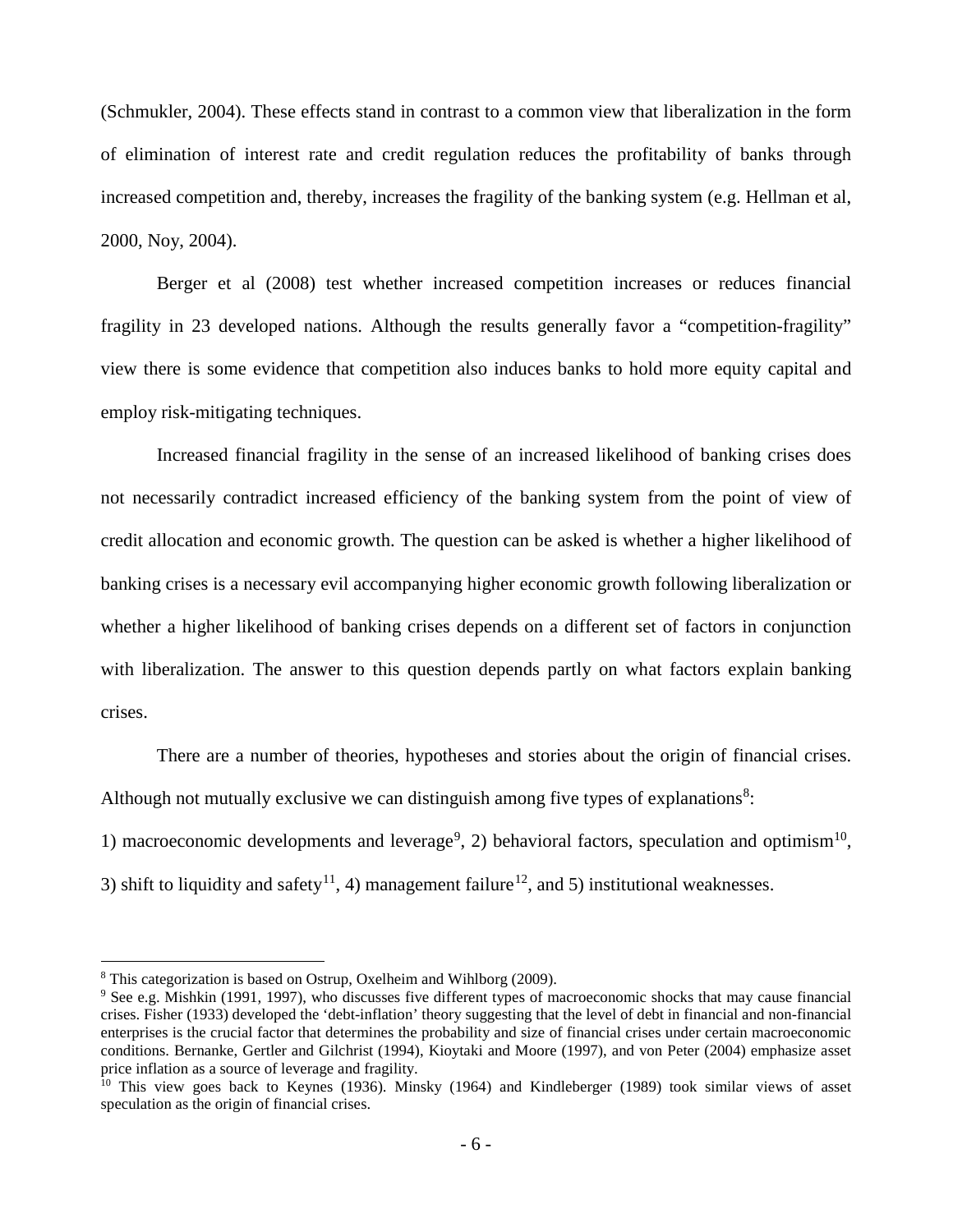In the empirical analysis of the relationship between financial liberalization and banking crises discussed below we control for macroeconomic factors in the same way as most of the existing literature on banking crises. We also take into account banks' leverage and the strength of capital regulation and supervision.

Financial liberalization plays an important role in the behavioral explanations of crises since the speculative behavior that causes crises would not be possible with restrictions on bank lending and financial investment opportunities. Several studies associate increased capital mobility with financial crises in emerging markets. For example, McKinnon and Pill (1997) point out the possibility that a surge of inflows can create an asset price bubble followed by a capital flow reversal.

Financial crises caused by sudden shifts to safe and liquid assets requires that the financial system is relatively free from restrictions on risk-taking since the portfolio shift presumes that investors have been able to obtain risky portfolios in accordance with their preferences. A portfolio shift may also be the result of liberalization, however. Martin and Rey (2006) develop an open economy model wherein financial liberalization in emerging markets triggers capital flight and a collapse in the demand for assets as key elements of a financial crisis following liberalization.

The fourth explanation of crises refers to management failures to evaluate and control risktaking in financial institutions. Systematic managerial failures in a country would depend on managerial incentives and corporate governance. To address the role of governance and managerial failure in crises we turn to institutional weaknesses as explanations of crises.

 $11$  Already Bagehot (1873) discussed how a sudden demand for liquid, safe assets could be caused by a sudden sentiment of fear. Friedman and Schwartz (1963) describe how bank runs contributed to the crisis in the 1930s.

<sup>&</sup>lt;sup>12</sup> Irvine H. Sprague (1986 [2000], p. 233), chair of the Federal Deposit Insurance Corporation (FDIC) from 1979 to 1986 gave the following account of financial failures: "the greed factor…remains the major – often the only – reason for a bank's failure. Banks fail in the vast majority of cases because their management seek growth at all cost, reach for profits without due regard to risk, give privileged treatment to insiders, or gamble on the future course of interest rates. Some simply have dishonest management that loots the banks".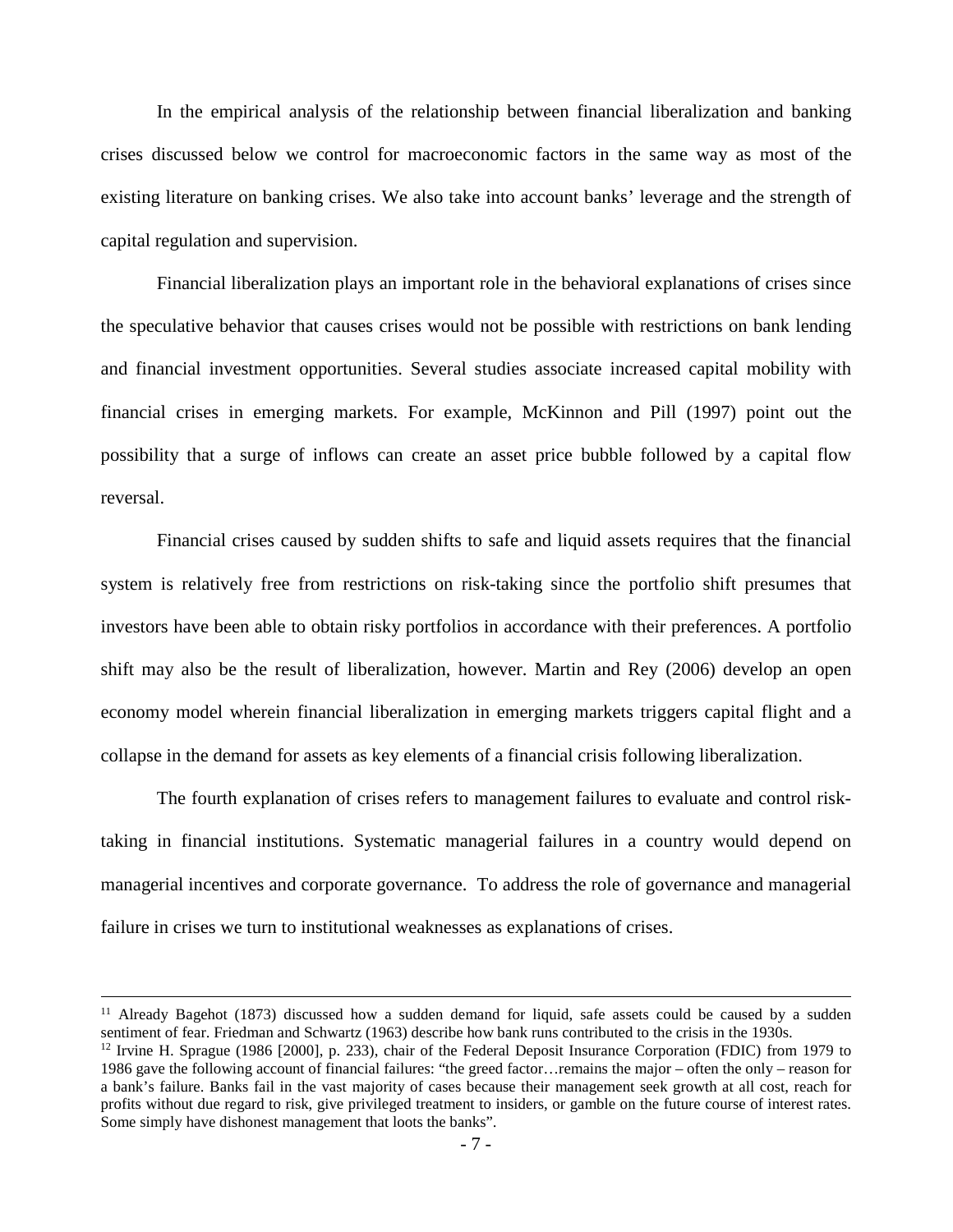Institutional weaknesses can cause financial crises for a variety of reasons. For example, a weak political structure may cause budgetary deficits, inflation and subsequent losses in financial institutions, which may have been pressured into holding government assets to finance the deficit. In this case financial repression would contribute to the likelihood of a crisis.

Strong explicit and implicit guarantees of banks' creditors and shareholders can explain a tendency of banks to shift risk to deposit insurance funds and tax payers. This "moral hazard problem" in banking is often referred to as an explanation of insufficient attention to risk-management and insufficient bank capital relative to credit risk.<sup>[13](#page-10-0)</sup> It can be expected that the moral hazard explanation of banking crises is particularly relevant if explicit or implicit protection of banks' liabilities are extensive and if there are few restrictions on banks' risk-taking behavior. Thus, financial liberalization and protection of banks' liabilities can be expected to be interacting explanations of banking crises. We return to this issue in the empirical section below.

The effectiveness of capital regulation and supervision should also be considered among institutional factors affecting the likelihood of banking crises. In the empirical section below we ask whether the impact of financial liberalization on banking crises depends on the effectiveness of supervision.

Other institutional characteristics affecting the likelihood of banking crises can be the strength of creditor rights and the ability of creditors to enforce contracts. A study by La Porta et al (1998) shows a larger risk of financial crises in countries with weak enforcement of property rights. In the empirical work below we control for such factors using a general proxy for institutional quality.

This brief review of causes of crises indicates that arguments can be made for a positive as well as a negative relationship between financial liberalization and the likelihood of banking crises.

<span id="page-10-0"></span><sup>&</sup>lt;sup>13</sup> See, for example, Bhattacharya and Thakor (1993).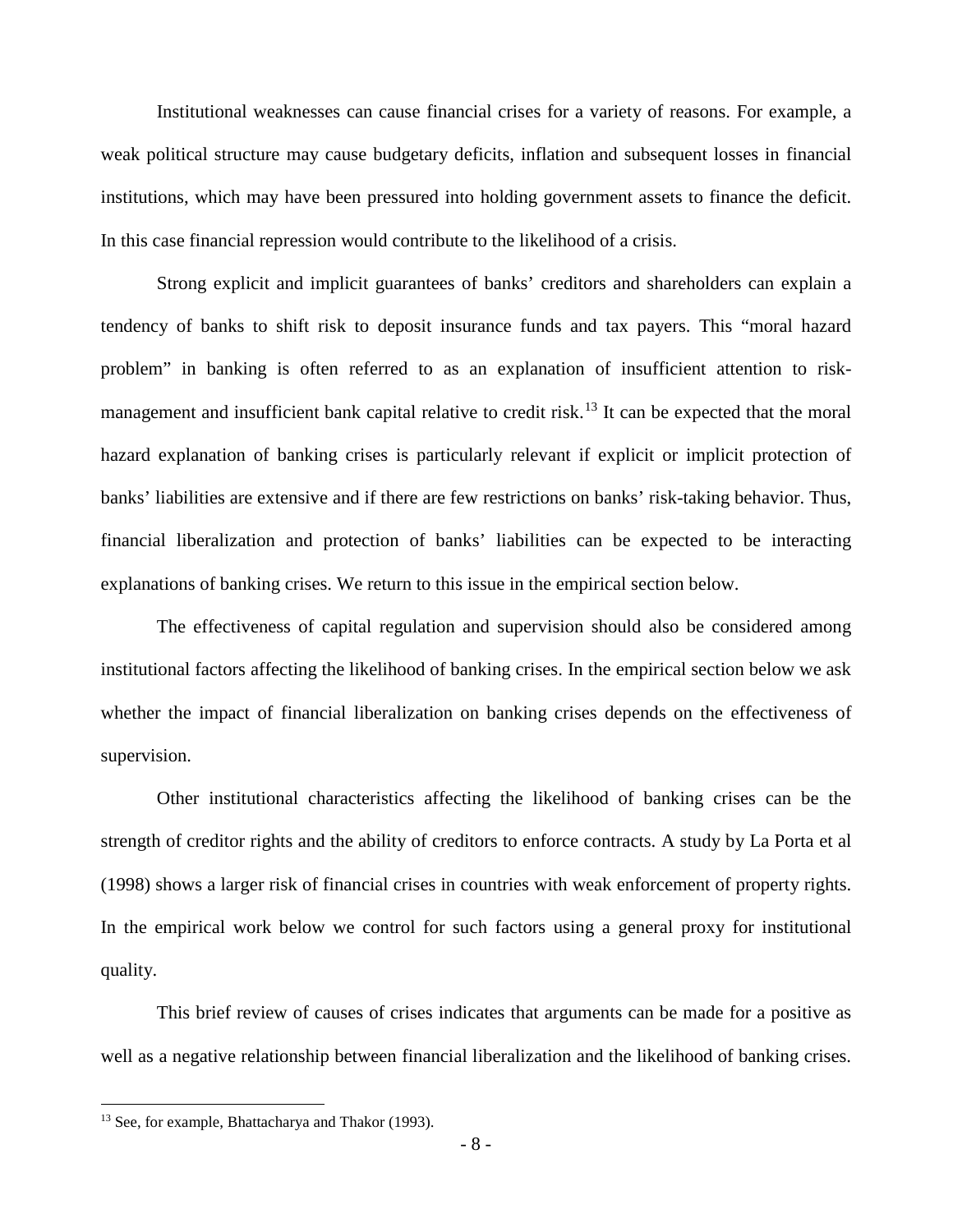Furthermore, the relationship may depend on institutional characteristics of countries interacting with liberalization.

There are few explicit models incorporating effects of liberalization on economic growth as well as on the likelihood of crises. One exception is Daniel and Jones (2007). They develop a model of a transition period following liberalization showing that financial liberalization can increase the likelihood of banking crises in the medium term while also enhancing economic efficiency. In the model the immediate effect of liberalization is to lower the cost of capital and, thereby, to increase real investment activity. Banks finance more risky projects and over time projects with lower returns will be accepted. At this point, when the capital stock has increased and marginal projects offer lower returns, banks become more vulnerable and the likelihood of a crisis increases.

The result in Daniel and Jones (2007) does not require the existence of deposit insurance and associated moral hazard. It depends strongly on effect of liberalization on the average cost of capital and assumes that all projects before and after liberalization are expected to offer a positive net present value. However, an important aspect of liberalization in the literature discussing effects on bank behavior is that the allocation of credit to an increasing extent will be based on market determined economic criteria as opposed to political criteria and relationships of bank managers.<sup>[14](#page-11-0)</sup> If so, financial liberalization could reduce the fragility of the banking system as a result of improved governance.

Most of the literature discussed above with the exception of Daniel and Jones (2007) is not specific with respect to the time dimension. There are reasons to believe that dynamic effects are important, however. Prior to financial liberalization, bank managers and staff are used to work within a controlled non-competitive environment. Post-liberalization the poor performance of pre-

<span id="page-11-0"></span><sup>&</sup>lt;sup>14</sup> See for example, references to the original literature on costs of financial repression as McKinnon (1973).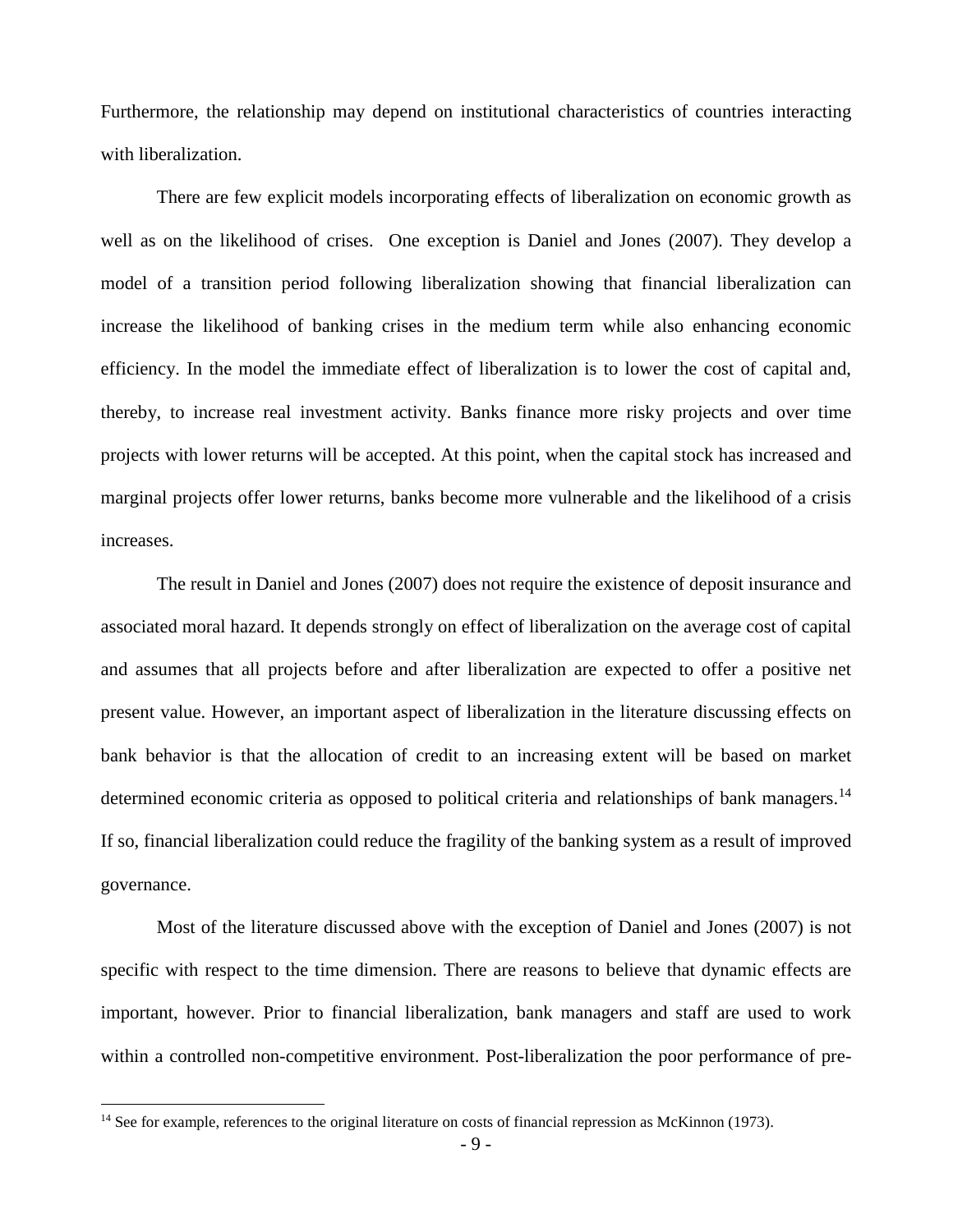liberalization portfolios becomes exposed (Alba et al, 2000 and Caprio et al, 2000) and new types of risk arise. If the managers and the supervisors are not familiar with the new environment, they may be unable to monitor banks' risky activities properly. Over time a competitive environment would tend to favor the managers with greater risk management skills unless government guarantees are very strong. The rate of innovation and exploration of business opportunities are likely to increase as well in a competitive environment as noted by Beim and Calomiris (2000). Thus, the short and long run effects of financial liberalization on the likelihood of a crisis may be opposite in an environment with effective legal and regulatory institutions. These considerations are taken into account in the hypotheses below.

Turning to the empirical evidence the association between financial liberalization and banking crisis has been observed in several empirical studies (e.g. Williamson and Mahar, 1998, Kaminsky & Reinhart, 1999, Demirgüç-Kunt and Detragiache, 2001, Weller, 2001, Eichengreen and Arterta, 2002 and Noy, 2004). Demirgüç-Kunt and Detragiache (2001) focus on domestic financial liberalization by observing the date policy makers announce interest rate decontrols in 53 countries during the period 1980-1995. They find that financial liberalization is strongly and positively correlated with the probability of a subsequent banking crisis. Weller (2001) also finds are more likely after domestic financial liberalization.

Eichengreen and Arteta (2002) extend the analysis in Demirgüç-Kunt and Detragiache by distinguishing between the effects of internal and external financial liberalization. The latter is captured by a 0/1 dummy. They find that capital account liberalization does not contribute to a banking crisis but internal financial liberalization does. Furthermore, they find that capital account liberalization increases the likelihood of banking crises for countries that liberalize internally. Noy (2004) considers interactions between domestic financial liberalization and supervision and concludes that banking crises occur as a result of weak supervision after liberalization.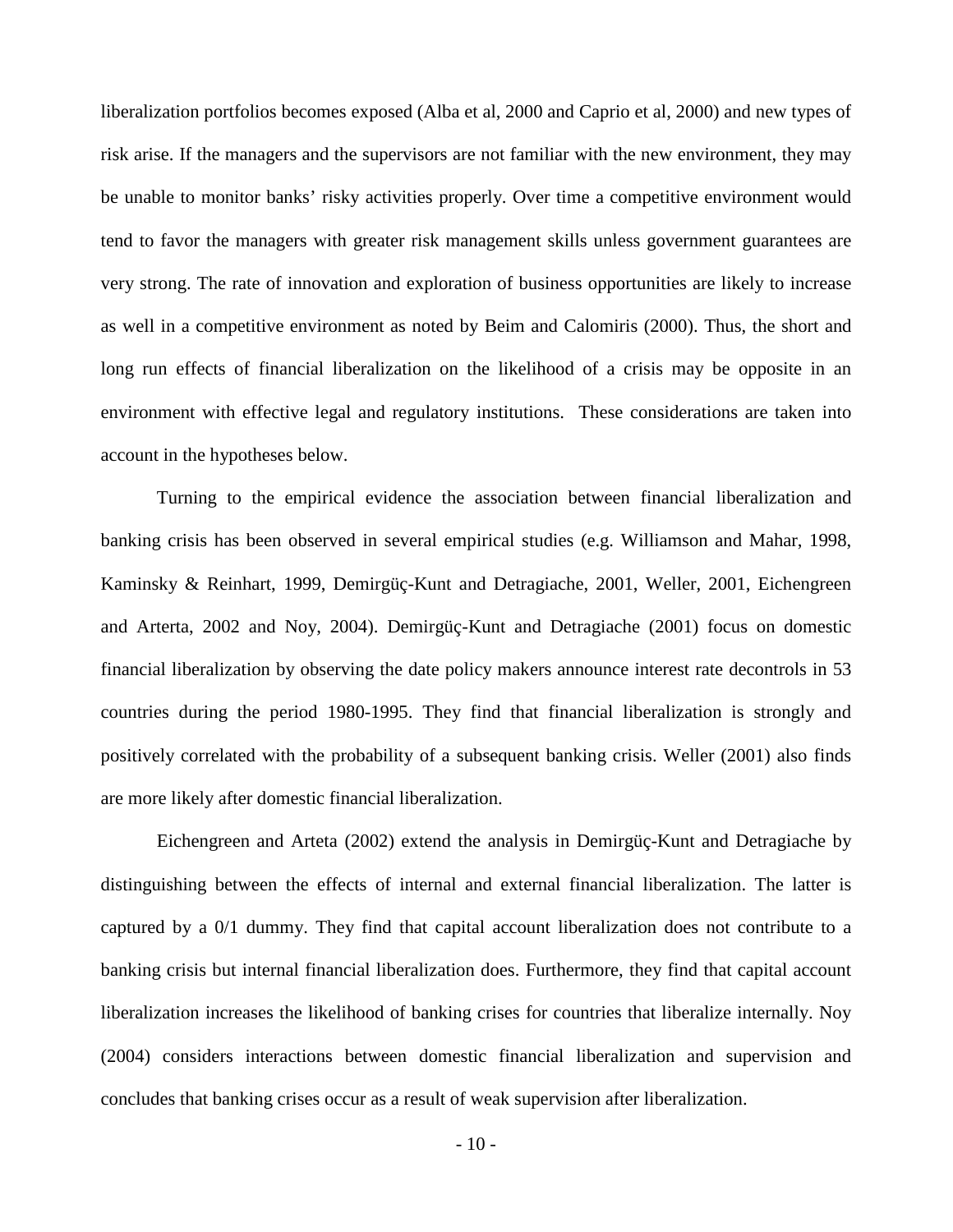Ranciere et al (2006) study the relationship between financial liberalization and crises using one proxy for equity market liberalization and another for relaxation of capital account restrictions. Both financial liberalization variables are associated with higher probabilities of banking and currency crises (twin crises).

Barth et al (2004) focus on restrictions on bank activity, entry restrictions, and privatization. They find that restrictions on banking activity and foreign bank entry increase the likelihood of banking crises, while government ownership do not have a significant effect on this likelihood. Barth et al use data for the types of regulatory restrictions on banks from their country survey, *The Regulation and Supervision of Banks around the World: a New Database*. Although these variables capture the extent of regulatory restrictions across countries, they exist only as cross sectional data for the years 1999, 2003, and 2007.

The implication of this overview is that different aspects of liberalization may have different effects on the likelihood of banking crises. Thus, to identify effects of one type of liberalization it is desirable to control for other types of liberalization. In addition, the benefits of liberalization can be accompanied by risks if incentives in the market place do not encourage prudence and supervision. Excessive risk taking can be exacerbated by far-reaching guarantees of banks, low levels of skills in risk assessment, weak governance in banks and lax supervision.

Before developing explicit hypotheses based on the discussion above the data on types and strength of liberalization are described.

#### **III. Data for types of financial liberalization**

Data on liberalization of different types of restrictions and supervision are taken from Abiad, Detragiache and Tressel (2008). The potentially important advantage of the database is that it has time-series measures for the intensity of reforms in seven dimensions. As noted in their analysis of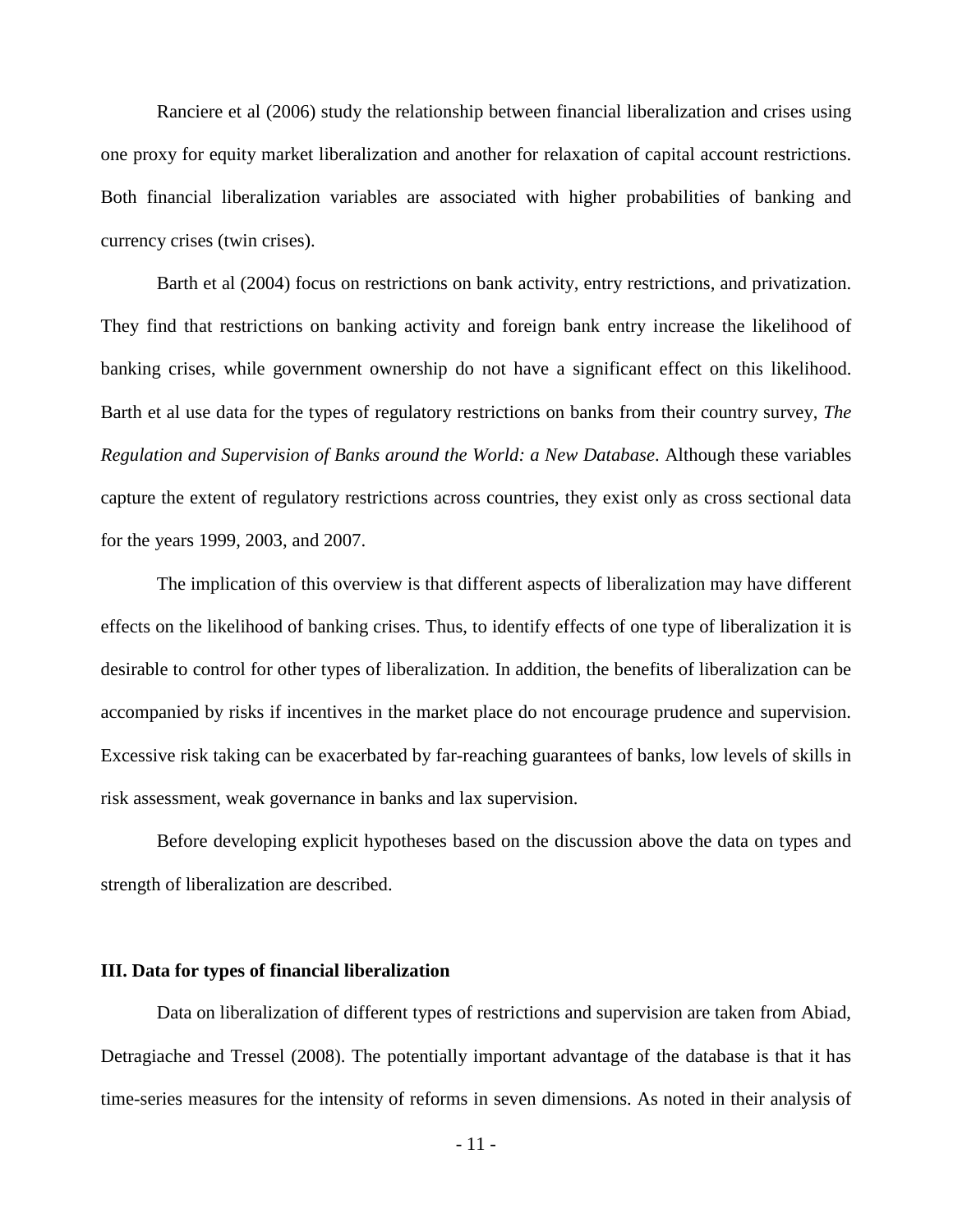the pace of financial reform, there is variation among countries in terms of type of liberalization, intensity and speed of reform. The data set for our analysis includes 21 advanced countries and 27 emerging markets during the period  $1973$ -2005.<sup>[15](#page-14-0)</sup> The list of countries for each country group is reported in the Appendix A.

For each country, the following six dimensions capture liberalization of different types of restrictions:

(1) Elimination of credit controls and high reserve requirements,

(2) Elimination of interest rate controls,

(3) Elimination of entry barriers and of restrictions on the scope of banks' activities,

(4) Securities market policy,

(5) Elimination of capital account restrictions,

(6) Reduction of state ownership in the banking sector,

The seventh dimension of financial reform does not refer to liberalization per se, but to capital regulation and prudential supervision:

(7) Enhancement of capital regulations and prudential supervision (CRS) of the banking sector.

The dimensions (1)-(6) are measured on a scale from 0 to 3 where 0, 1, 2 and 3 represent fully repressed, partially repressed, largely liberalized, and fully liberalized. For banking capital regulation and supervision (CRS) the scale goes from unregulated and unsupervised (0), through weakly regulated and supervised (1), largely regulated and supervised (2), to strongly regulated and supervised (3). The description of each dimension is reported in the Appendix B.

<span id="page-14-0"></span><sup>&</sup>lt;sup>15</sup> Abiad, Detragiache and Tressel (2008)'s dataset covers 91 economies, including 22 advanced countries and 69 developing countries. We focus on 27 emerging markets (EMGs) rather than using their sample of all 69 developing countries as the effects of financial liberalization are more relevant for EMGs. In particular, EMGs tend to be more open and have much larger and more volatile capital flows in relation to the size of their domestic capital markets. For other lower-income developing countries, the role of banks in the economy and the degree of capital mobility are usually much lower and hence banking crises are less of a problem. We also follow Abiad, Detragiache and Tressel in including Israel in the group of advanced economies.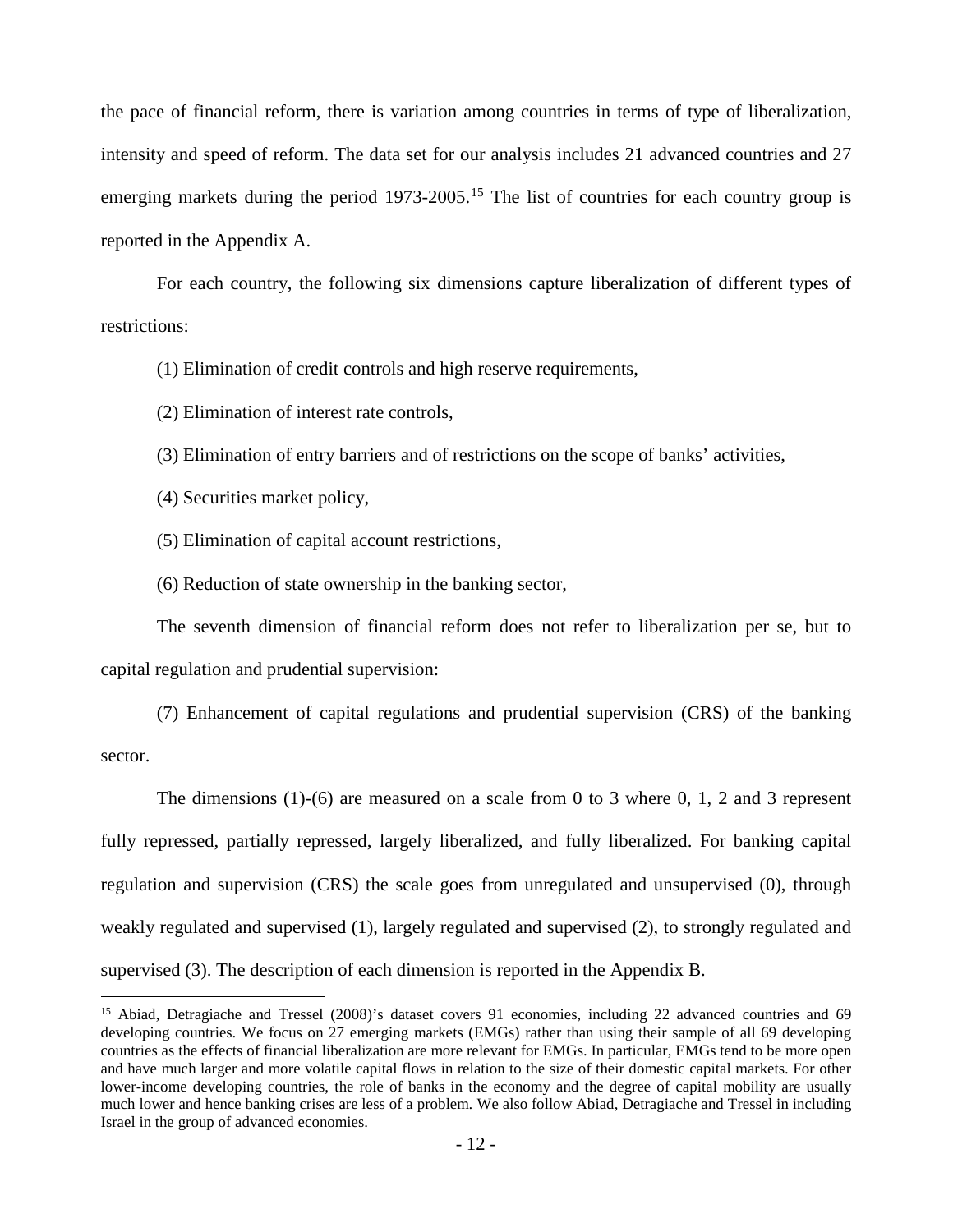Since there is substantial correlation among the dimensions of liberalization (see Panel A, Table 2), we combine these dimensions to create three types of liberalization. We argue that interest rate and credit controls are nearly equivalent since freedom to allocate credit without freedom to set interest rates on loans implies that the allocation will be determined by the interest rate structure. To enjoy faster growth, many governments have initiated liberalization by allowing banks to set interest rates or to allocate credit more freely or both. Credit and interest rate controls of all kinds can be viewed as restrictions on banks actions and behavior. Thus, we combine the first two dimensions of liberalization, eliminations of credit and interest controls, into one type denoted "Behavioral Liberalization". The Behavioral Liberalization score refers to the sum of the scores for these two dimensions added together:

i) Behavioral Liberalization = Score  $(1)$  + Score  $(2)$ 

Other types of liberalization include restrictions in equity markets and on international capital transactions implying restrictions on the set of available sources and uses of bank funds, as well as on competition from non-bank financial institutions and foreign entry. Restrictions on the range of activities of banks and restrictions on entry have similar effects on the competitive situation in financial markets. The scores for the third through the fifth dimensions are, therefore, added to create a score for "Competitive Liberalization":[16](#page-15-0)

ii) Competitive Liberalization = Score  $(3) +$  Score  $(4) +$  Score  $(5)$ 

We consider government ownership a third separate type of restriction. Liberalization in this dimension is denoted Privatization.

iii) Privatization = Score  $(6)$ 

<span id="page-15-0"></span><sup>&</sup>lt;sup>16</sup> We also run regressions by including all three components instead of the aggregate variable of Competitive Liberalization after controlling for other types of liberalization. The p-value of the Wald Chi-square test for the equality of the coefficients is higher than 0.10, indicating that the effects of these three components on banking crises cannot be identified. Thus, it is likely that not much information is lost when using Competitive Liberalization index instead of (3), (4) and (5) individually (See Section V).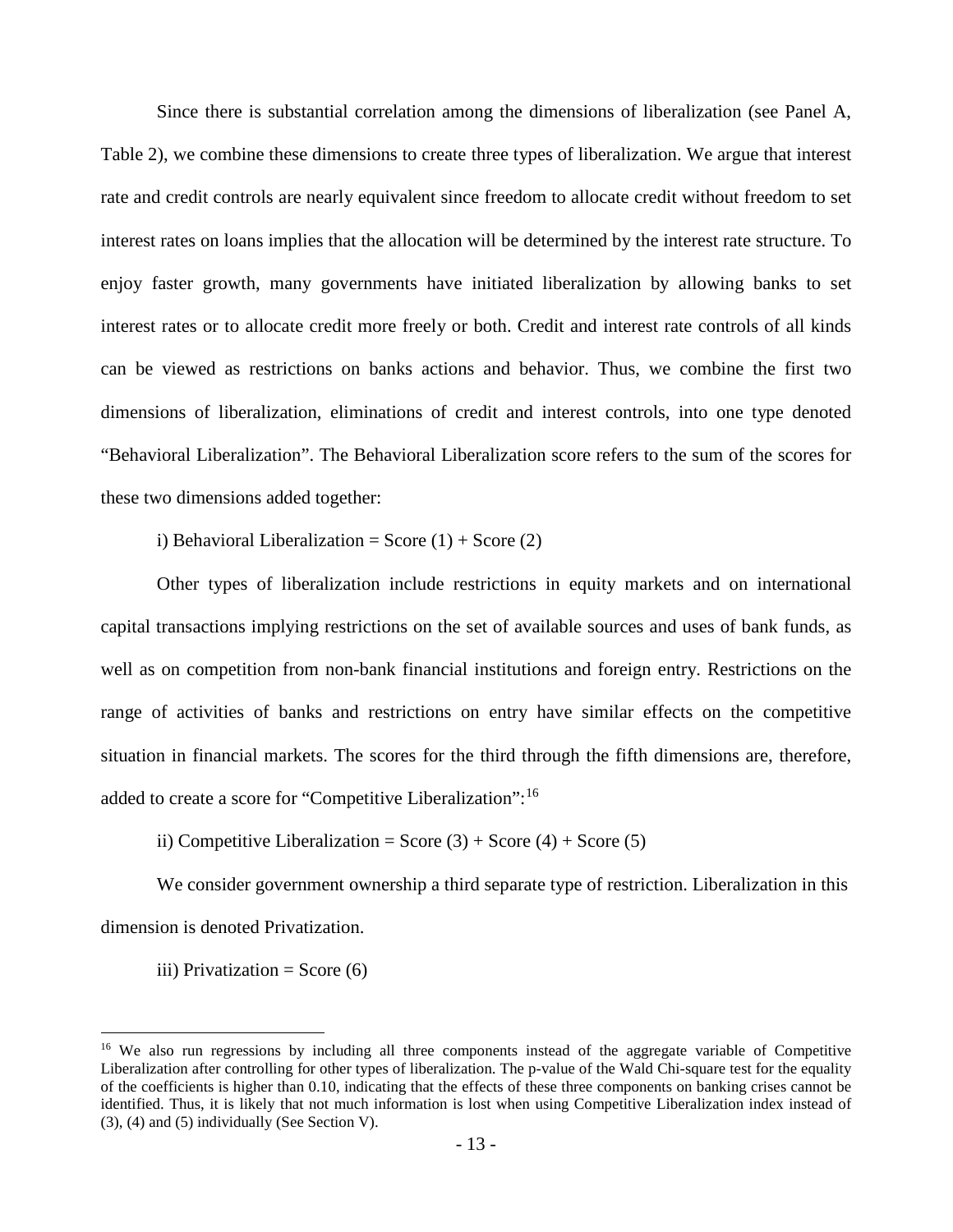The correlation between the first two types of liberalization remains high as shown in Table 2 raising questions about the possibility of distinguishing between effects of types (i) and (ii). We return to this issue.

Total FL represents total financial liberalization captured by the sum of scores for categories (1)-(6). CRS represents the score for the strictness of bank capital regulation and supervision. The descriptive statistics of financial liberalization variables are reported in Table 1.

[Tables 1 and 2 here]

#### **IV. Hypotheses and model specification**

The review of the literature on effects of financial liberalization and explanations of banking crises does not lead to a simple theoretical prediction about the relationship between financial liberalization and the likelihood of banking crises. Nevertheless, hypotheses can be formulated based on the arguments we expect to have the greatest weights.

The dominating view in the empirical literature is that increased financial liberalization of any type increases the likelihood of banking crises. Explanations could be that behavioral as well as competitive liberalization would increase the possibility that banking crises erupt as the result of speculative behavior, mistaken expectations, as well as of sudden shifts in portfolio preferences. In addition, high leverage contributing to the vulnerability of the banking system may build up during periods of optimistic sentiments in the market. Privatization would increase the likelihood of crises simply because government support in different forms would decline.

The main argument contradicting this view is that all types of financial liberalization contribute to a more competitive environment wherein banks are subject to market discipline providing incentives for improved governance, risk management and innovation. A minimum degree of liberalization would be required to obtain any degree of effective market discipline. On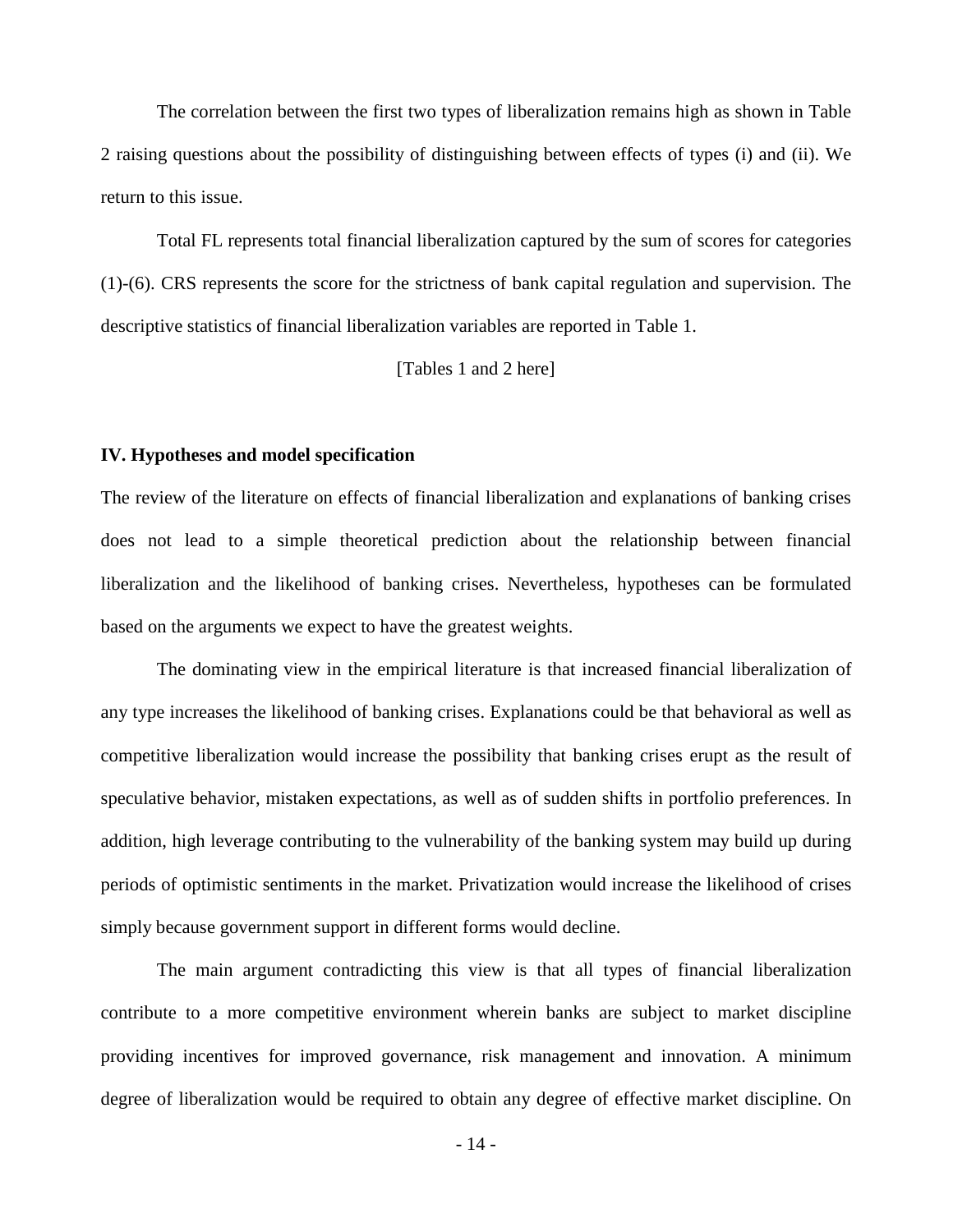these grounds the following hypothesis can be formulated independent of dynamic effects of liberalization.

Hypothesis 1: There is a degree of partial total liberalization (Total FL), as well as of each type of liberalization, at which the likelihood of a banking crisis is at a maximum when controlling for macroeconomic and institutional factors.

One weakness of this hypothesis is that it does not distinguish between transitional and permanent effects of liberalization. In fact, the inverted U-shaped relationship implied by Hypothesis 1 may be explained by dynamic effects of liberalization because most of the variation in degree of liberalization occurs as an increase in the degree of liberalization over time. It has been argued that behavioral and competitive liberalization can increase the likelihood of banking crises temporarily, because there is a transition period before risk assessment and risk management skills can be developed in an environment with greater ability and opportunity for risk-taking. Furthermore, banks are often settled with large amounts of pre-liberalization bad loans that were not recognized as bad before.

A temporary period of learning to deal with risk in a new, more liberal environment could be followed by a decline in financial fragility as a result of improved governance and riskmanagement. Kaminsky and Schmukler (2008) show that financial markets are more volatile during three years following financial liberalization but financial cycles become more stable over time because institutions tend to improve after the deregulation of financial markets. This observation is also consistent with the theoretical mechanism developed by Daniel and Jones (2007). They predict that the risk of banking crisis is relatively high some time after liberalization when marginal projects are implemented.

If liberalization has been increasing over most of our estimation period we may observe the inverted U-shaped relationship described in Hypothesis 1 but as a result of the dynamic effects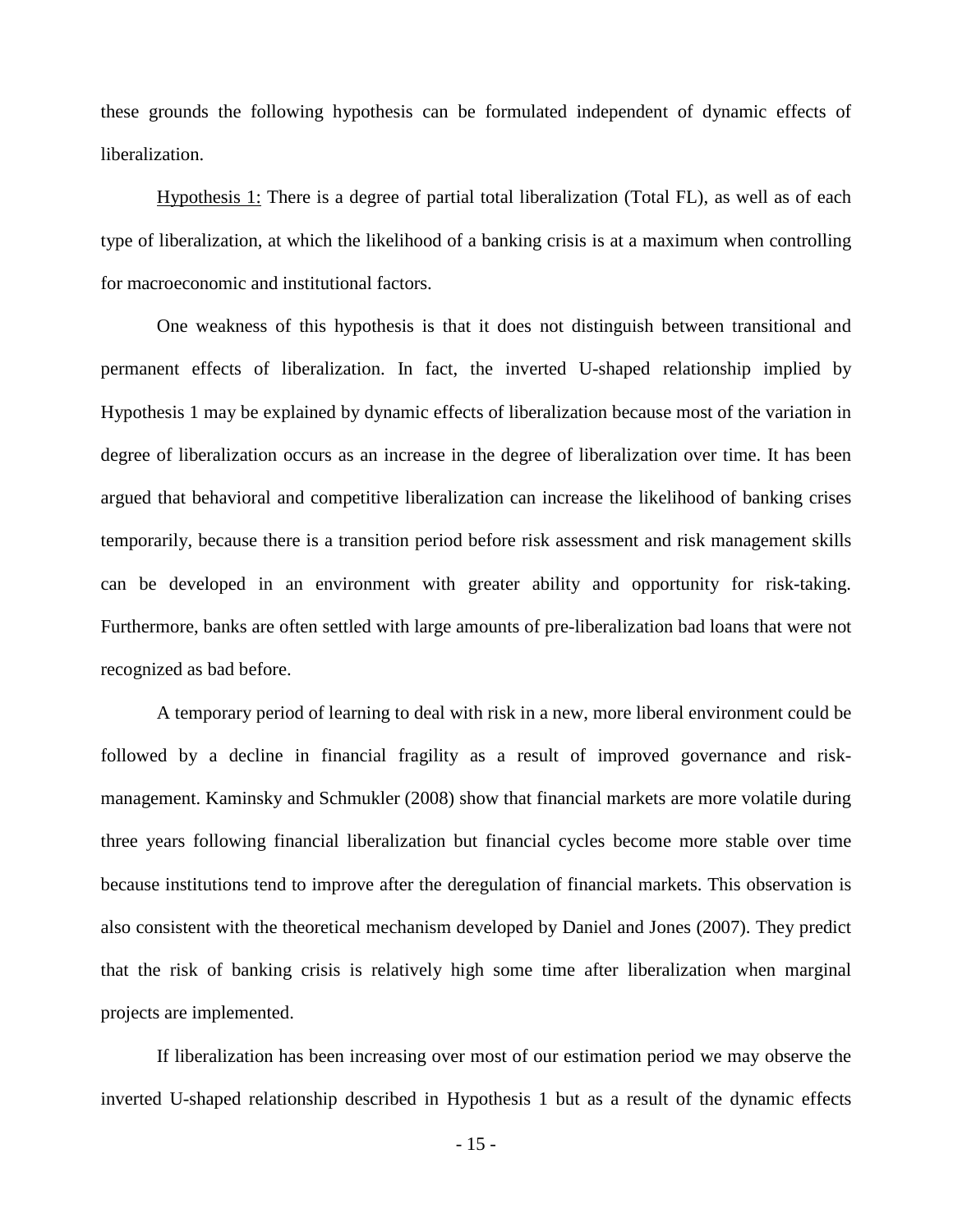discussed above. To analyze this issue further we will include lags of liberalization and formulate the following hypothesis:

Hypothesis 2. The probability of banking crisis increases after liberalization with a lag up to a point where-after the probability decreases. The decline is the result of improved governance, risk-management and credit allocation in a liberalized system after a period of learning.

This hypothesis will be tested using lags of liberalization up to four years. We initially included the change in liberalization during some years before observations of crisis or non-crisis but found that we could not distinguish between a variable capturing the level of financial liberalization and a variable capturing the change in liberalization during a five year period before observations of crisis or no crisis.

Institutional factors as explanations of banking crises were emphasized in the review section above. Institutional factors can themselves influence the likelihood of crisis but they are also likely to interact with liberalization. They may also explain the observation of the inverted U-shaped relationship described in Hypothesis 1 if institutional factors are correlated with liberalization. Table 2 shows that the CRS measure from the same data base as the liberalization measures is positively correlated with behavioral and competitive liberalization, in particular.

The institutional factors we include in the analysis are GDP/capita, Rule of Law (Law) and Lack of Corruption as alternative proxies for general institutional quality, strictness of capital regulation and supervision (CRS) and explicit deposit insurance coverage. Stricter regulation and supervision would weaken any relationship while stronger explicit deposit insurance coverage is expected to reduce market discipline and, thereby, strengthen a positive relationship between liberalization and the likelihood of crisis. However, if increased liberalization reduces the likelihood of crises expanded protection of depositors would weaken this relationship. Thus, expanded deposit insurance coverage is expected to make the relationship more positive whether it is positive or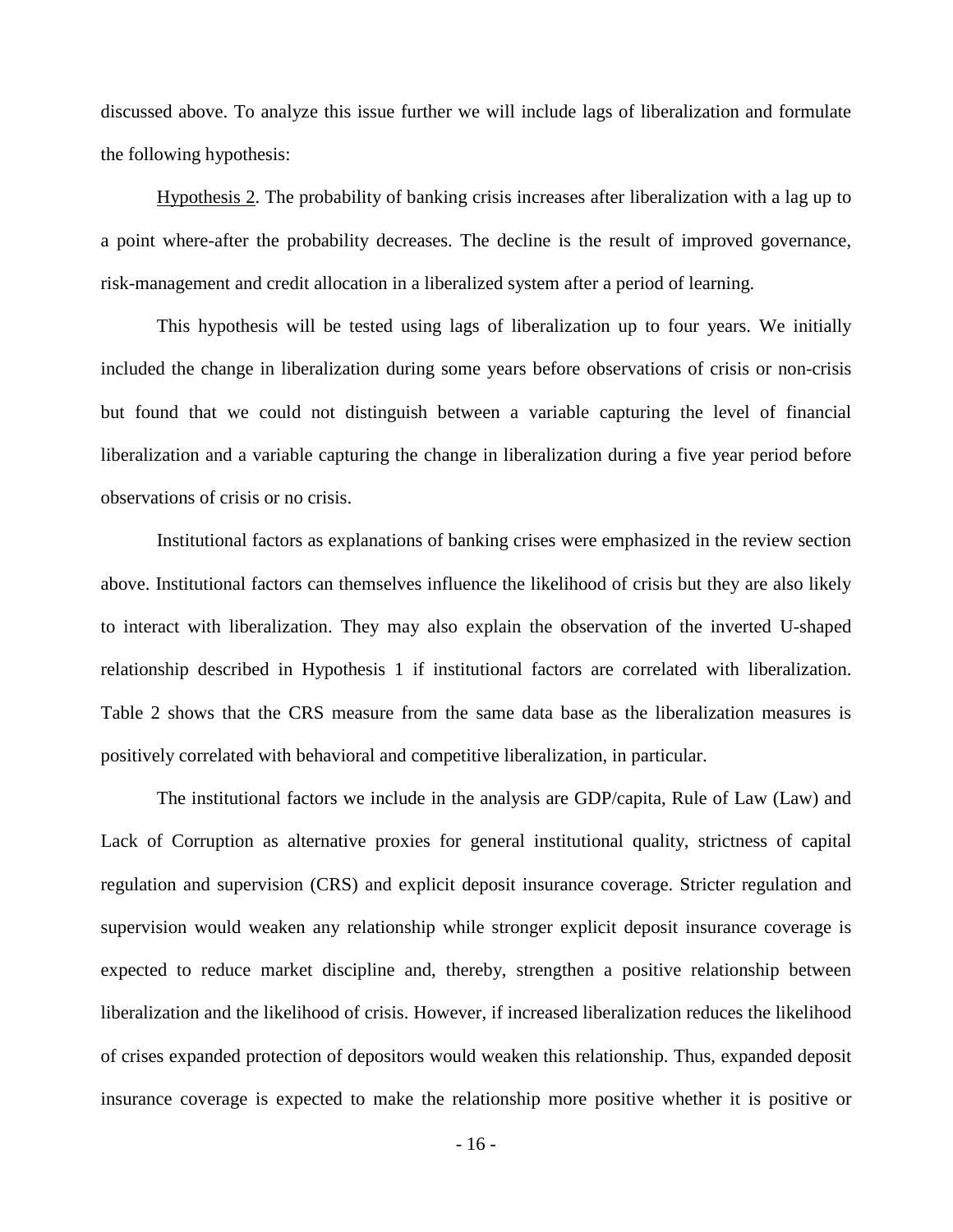negative to begin with. Higher institutional quality can be thought of as better governance translating into stronger governance and effectiveness of market discipline. Thus, the effects of higher institutional quality would be the same as for reduced explicit deposit insurance coverage.

The following hypotheses are formulated with respect to the interaction between institutional factors and financial liberalization:

Hypothesis 3a. Stronger capital regulation and supervision (CRS) are expected to weaken any positive or negative association between each type of financial liberalization (and Total FL) and the occurrence of banking crises.

Hypothesis 3b. Expanded protection of bank depositors and other creditors (DI Coverage) is expected to make the relationship between each type of liberalization (and Total FL) and the occurrence of banking crisis more positive whether the relationship is positive or negative to begin with.

Hypothesis 3c. Higher general, legal and political institutional quality (GDP/Capita, Rule of Law, Lack of Corruption) in a country is expected to make the relationship between each type of liberalization (and Total FL) and the occurrence of banking crisis more negative whether the relationship is positive or negative to begin with.

After testing these hypotheses for total financial liberalization we distinguish among the three types of liberalization expecting behavioral and competitive liberalization to have stronger effects than only privatization. One difficulty we face when testing for the impact of the different types of liberalization is that they tend to be highly correlated as Table 2 shows. Privatization is less correlated with Total FL than the other two types.

The hypotheses are tested for the entire sample of 48 countries and for each county group separately, since advanced economies and emerging markets have different characteristics in terms of financial development and the extent of capital mobility. We expect that the effects of financial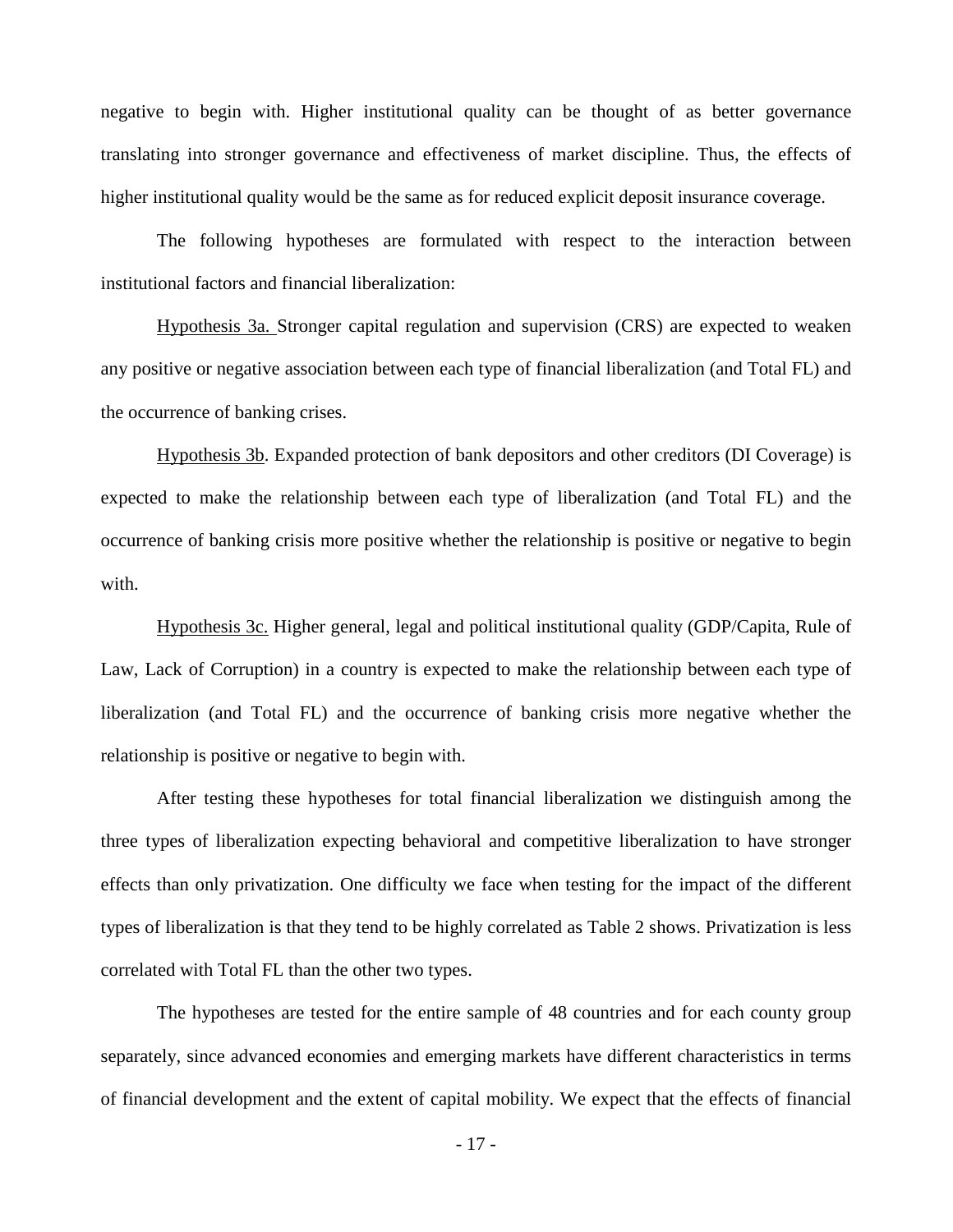liberalization on the incidence of banking crises are stronger for emerging markets. Generally, these countries have less experience with risk management, relatively weak financial regulation and supervision, weak market discipline, and more volatile capital flows. We cannot expect that the institutional variables control completely for these differences between the country groups.

We test the above hypotheses using Logit estimation based on the following initial model specification:

$$
L_{i,t} = \left[ \frac{P_{i,t}}{1 - P_{i,t}} \right] = \alpha + \beta \operatorname{FL}_{i,t-1} + \delta \operatorname{Institution}_{i,t-1} + \gamma \operatorname{Macco}_{i,t-1} + \varepsilon_{i,t}
$$

where

$$
P_{i,t} = \text{Prob}(BC_{i,t} | X) = \frac{1}{1 + e^{-(\alpha + \beta FL_{i,t-1} + \delta \text{Institution}_{i,t-1} + \gamma \text{Macro}_{i,t-1})}}
$$

BC is a banking crisis dummy, which takes a value of one in a crisis year and 0 if there is no crisis. The subscript *i* refers to a country and *t* indicates time. Crisis years following the initial year of a specific crisis are excluded from the main regressions to reduce the simultaneity problem caused by the possibility that the occurrence of a banking crisis triggers financial reforms. Furthermore, the hypotheses refer to the impact of liberalization on the likelihood that a crisis will occur but not to the duration of a crisis. A crisis lasting more than one year would get excess weight in the analysis and possibly bias the results if all crisis years were included.

Data for banking crisis episodes, including both systemic and borderline banking crises, are taken from Caprio et al  $(2005)$ .<sup>[17](#page-20-0)</sup> FL in the equation refers to either the aggregate index of financial liberalization (Total FL) or its three types (behavioral liberalization, competitive liberalization and privatization), which were discussed in the previous section. When testing the nonlinear relationship

<span id="page-20-0"></span><sup>&</sup>lt;sup>17</sup> In Caprio et al (2005)'s banking crisis dataset, both a start and end date of each crisis episode are reported. We also check the dates of crisis episodes with A New Database of Systemic Banking Crises by Laeven and Valancia (2008). If a start date of the same crisis episode is different, we use the one from Laeven and Valancia. However, the New Database is limited to systemic banking crises and only a start date of banking crises is reported.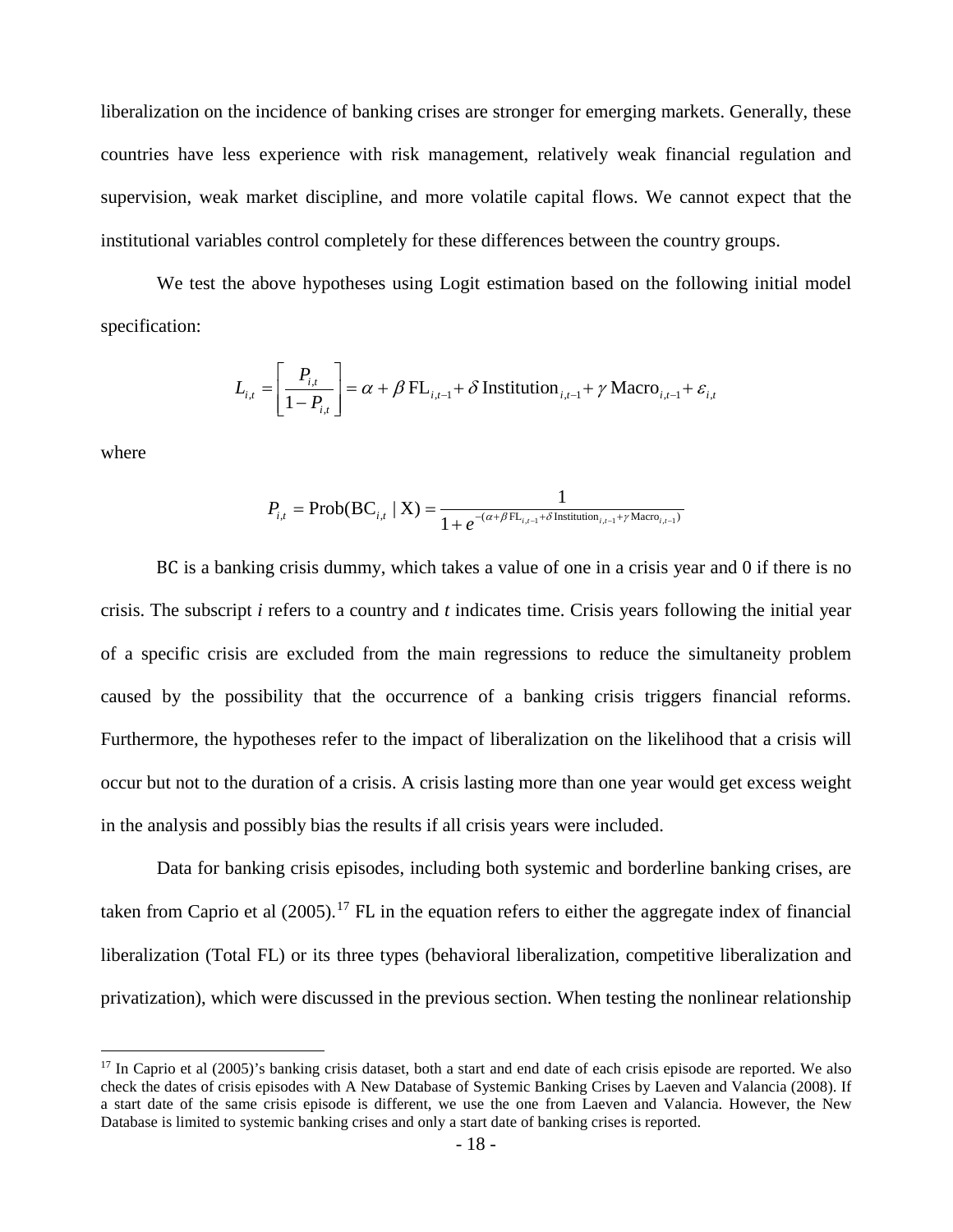between banking crises and financial liberalization (the inverted U-shaped in Hypothesis 1), we enter FL in the quadratic functional form as well.

Institution refers to the capital regulation and supervision of banks (CRS), deposit insurance systems (DI coverage) and the quality of domestic institutions. We use the real GDP per capita to capture general institutional quality. In the robustness check, we also use the rule of law and (lack of) corruption variables to capture the quality of the legal and political systems in a country.[18](#page-21-0) A proxy for the coverage of explicit deposit insurance captures the difference in deposit insurance systems. It measures the maximum deposit insurance coverage in a country relative to the value of the average (per capita) deposit. To test whether the impact of financial liberalization depends on institutional variables (Hypothesis 3), we include the interaction terms between FL with each of the institutional variables.

Macro refers to a standard set of macroeconomic control variables used in the reviewed literature. They include the real GDP growth rate, the ratio of current account to GDP, the ratio of money supply to international reserves, the growth rate of the ratio of domestic credit provided by banking sector to GDP, the ratio of capital flows to GDP, the inflation rate, the Northern interest rate<sup>[19](#page-21-1)</sup> and a currency crisis dummy. The currency crisis dummy is included because there are studies that find a strong relationship between currency and banking crises (e.g., Kaminsky and Reinhart, 1999). Capital flows are included as an independent variable in order to control for the possibility that portfolio shifts in or out of a country can contribute to the likelihood of a banking crisis. The descriptive statistics of the variables used in regressions are reported in Table 1. The descriptions and sources of these variables are reported in the Appendix B.

<span id="page-21-0"></span><sup>&</sup>lt;sup>18</sup> We use the rule of law and corruption only in the robustness check because the data, which are taken from the International Country Risk Guide, starts in 1984 while our data on financial reform starts in 1973.

<span id="page-21-1"></span> $19$  Following Arteta and Eichengreen (2002), we calculate the Northern interest rate from the weighted average of the interest rates in Germany, USA, UK, Switzerland, France and Japan. The weights are the fractions of debt denominated in the relevant currencies. Since we control for the world interest rate, we do not include the real domestic interest rate in regressions.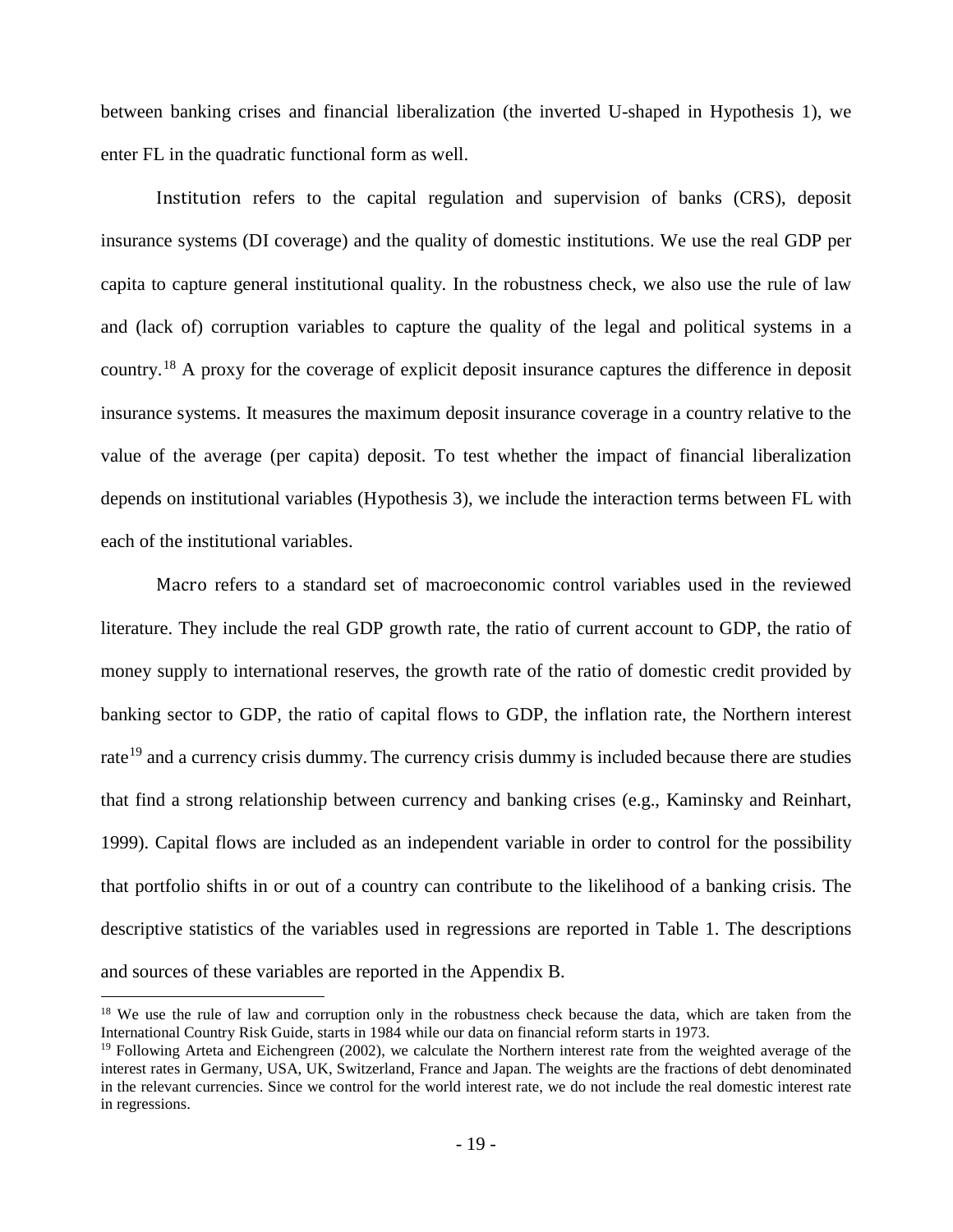We consider several ways to reduce any source of bias arising from unobserved country characteristics in the panel data model and from simultaneity caused by reverse causality between liberalization and banking crisis in particular. In the reported regressions (Tables 3-6) all independent variables are lagged one year and crisis years following the onset of a banking crisis are excluded. To reduce the problem of correlated error terms across countries and over time in the panel regressions, we use robust and clustering standard errors of estimates by country to correct the covariance matrix of the estimates for heteroskedasticity and autocorrelation among the observations across time within each country.

We do not introduce the conditional fixed-effects Logit model because including country dummies in banking crisis regressions would throw countries without any banking crises out of the sample.<sup>[20](#page-22-0)</sup> An instrumental Logit regression is an alternative way to eliminate the endogeneity bias. Since there is no ideal instrument for financial liberalization we undertake alternative approaches to deal with reverse causality concerns. We inspect individual crisis episodes in our sample and observe changes in the level of financial liberalization after the eruption of banking crises. We do not find a significant pattern of reversal of liberalization after the crisis onset.<sup>[21](#page-22-1)</sup> In unreported regressions, we also regress the aggregate index of liberalization (with a 0-18 scale) on the onset of banking crisis dummy and other macroeconomic control variables using the Order Logit model. The p-value for the banking crisis dummy is about 0.6. These investigations suggest that our reported regressions based on the Logit model are not driven by the endogeneity.

<span id="page-22-0"></span> $20$  Estimations based on the random-effect Logit model do not seem to differ much in terms of the signs of coefficients from those reported in Tables 3-6. The results are available upon request.

<span id="page-22-1"></span><sup>&</sup>lt;sup>21</sup> In our sample, only few banking crises are followed by the large reversal of liberalization. These are banking crises in Chile in 1981, Mexico in 1980 and Malaysia in 1997. The trend towards greater financial liberalization is still found in other countries that experienced banking crises.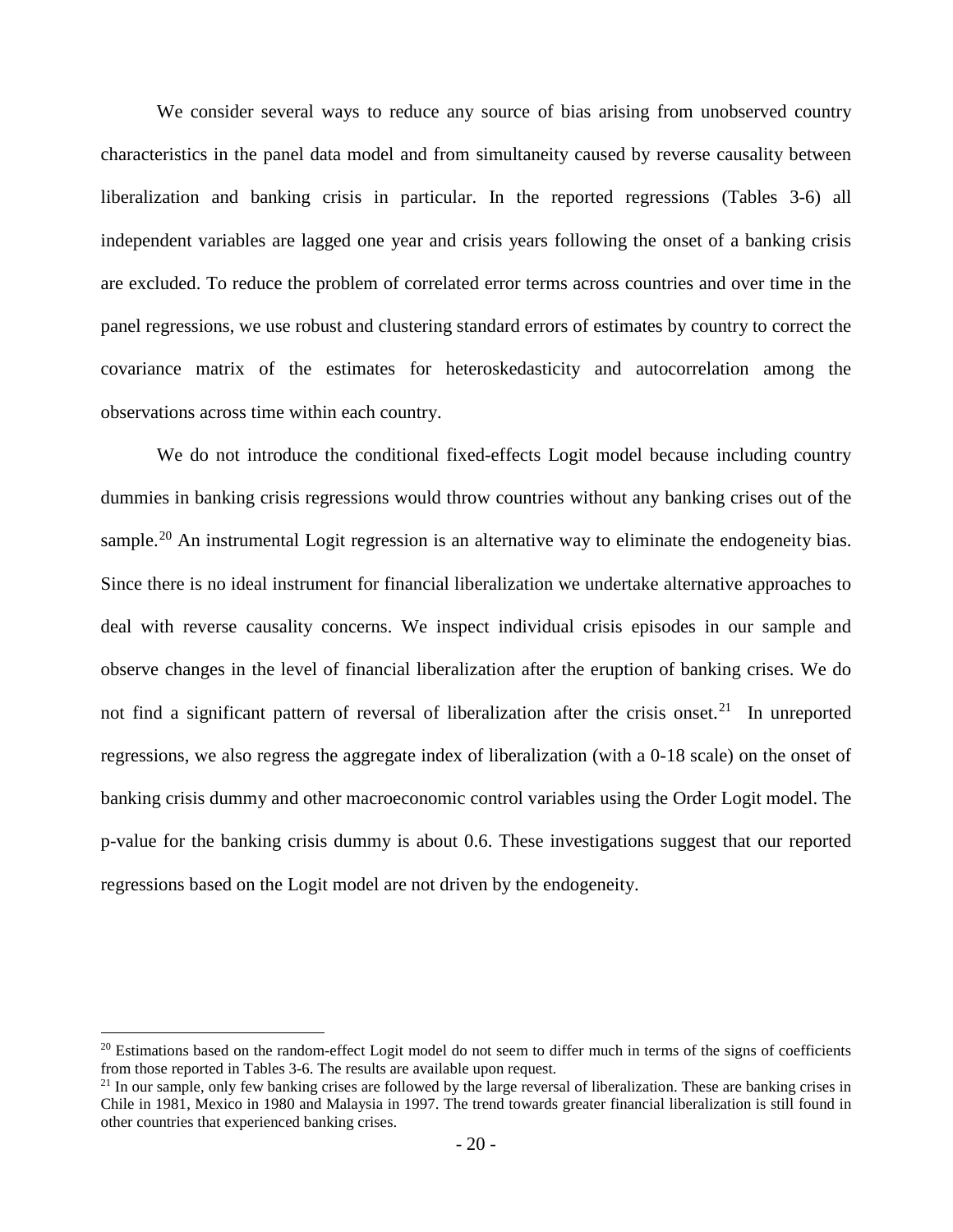#### **V. Financial liberalization and banking crises: empirical results**

Tables 3-5 report the empirical results for the effect of the aggregate index for financial liberalization (Total FL) on the onset of banking crises for the entire sample of 48 countries and two country groups. The squared term is added in a separate regression for each country group in each table. Table 3 includes neither dynamic consideration nor interactions with institutional factors. Table 4 includes dynamic considerations while the interactions between financial liberalization and institutional variables are introduced in Tables 5 for Total FL. In Table 6 we replace Total FL with the three types of liberalization (behavioral liberalization, competitive liberalization and privatization) to investigate whether different types of liberalization provide additional information relative to the aggregate index. All tables report the marginal effects from Logit estimations.

The results in Table 3, Columns (1), (3) and (5), where a linear relationship between Total FL and the occurrence of banking crisis is assumed, are consistent with the conventional wisdom that increased financial liberalization is associated with a higher likelihood of banking crisis. The coefficient for Total FL is positive and strongly significant in the regressions for all countries (ALL), advanced countries (ADV) as well as emerging market countries (EMG). Results with respect to Hypothesis 1 referring to an inverted U-shaped relationship are reported in Columns (2), (4) and (6) indicate that the conventional wisdom needs to be nuanced. The hypothesis is supported by the significant, negative coefficients for Total FL squared in regressions for all countries as well as for the sub-samples. The Wald Chi-Square increases in all country groups when the squared term is included.

#### [Table 3 here]

The inverted U-shaped relationship is also supported in Figure 1 where the frequency of banking crises is shown for different levels of the three types of liberalization. In Figure 2, Panel A, the predicted probabilities of banking crises based on the results in Table 3, columns (2), (4) and (6)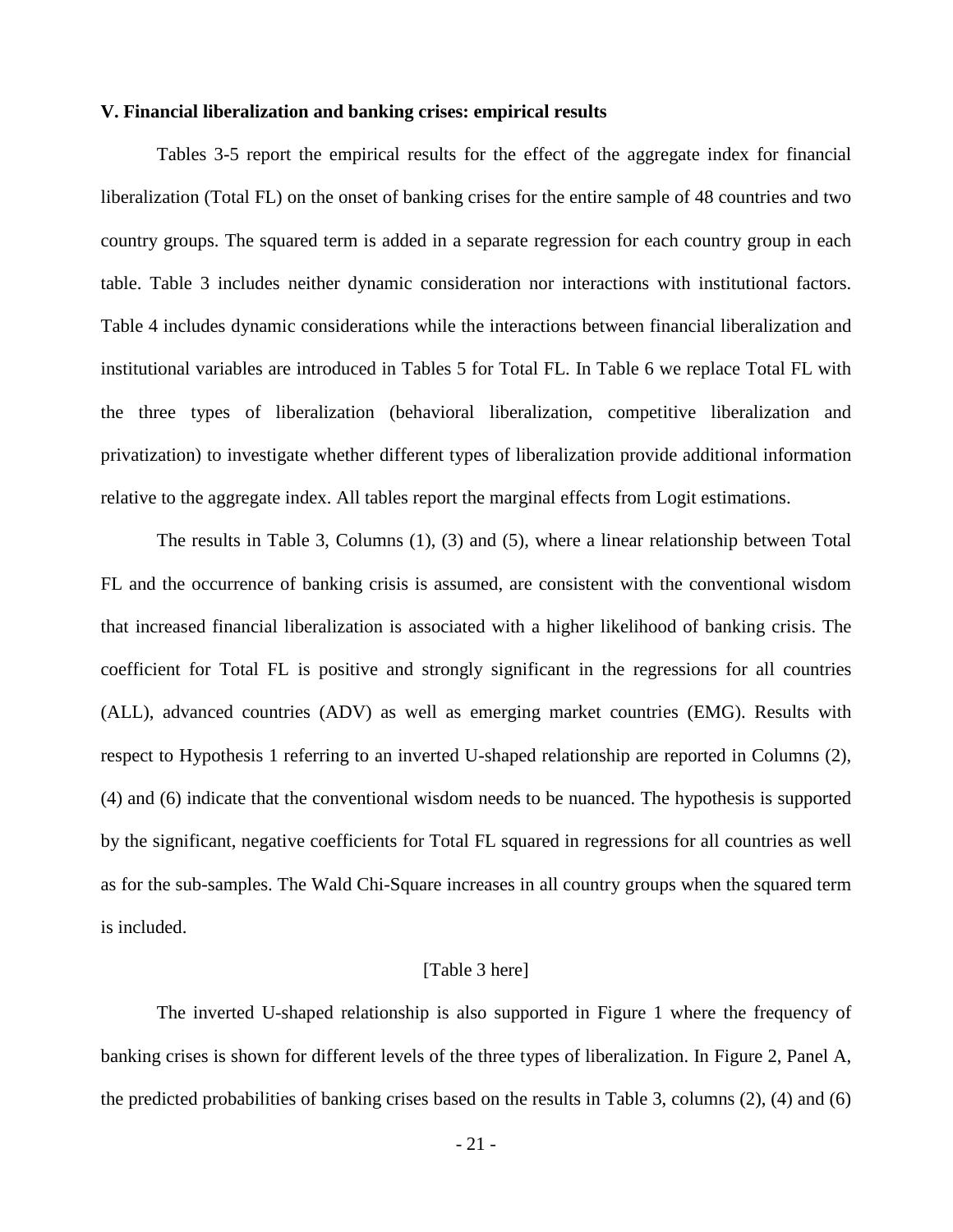are drawn at different levels of Total FL. The maximum probability occurs at an intermediate level of liberalization for both country groups and for ALL countries. For EMG countries the maximum probability is much higher than for ADV countries but the maximum for the EMG countries occurs at a much lower level of liberalization. Thus, the positive association between liberalization and the likelihood of banking crises appears to hold only as long as financial markets remain relatively repressed in emerging economies.

#### [Figures 1 & 2 here]

Among the institutional variables we control for, Capital Regulation and Supervision (CRS) and GDP/Capita, a proxy for general institutional quality, have a significant negative effect on the probability of banking crises for ALL countries. Their coefficients are less significant for the two country groups wherein there is less variation in CRS and GDP/Capita. Deposit insurance coverage as a stand alone variable is far from significance in all regressions.

Several macroeconomic variables affect the probability of banking crises significantly. The results are mostly consistent with the existing literature. Increased inflation and a higher world interest rate increase the likelihood of banking crises in both country groups. A low level of foreign exchange reserves relative to M2 (higher M2/Reserves) and higher credit growth are associated with greater likelihood of banking crisis in emerging economies. Most interesting is that greater capital flows are associated with a higher likelihood of banking crises in the EMG group, but not in ADV group of countries. A currency crisis in the preceding year seems to reduce the likelihood of banking crises in EMG countries, however.

In the following we analyze how the results in Table 3 hold up when we take dynamic effects into account (Table 4), when we allow interaction between liberalization and institutional variables (Table 5), and when we distinguish among types of liberalization (Table 6). In particular, we ask whether the quadratic relationship observed above remains.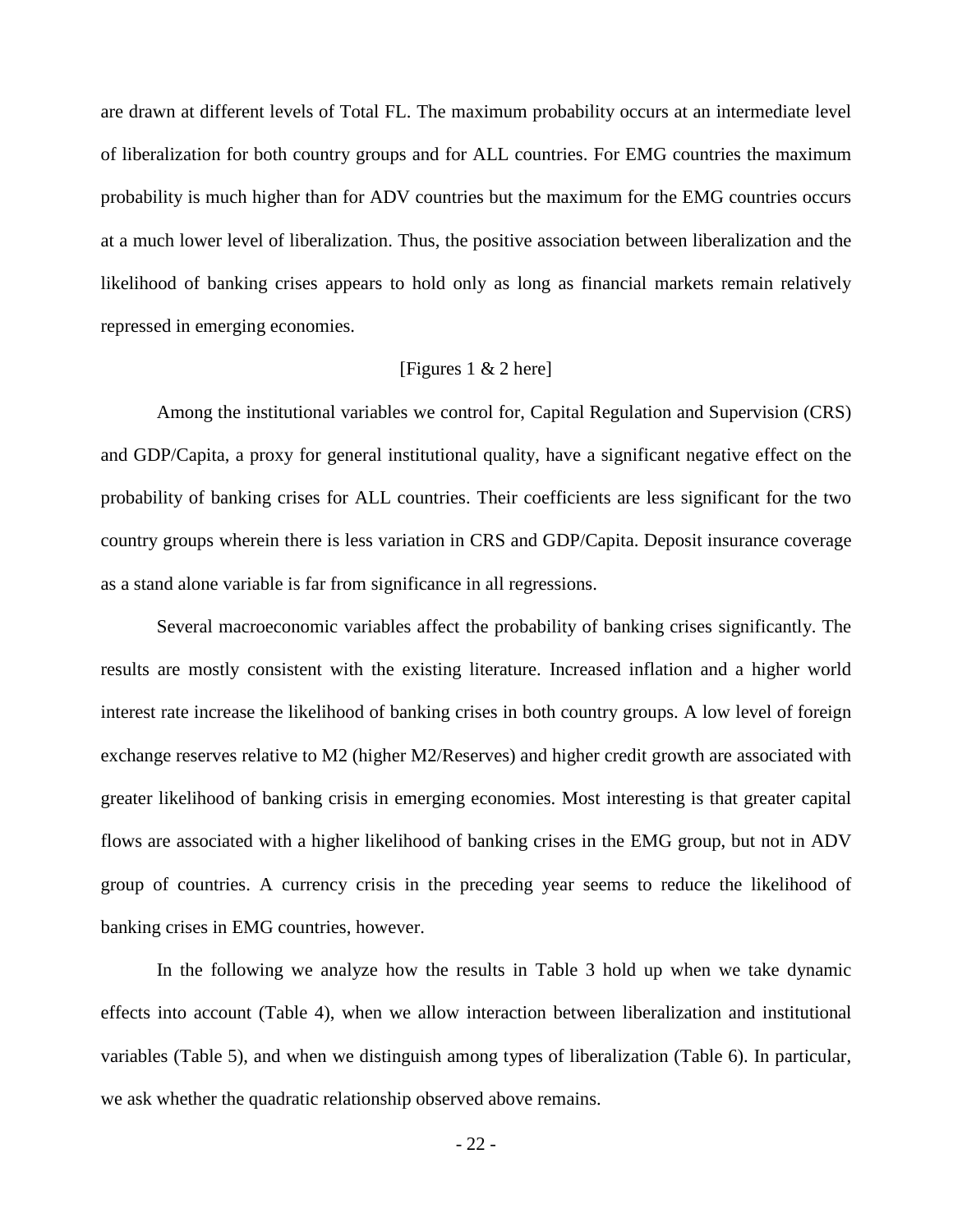Three lags of Total FL are included in the regressions presented in Table 4, Columns (1) - (3), in addition to the Total FL with one lag. In Columns (4) - (6), the average Total FL for the three additional lag periods substitutes for the three lag terms. The levels of Total FL for the four lags are highly correlated as shown in Table 2, panel B. Results must therefore be interpreted with some care.

Total FL the year before a banking crisis (t-1) remains significant in the regressions in Table 4. The negative squared term of Total FL remains significant in the regression for ALL countries and for EMG countries.

The dynamic pattern for the impact of liberalization implied by the coefficients in Columns (1) - (3) is only weakly consistent with Hypothesis 2. The first additional lag (t-2) has no explanatory power while the second additional lag (t-3) has a positive significant or nearly significant coefficient in the three regressions. Thus, financial liberalization seems to increase the probability of a crisis erupting three years later. The third additional lag (t-4) has a negative coefficient, however, indicating that in the fourth year the probability of crisis declines again as Hypothesis 2 suggests. In Columns (4) - (6), the additional lags of Total FL are replaced by the average value. The positive coefficient of the average Total FL is smaller than those of the first lag, similarly indicating the decline of the effect of Total FL over time. It can also be seen that using three additional lag terms or simply the average makes little difference for the results on other variables. In the remainder of the analysis we include only the average Total FL for the three additional lag periods to control for dynamic effects.

Another result that can be noted in Table 4 is that the negative effect of CRS seems weaker than in Table 3. For the ADV countries the CRS coefficient is not significant. Thus, dynamic learning effects of liberalization may substitute for regulation and supervision after some time.

#### [Table 4 here]

- 23 -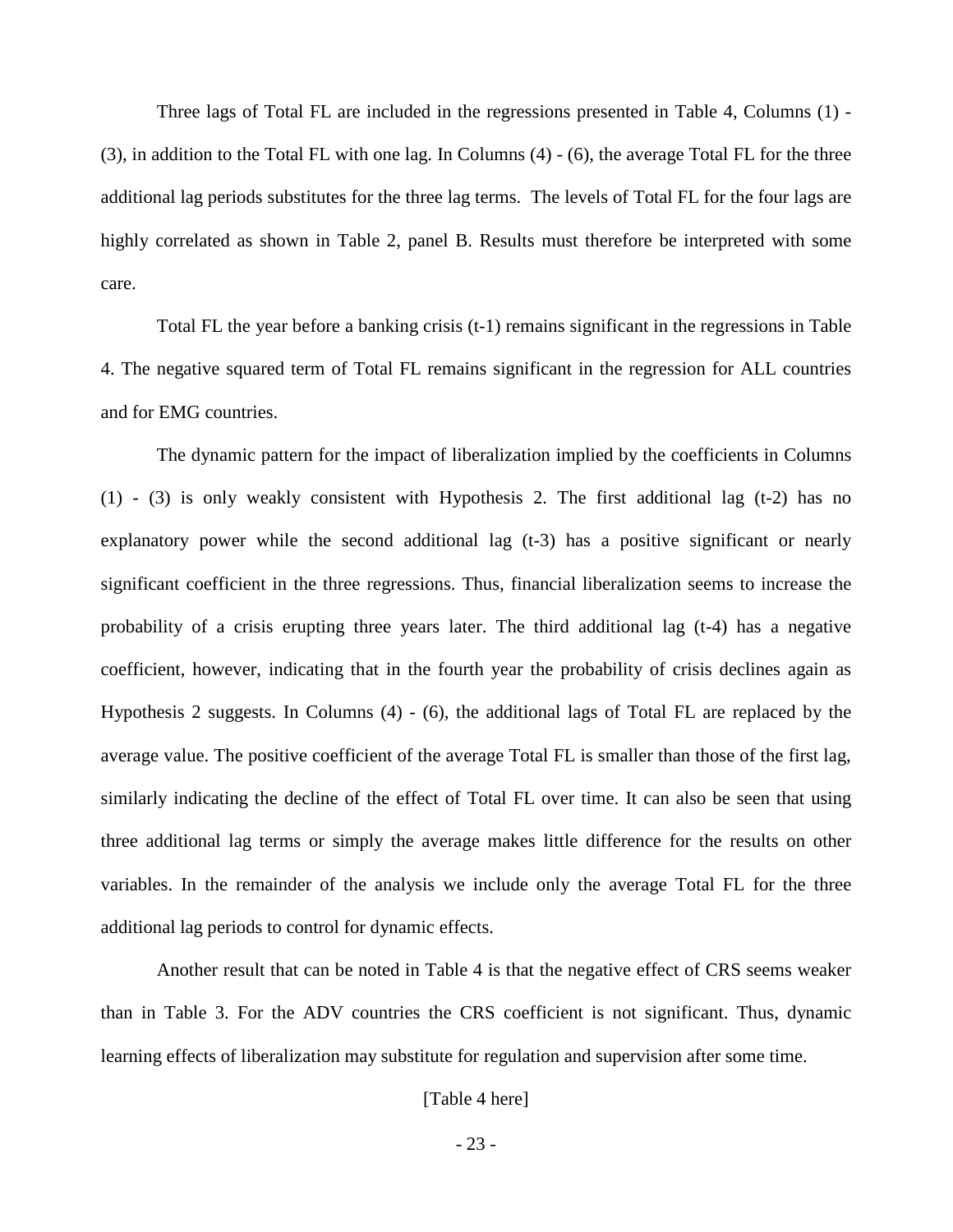In Table 5 we introduce the interaction between Total FL and CRS to test Hypothesis 3.a and to analyze whether the inverted U-shaped relationship in Table 3 holds up when interaction is taken into account. Interactions between deposit insurance coverage and financial liberalization and between institutional quality (GDP/capita, Rule of Law and lack of corruption) are not included in Table 5 because these interaction terms were not significant. Appendix C shows that deposit insurance and GDP/capita interactions are not significant. Hypotheses 3.b and 3.c are accordingly rejected.

Table 5 shows that the significance of coefficients for Total FL and for Total FL squared standing alone do not survive the inclusion of the interaction term. Only for EMG countries are the coefficients nearly significant. Instead the interaction term between CRS and Total FL is negative and significant while the sign for CRS alone becomes positive and significant or nearly significant.

#### [Table 5 here]

To interpret the results more easily, Figure 2, Panel B, shows the predicted relationship between the probability of banking crises and Total FL at different degrees of strictness of CRS based on regression coefficients in Column (1). The figure shows that in countries with very weak capital regulation and supervision (CRS=0) the probability of banking crises increases with increased liberalization. In other countries with higher values for CRS (CRS=1, 2 and 3) the crisis probability decreases with increased liberalization. Furthermore, the stricter the regulation and supervision is the steeper is the decline in crisis probability with increased liberalization.

To interpret these results further it can be noted in Figure 2, Panel B, that there are no observations for some combinations of CRS and Total FL. Specifically there are no countries with liberalization levels below 8 (out of 18) with strong regulation and supervision (CRS=3). Thus, Total FL is correlated with CRS as can be expected. This correlation in combination with different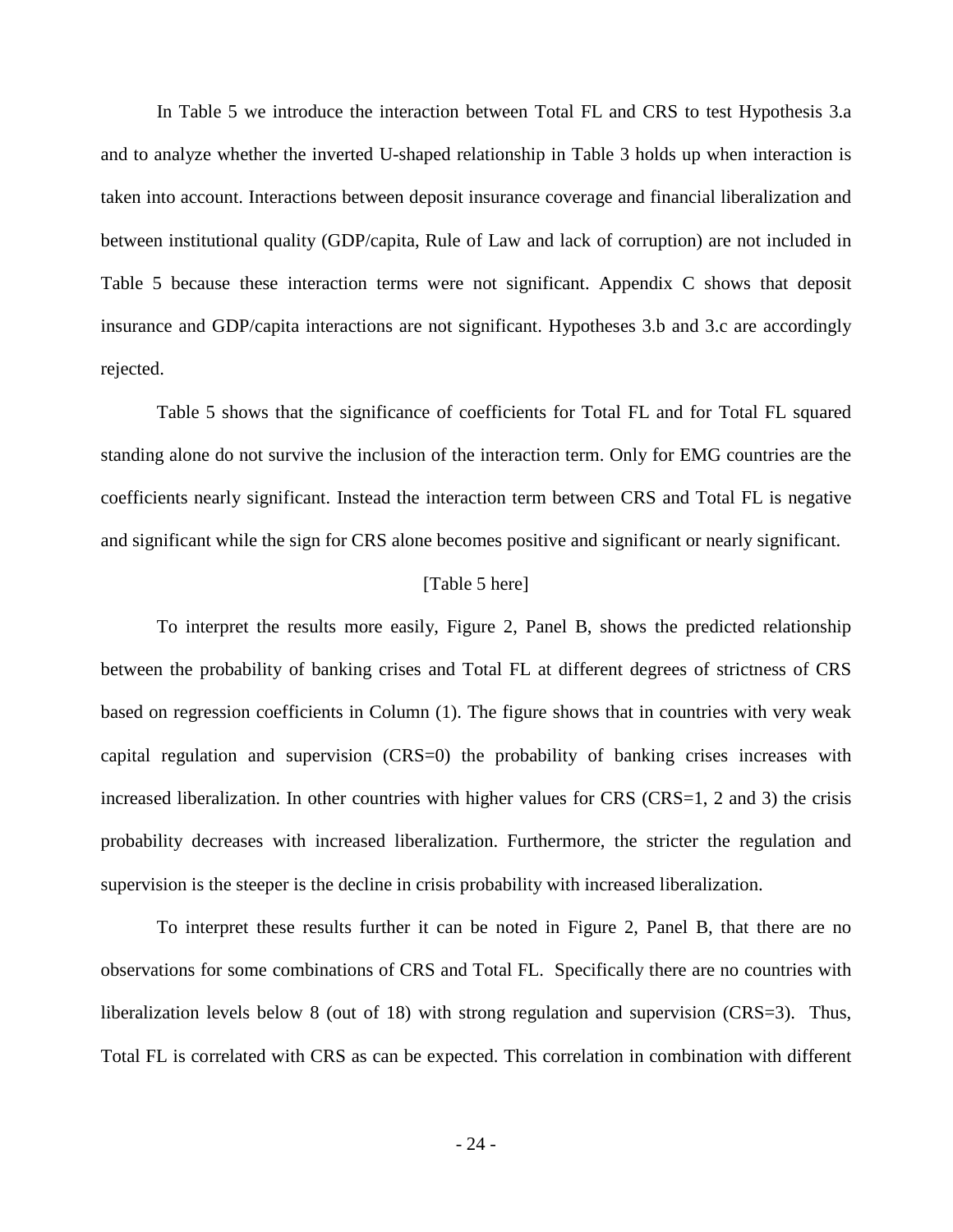effects of liberalization at different levels of CRS may explain the inverted U-shaped relationship we observed when interactions were not included in the regressions.

Hypothesis 3.a stating that strong regulation and supervision tends to make banking crises more independent of the degree of liberalization is clearly not supported. On the contrary, increased strength of regulation and supervision seem to allow countries to benefit from increased competition and market discipline associated with liberalization. This result could be sensitive to the particular way strength of supervision and regulation is measured. We return to this issue below.

The final step in the analysis is to introduce the three types of liberalization instead of Total FL. In Table 6 Total FL is replaced by Behavioral liberalization, Competitive liberalization and Privatization. In Columns (1) - (3) the specification is the same as in Table 3 although the quadratic liberalization term is introduced only for Behavioral liberalization. In Columns (4) - (6) the specification is the same as in Table (5) although only Behavioral Liberalization interacts with CRS. We do not include quadratic terms and interactions for all types of liberalization because the correlations among the types are quite high as shown in Table 2. We have chosen to include these terms with Behavioral liberalization because this type seems to have the highest explanatory value for the probability of banking crises.

#### [Table 6 here]

Distinguishing among different types of liberalization does not seem to add much explanatory value to the regressions in Tables 3 and 5. The additional information obtained in Table 6 is that Behavioral Liberalization seems to be the most important type of liberalization from the point of view of its effect on the likelihood of banking crises. However, it is important to note that the effects of Behavioral and Competitive liberalizations may not be separable with any certainty since their correlation is as high as 0.80. Privatization, on the other hand, is less correlated with the other types of liberalization. Our results indicate that increased privatization reduce the likelihood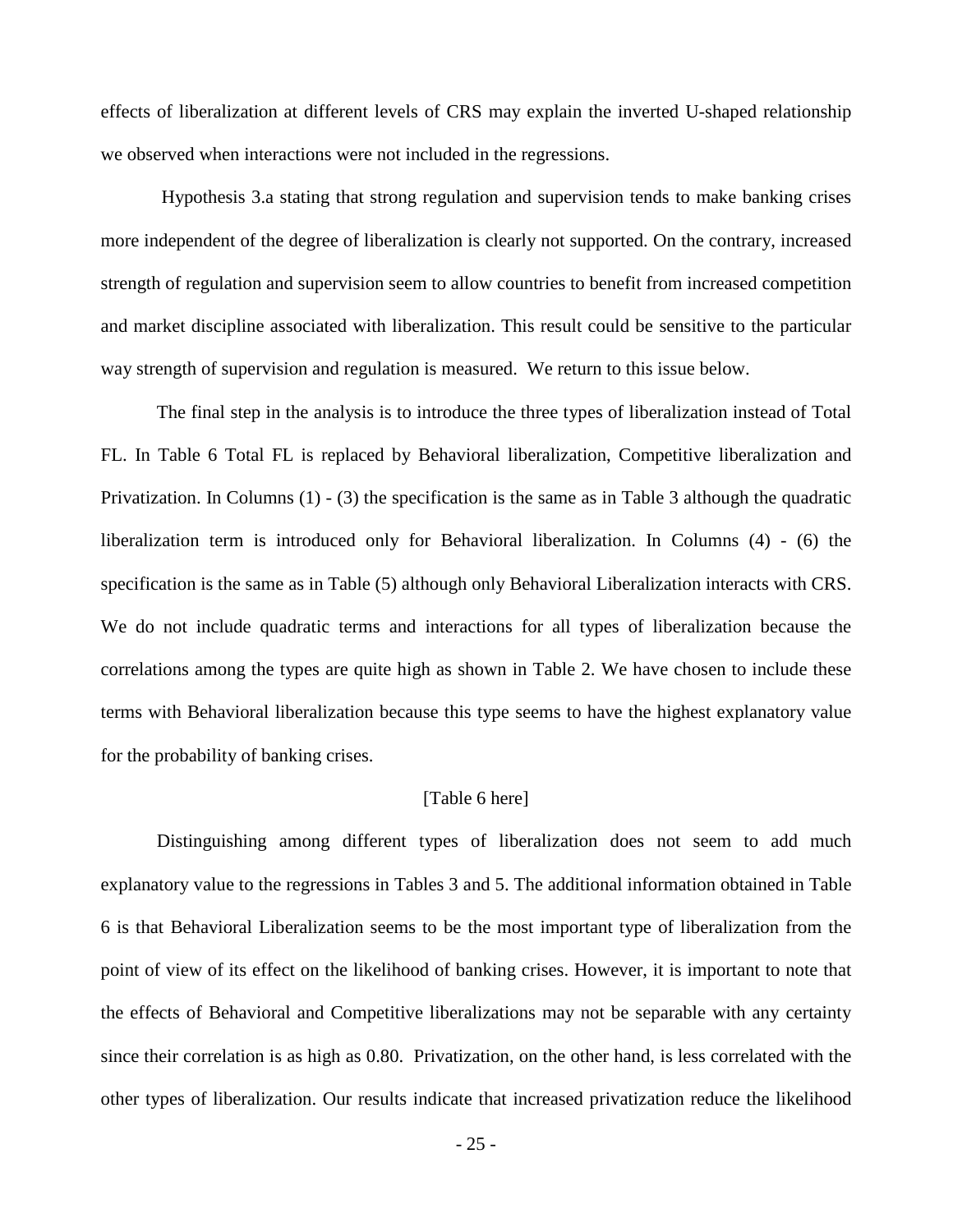of banking crises particularly for the group ADV countries. The coefficients are not significant for all countries and the group EMG countries. $^{22}$  $^{22}$  $^{22}$ 

Since capital regulation and supervision seems to play a very important role for the results we want to see whether the above results are robust when an alternative measure of the quality of regulation and supervision is introduced. For this reason we use an index for quality of regulation and supervision from the World Bank database (*The Regulation and Supervision of Banks around the World: a New Database)*. This index is created in a completely different way from the CRS variable used above. CRS in the Financial Reform database is based on assessment of available information each year. The World Bank collects the data for financial regulation and supervision from country surveys and questionnaires referring to the organization and legal framework for supervision. The data exists for only a few years. Thus, the World Bank database is most suitable for a cross section analysis while the time-series aspect is an important factor in our analysis above. $23$ 

Correlations in Table 2, Panel A, show that the two proxies for capital regulation and supervision are hardly correlated at all. Thus, the time dimension is responsible for a large share of the variation in our data. Appendix D shows that coefficients for the World Bank CRS variable and its interaction terms are not significant but the signs of coefficients are the same as those in Table 5. The lack of any significant results for the World Bank proxy indicates that effectiveness of regulation and supervision has changed over time in many countries and affected the impact of financial liberalization.

<span id="page-28-1"></span><span id="page-28-0"></span><sup>&</sup>lt;sup>22</sup> We run regressions with each type of liberalization alone as well. In this case both competitive and behavioral liberalization are significant. Each type seems to substitute for Total FL but behavioral liberalization appears to be most significant. Including only one type of liberalization does not allow us to separate effects of each type since the one type included in a regression captures effects of other types as well to the extent they are correlated. 23 We use the World Bank's 2003 survey. The survey is also conducted in 1999 and 2007.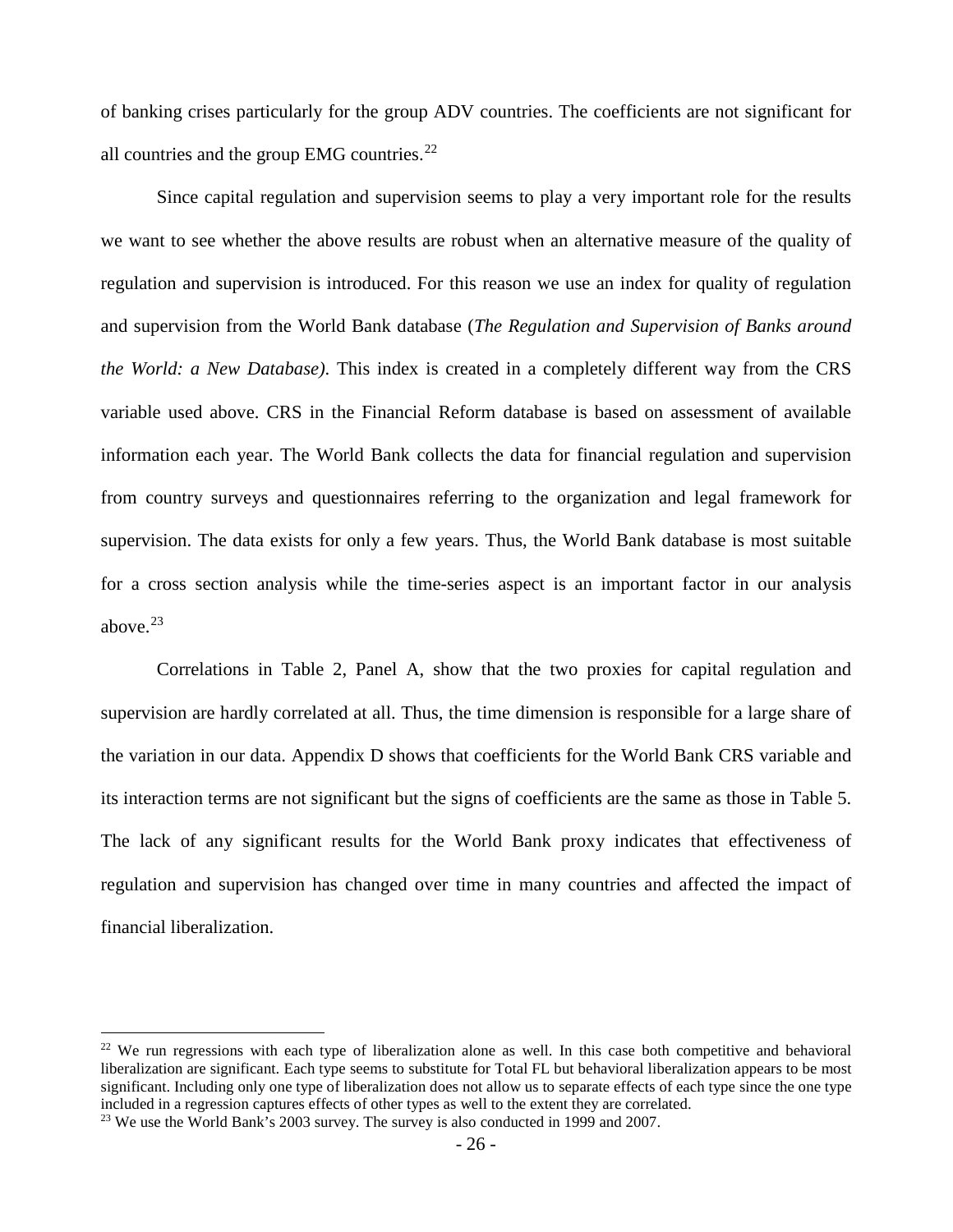#### **VI. Conclusion**

The evidence presented in Tables 3-6 indicates that the common view that financial liberalization leads to an increase in the likelihood of banking crises is not robust. This commonly observed relationship may be the result of a lack of overt financial crises in countries with severely repressed financial, government controlled and subsidized financial system. A possible negative relationship over a range of liberalization could be hidden in an analysis based on the assumption that the relationship is linear. In regressions disregarding interaction between institutional variables and financial liberalization but controlling for institutional and macroeconomic variables we find that liberalization increases the probability of banking crisis up to a partial level of liberalization. After this point increasing liberalization reduces the probability of crisis. The level of liberalization beyond which further liberalization reduces the likelihood of banking crisis is relatively low in emerging market countries.

It was noted that the observed inverted U-shaped relationship between financial liberalization and the probability of banking crisis may be explained by dynamic effects of liberalization or by interaction between liberalization and correlated institutional variables. The results indicate that interaction between strength of capital regulation and supervision, and financial liberalization explains the mentioned finding. Taking this interaction into account we find that financial liberalization reduces the likelihood of banking crisis except in countries with the weakest regulation and supervision. Thus, stronger regulation and supervision enable countries to obtain benefits of financial liberalization in terms of growth as well as reduced likelihood of banking crisis.

With respect to dynamic learning effects it was hypothesized that implementation of liberalization may increase the likelihood of banking crisis for some time before learning occurs and governance and risk-management skills develop in a more competitive environment. This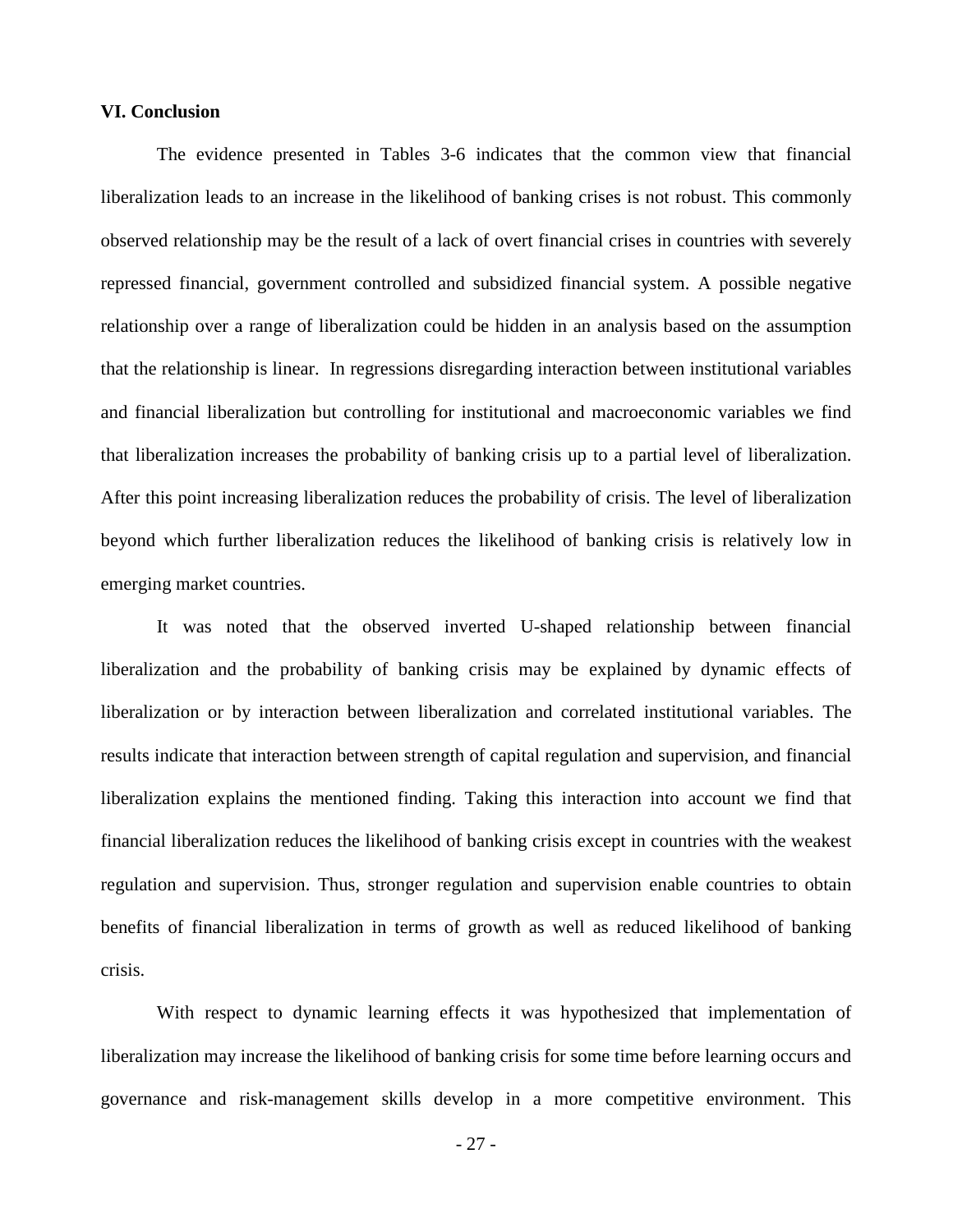hypothesis was supported although the reduction in likelihood of crisis occurring with a four year lag was small.

When distinguishing among three types of financial liberalization: behavioral liberalization, competitive liberalization, and privatization, we find that behavioral liberalization explains most of the results obtained using the proxy aggregating all types of liberalization. Behavioral liberalization refers to the removal of interest rate and quantitative credit controls. However, Competitive liberalization referring to an expansion in the scope of domestic and cross-border financial activities is highly correlated with behavioral liberalization. The third type of liberalization, privatization, is less correlated with other types but the effect of privatization alone on the likelihood of banking crises seems to be weak.

One policy implication of the analysis is that positive growth effects of financial liberalization can be obtained without a simultaneous increase in the likelihood of banking crises. The positive growth effects are fairly well established in the literature. At a minimum the empirical evidence indicates that financial liberalization is a requirement for growth in a market economy. The results presented here indicate that financial liberalization may reduce the likelihood of banking crises as well if only a minimum effectiveness of capital regulation and supervision can be achieved.

These policy implications may seem contrary to the experiences of the recent financial crisis that originated in the USA and, thereafter, affected European countries the most. Europe and the USA are generally considered economies with relatively high degrees of liberalization as well as strength of regulation and supervision. However, it should be noted that the recent financial crisis was not primarily a banking crisis in the traditional sense but a securities market crisis in a country where traditional banking plays a much smaller role than in the rest of the world.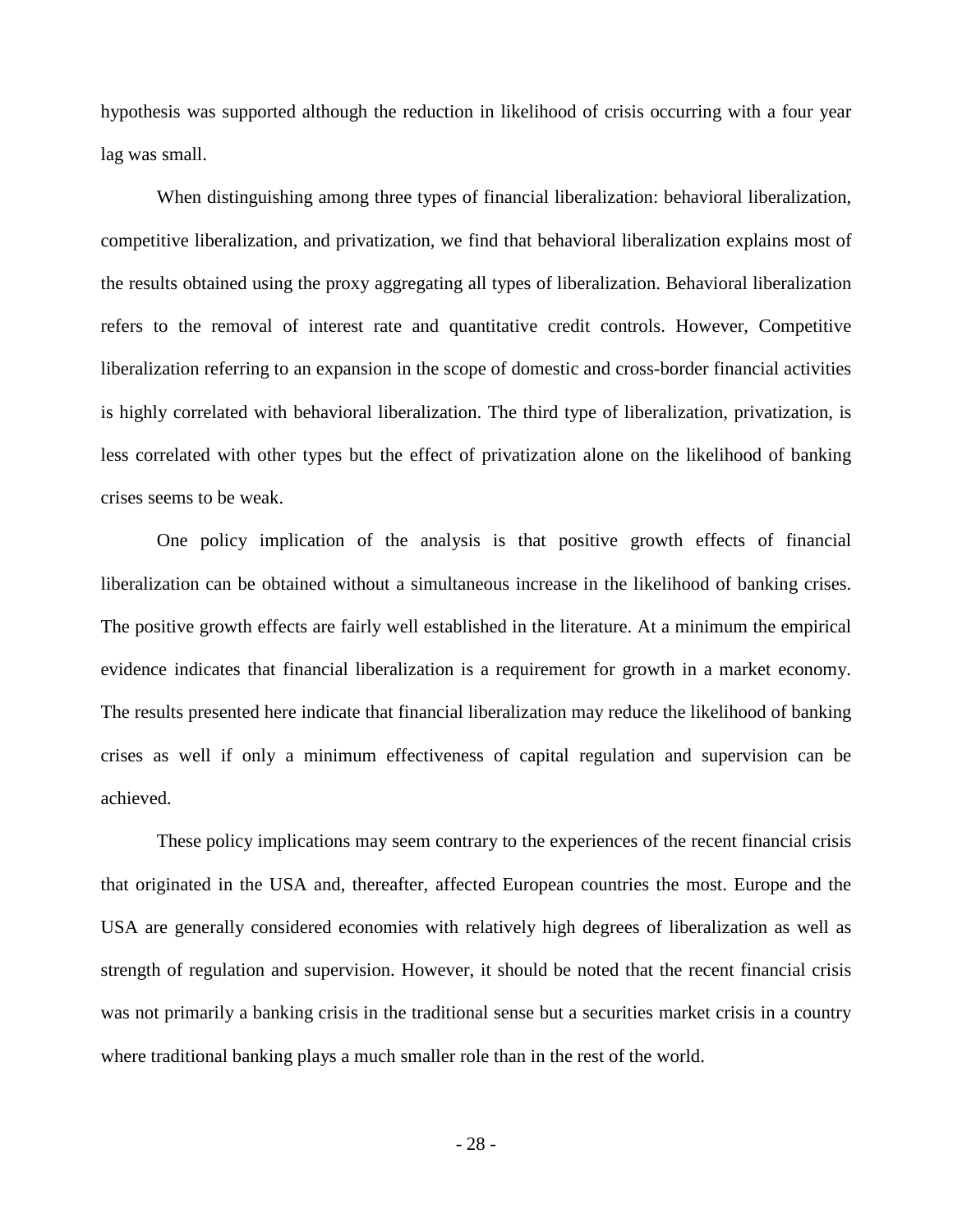#### **Appendix:**

A. List of Countries in Different Country Groups

*Advanced economies*: Australia, Austria, Belgium, Canada, Denmark, Finland, France, Germany, Greece, Ireland, Israel, Italy, Japan, Netherlands, New Zealand, Norway, Portugal, Spain, Sweden, Switzerland, United Kingdom and United States

*Emerging market Economies*: Argentina, Brazil, Chile, China, Colombia, Czech Republic, Egypt, Hong Kong, Hungary, India, Indonesia, South Korea, Malaysia, Mexico, Morocco, Pakistan, Peru, the Philippines, Poland, Russia, Singapore, South Africa, Sri Lanka, Thailand, Turkey, and Venezuela.

| <b>Variable</b>                    | <b>Description</b>                                                                                                                                                                                                                                                                                                                                                                                                                                                                                                                                                                                                                                                                  | <b>Source</b>                                                      |
|------------------------------------|-------------------------------------------------------------------------------------------------------------------------------------------------------------------------------------------------------------------------------------------------------------------------------------------------------------------------------------------------------------------------------------------------------------------------------------------------------------------------------------------------------------------------------------------------------------------------------------------------------------------------------------------------------------------------------------|--------------------------------------------------------------------|
| The Onset<br><b>Banking Crisis</b> | The onset of banking crisis dummy, which is equal to 1 in a first year of each<br>banking crisis episode (both systemic and non-systemic banking crises), and 0<br>otherwise. A systemic banking crisis is defined as the situation when much or all of<br>bank capital is exhausted, while a non-systemic or smaller banking crisis is<br>identified when there is evidence of significant banking problems such as a<br>government intervention in banks and financial institutions.                                                                                                                                                                                              | Caprio et al (2005) and<br>Laeven and Valencia<br>(2008)           |
| GDP/Capita                         | The log of real GDP per capita (constant 2000 US\$).                                                                                                                                                                                                                                                                                                                                                                                                                                                                                                                                                                                                                                | World Development<br>Indicator (WDI)                               |
| <b>GDP</b> Growth                  | Real GDP growth (annual %)                                                                                                                                                                                                                                                                                                                                                                                                                                                                                                                                                                                                                                                          | <b>WDI</b>                                                         |
| CA to GDP                          | Current account balance (% of GDP)                                                                                                                                                                                                                                                                                                                                                                                                                                                                                                                                                                                                                                                  | <b>WDI</b>                                                         |
| Domestic Credit<br>Growth          | The natural log difference of the ratio of domestic credit provided by banking<br>sector (% of GDP)                                                                                                                                                                                                                                                                                                                                                                                                                                                                                                                                                                                 | <b>WDI</b>                                                         |
| Capital Flows to<br><b>GDP</b>     | The sum of capital inflows and outflows divided by GDP (current US\$). Capital<br>flows comprise foreign direct investment and portfolio flows (IFS 78bdd +78bed +<br>$78bfd + 78bgd$ ).                                                                                                                                                                                                                                                                                                                                                                                                                                                                                            | IFS and WDI                                                        |
| M <sub>2</sub> to Reserve          | The natural log of the ratio of money and quasi money $(M2)$ to gross international<br>reserves                                                                                                                                                                                                                                                                                                                                                                                                                                                                                                                                                                                     | WDI & International<br>Financial Statistics (IFS)                  |
| Inflation                          | The log difference of GDP deflator                                                                                                                                                                                                                                                                                                                                                                                                                                                                                                                                                                                                                                                  | <b>WDI</b>                                                         |
| Northern Interest<br>Rate          | The weighted average of the interest rate in Germany, USA, UK, Switzerland,<br>France, and Japan. The weights are the fraction of debt denominated in the<br>relevant currencies                                                                                                                                                                                                                                                                                                                                                                                                                                                                                                    | Authors' calculation<br>following Eichengreen<br>and Arteta (2000) |
| Currency Crisis                    | A dummy of one for the periods that currency crises occur. We use the data for<br>currency crisis episodes from Glick and Hutchison (2001). For a sample of<br>countries and time periods, which are not covered in their studies, we construct<br>currency crisis index following their methodology. They construct the EMP index<br>from a weighted average of monthly real exchange rate changes and international<br>reserve loss. A crisis is identified when the EMP index exceeds two times country-<br>specific standard deviation plus country-specific mean. The crisis window (whether<br>the large value of the EMP is counted as the same or new crisis) is 24 months. | Glick and Hutchison<br>(2001) and authors'<br>calculation          |

#### B. Data Descriptions and Sources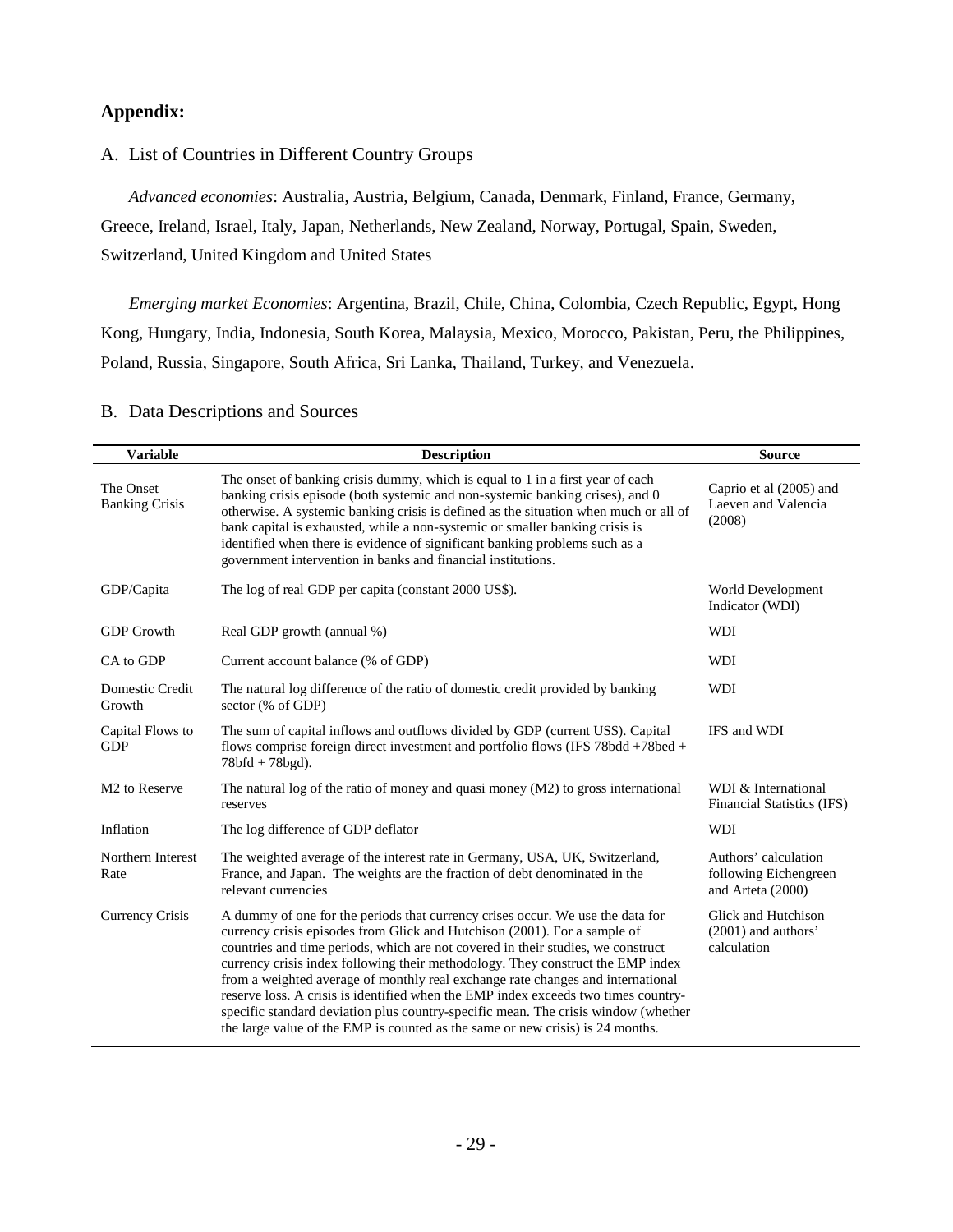| Data Descriptions and Sources (continued) |  |
|-------------------------------------------|--|
|-------------------------------------------|--|

| <b>Variable</b>                              | <b>Description</b>                                                                                                                                                                                                                                                                                                                                                                                                                                                        | <b>Source</b>                                                                |
|----------------------------------------------|---------------------------------------------------------------------------------------------------------------------------------------------------------------------------------------------------------------------------------------------------------------------------------------------------------------------------------------------------------------------------------------------------------------------------------------------------------------------------|------------------------------------------------------------------------------|
| <b>Interest Rate</b><br>Liberalization       | Elimination of Interest Rate Controls. This variable has a scale of 0-3, which is<br>based on the following three questions: 1) Are interest rates subject to<br>ceilings/floors or determined by the central bank? 2) Are interest rates allowed to<br>float within a band or are partially liberalized? 3) Are interest rates determined at<br>market rates?                                                                                                            | Abiad, Detragiache and<br><b>Tressel</b> (2008)                              |
| Credit Allocation<br>Liberalization          | Elimination of Credit Controls and Excessively High Reserve Requirements. This<br>variable has a scale of 0-3, which is based on the following questions: 1) Are<br>reserve requirements restrictive? 2) Are there minimum amounts of credit that must<br>be channeled to certain sectors?, or are there ceilings on credit to other sectors? 3)<br>Are there any credits supplied to certain sectors at subsidized rates? ( $yes=1$ ; $no=0$ )                           | Abiad, Detragiache and<br><b>Tressel</b> (2008)                              |
| <b>Equity Market</b><br>Liberalization       | The liberalization of security market policy. This variable has a scale of 0-3, which<br>is based on the following questions: 1) Has a country taken measures to develop<br>security market? 2) Is a country's equity market open to foreign investors? (the<br>answers for each question have a scale of 0-2).                                                                                                                                                           | Abiad, Detragiache and<br>Tressel $(2008)$                                   |
| Entry & Activity<br>Liberalization           | Elimination of entry barriers. This variable has a scale of 0-3, which is based on the<br>following questions:1) To what extent does the government allow foreign banks to<br>enter into a domestic market? 2) Does the government allow the entry of new<br>domestic banks 3) have the government eased branching restrictions? 4) Does the<br>government allow banks to engage in a wider range of activities? (yes=1; no=0)                                            | Abiad, Detragiache and<br>Tressel $(2008)$                                   |
| Capital Account<br>Liberalization            | Elimination of Capital Account Restrictions. This variable has a scale of 0-3, which<br>is based on the following three questions: 1) Is the exchange rate system unified? 2)<br>Does a country set restrictions on capital inflow? 3) Does a country set restrictions<br>on capital outflow? ( $yes=1$ ; no=0)                                                                                                                                                           | Abiad, Detragiache and<br>Tressel $(2008)$                                   |
| Privatization                                | Reduction in State Ownership of the Banking Sector. This variable has a scale of 0-<br>3, which is based on the percentage of the state ownership of banks (privatization $=$<br>3 if state ownership of banks is less than 10% and privatization $= 0$ if state<br>ownership of banks is greater than 50%.                                                                                                                                                               | Abiad, Detragiache and<br><b>Tressel</b> (2008)                              |
| Behavioral<br>Liberalization                 | Interest Rate $Lib$ + Credit Allocation Lib. The scale is 0-6.                                                                                                                                                                                                                                                                                                                                                                                                            | Authors' calculation<br>based on Abiad,<br>Detragiache and Tressel<br>(2008) |
| Competitive<br>Liberalization                | Equity Market Lib + Entry & Activity Lib + Capital Account Lib. The scale is 0-9.                                                                                                                                                                                                                                                                                                                                                                                         | Authors' calculation<br>based on Abiad,<br>Detragiache and Tressel<br>(2008) |
| Total FL<br>(Financial<br>Liberalization)    | The aggregate financial liberalization, which is Behavioral Lib. + Competitive Lib.<br>$+$ Privatization. The scale is 0-18.                                                                                                                                                                                                                                                                                                                                              | Authors' calculation<br>based on Abiad,<br>Detragiache and Tressel<br>(2008) |
| CRS (Capital<br>Regulation &<br>Supervision) | Enhancement of prudential regulations and supervision of the banking sector. This<br>variable has a scale of 0-3, which is based on the following three questions: 1) Has<br>a country adopted a capital adequacy ratio based on the Basle standard? (yes=1;<br>no=0) 2) Is a banking supervisory agency independent from the executives'<br>influence? 3) Does a banking supervisory agency conduct effective supervisions<br>through on-site and off-site examinations? | Abiad, Detragiache and<br>Tressel $(2008)$                                   |
| WB CRS                                       | The World Bank capital regulation and supervision variable is a summation of the<br>Official Supervisory Power variable and Capital Regulatory variables. The former<br>is based on 16 surveyed questions relating banking supervisions and the latter is<br>based on 10 surveyed questions on banks' capital requirements.                                                                                                                                               | Barth, Caprio and Levine<br>(2004)                                           |
| DI Coverage                                  | The interval data of the ratio of deposit insurance coverage per deposits per capita.<br>This index ranges from 1 to 10 (the variable is constructed based on the data from<br>Demirgüç-Kunt et al, 2005)                                                                                                                                                                                                                                                                 | Demirgüç-Kunt et al<br>(2005), Angkinand and<br>Wilhborg (2006)              |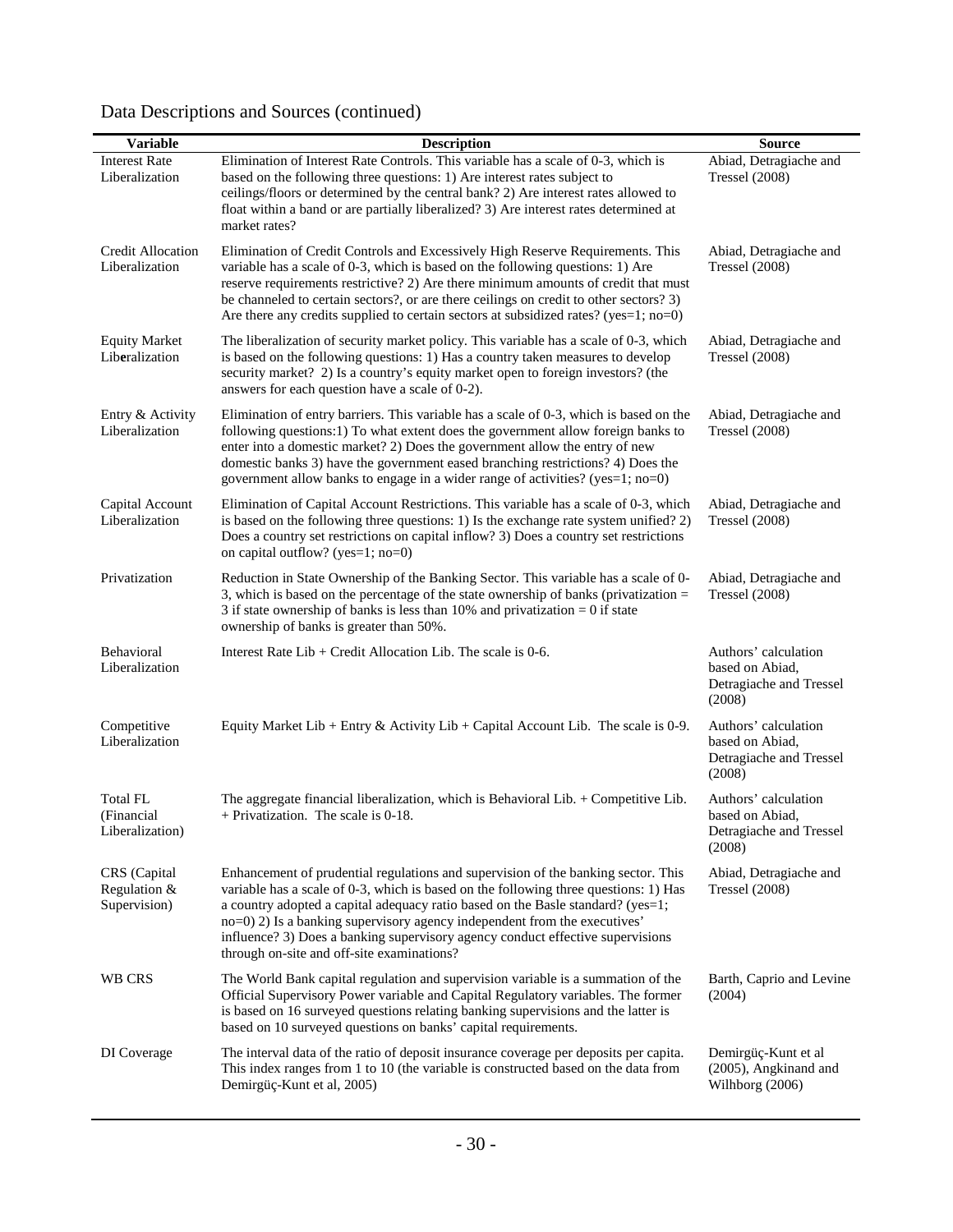|                                                | (1)        | (2)        | (3)          |
|------------------------------------------------|------------|------------|--------------|
| Sample                                         | ALL        | <b>ADV</b> | <b>EMG</b>   |
| Total $FL_{t-1}$                               | $-0.003$   | $-0.009$   | 0.004        |
|                                                | (0.569)    | (0.559)    | (0.675)      |
| Total FL <sub>average, t-2 to t-4</sub>        | $0.003*$   | 0.0008     | 0.006#       |
|                                                | (0.265)    | (0.606)    | (0.109)      |
| (Total $FL_{t-1}$ ) <sup>2</sup>               | $-0.0003*$ | $-0.0001$  | $-0.0005*$   |
|                                                | (0.192)    | (0.710)    | (0.137)      |
| (Total $FL \times CRS$ ) <sub>t-1</sub>        | $-0.004**$ | $-0.003*$  | $-0.006**$   |
|                                                | (0.001)    | (0.083)    | (0.010)      |
|                                                | 0.000      | 0.00001    | 0.0001       |
| (Total FL $\times$ DI Coverage) <sub>t-1</sub> | (0.570)    | (0.817)    | (0.669)      |
|                                                | $0.001*$   | 0.002      | 0.0004       |
| (Total $FL \times GDP/Capita$ ) <sub>t-1</sub> | (0.088)    | (0.520)    | (0.727)      |
| $CRS_{t-1}$                                    | $0.044**$  | $0.037*$   | $0.048^{\#}$ |
|                                                | (0.004)    | (0.088)    | (0.114)      |
|                                                | $-0.001$   | $-0.001$   | $-0.0004$    |
| $DI$ Coverage $t-1$                            | (0.747)    | (0.813)    | (0.885)      |
|                                                | $-0.019**$ | $-0.004$   | $-0.001$     |
| $GDP/Capita_{t-1}$                             | (0.009)    | (0.908)    | (0.931)      |
| No. ob Obs                                     | 1073       | 526        | 547          |
| $Prob > Chi-Square$                            | 0.000      | 0.000      | 0.000        |
|                                                |            |            |              |

#### C. Interactions with CRS, GDP/Capita and Deposit Insurance

Note: This table has the same model specification as in Table 5 with the inclusion of interaction terms between Total FL and DI Coverage/GDP per capita. Control variables are included, but not reported. Also see note from Table 5.

D. Using Capital Regulation and Supervision from *the Regulation and Supervision of Banks around the World: a New Database*

|                                           | (1)        | (2)          | (3)          |
|-------------------------------------------|------------|--------------|--------------|
| Sample                                    | ALL.       | ADV          | <b>EMG</b>   |
| $Total FLt-1$                             | $0.0119*$  | $0.0203**$   | $0.0165^{*}$ |
|                                           | (0.094)    | (0.014)      | (0.197)      |
| Total FL <sub>average, t-2 to t-4</sub>   | 0.0006     | 0.0006       | 0.0020       |
|                                           | (0.804)    | (0.825)      | (0.575)      |
| (Total FL $_{t-1}$ ) <sup>2</sup>         | $-0.0004*$ | $-0.0005***$ | $-0.0008**$  |
|                                           | (0.054)    | (0.039)      | (0.024)      |
| (Total FL $\times$ WB CRS) <sub>t-1</sub> | $-0.0001$  | $-0.0002$ #  | $-0.0002$    |
|                                           | (0.684)    | (0.223)      | (0.755)      |
| $CRS_{\pm 1}$                             | 0.0004     | $0.0042*$    | $-0.0004$    |
|                                           | (0.925)    | (0.226)      | (0.961)      |
| No. ob Obs                                | 975        | 477          | 498          |
| $Prob > Chi-Square$                       | 0.000      | 0.000        | 0.000        |

Note: This table has the same model specification as in Table 5, but uses the data for capital regulation and supervision from Barth, Caprio, Levine (2004) from the World Bank. Control variables are included, but not reported. Also see note from Table 5.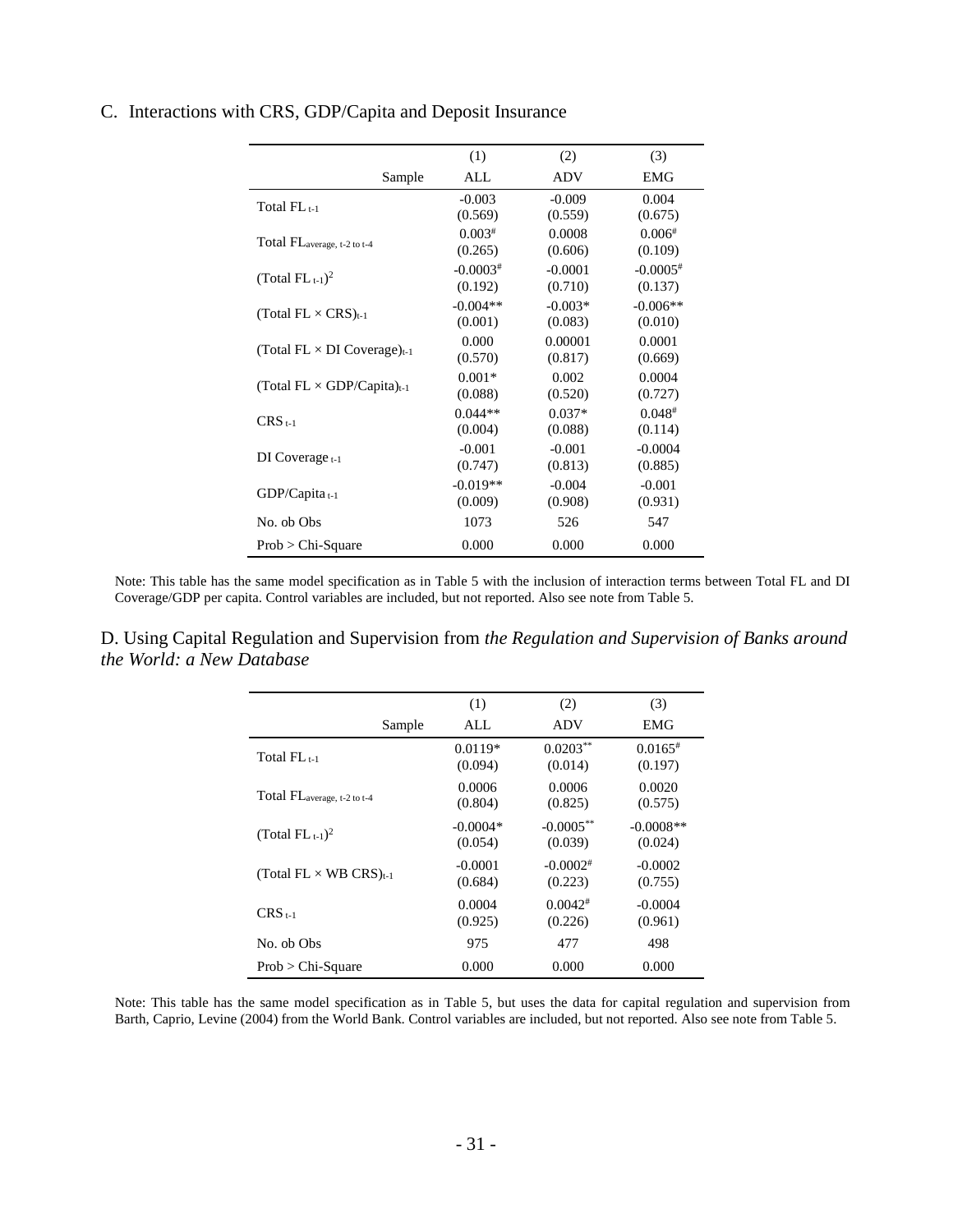#### **References**

- Abiad, A., E. Detragiache and T. Tressel (2008), 'A New Database of Financial Reforms', IMF Working Paper No. 266, International Monetary Fund.
- Abiad, A. and A. Mody (2005), 'Financial Reform: What Shakes It? What Shapes It?', American Economic Review, 95(1), 66-88.
- Alba, P., A. Bhattacharya, S. Claessens, S. Ghosh and L. Hernandez (2000), 'The Role of Macroeconomic and Financial Sector Linkages in East Asia's Financial Crisis' in: P.R. Agenor, M. Miller, D. Vines and A. Weber, Alex (eds), The Asian Financial Crisis Causes, Contagion and Consequences. New York: Cambridge University Press.
- Angkinand, A. and C. Wihlborg (2006), 'Deposit Insurance Coverage, Credibility of Noninsurance and Banking Crisis', LEFIC Working paper No. 010, Center for Law, Economics and Financial Institutions, Copenhagen Business School.
- Arestis, P. and P. Demetriades (1997), 'Financial Development and Economic Growth: Assessing the Evidence', Economic Journal, 107, 783-99.
- Arestis, P., P. Demetriades and K. B. Luintel (2001), 'Financial Development and Economic Growth: The Role of Stock Markets', Journal of Money, Credit and Banking, 33, 16-41.
- Arestis, P., A. D. Luintel and K. B. Luintel (2004), 'Does Financial Structure Matter?', Working Paper No. 399, The Levy Economics Institute of Bard College.
- Bagehot, W. (1873 [2007]). Lombard Street. London: John Murray. In F. H. Capie and G. E. Wood (ed.), The Lender of Last Resort. London: Routledge, 85-125.
- Barth, J. R., G. Caprio Jr., and R. Levine (2004), 'The Regulation and Supervision: What Works Best?', Journal of Financial Intermediation, 13, 205-248.
- Beim, D. and C. Calomiris (2000), Emerging Financial Markets. New York, NY: McGraw Hill College.
- Bekaert, G., C. Harvey and C. Lundblad, (2005), 'Growth Volatility and Financial Liberalization', Journal of International Money and Finance, 24, 370-403.
- Bencivenga, V. R. and B. D. Smith (1991), 'Financial Intermediation and Endogenous Growth,' Review of Economic Studies, 58, 195-209.
- Bencivenga, V. R. and B. D. Smith (1993), 'Some Consequences of Credit Rationing in an Endogenous Growth Model', Journal of Economic Dynamics and Control, 17, 1-2, 97-122.
- Berger, A. N., L.F. Klapper and R. Turk-Ariss (2008), 'Bank Competition and Financial Stability', Policy Research Working Paper No. 4696, The World Bank.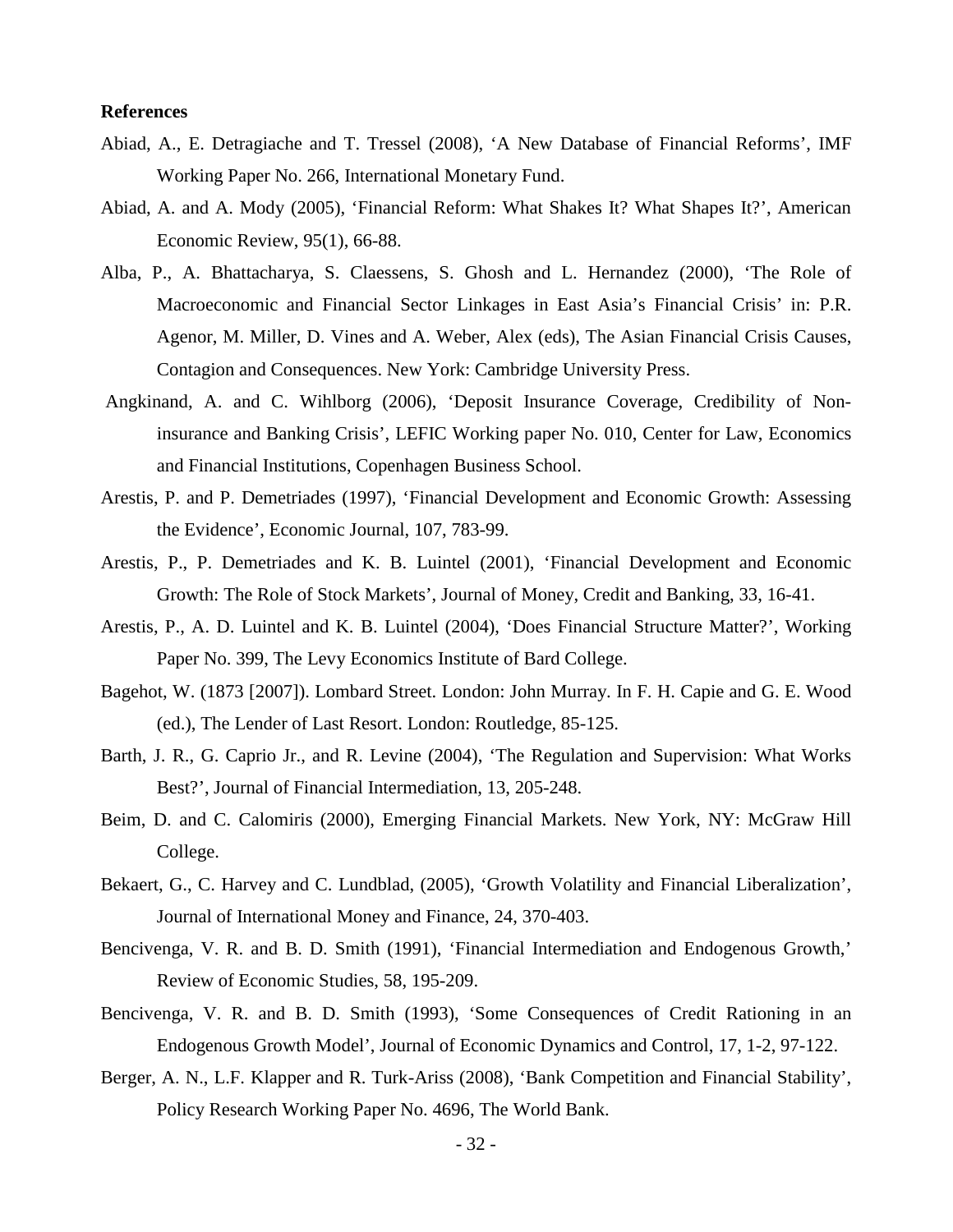- Bernanke, B. S., M. Gertler and S. Gilchrist (1994), 'The Financial Accelerator and the Flight to Quality', Review of Economics and Statistics, 78, 1-15.
- Bhattacharya, S. and A. V. Thakor (1993), 'Contemporary Banking Theory', Journal of Financial Intermediation, 3, 2-50.
- Caprio, G. Jr., J. Hanson and P. Honohan (2000), 'The Benefits and Pitfalls of Financial Liberalization.' World Bank Policy Paper. Washington: World Bank.
- ---------- and D. Klingebiel (1996), 'Bank Insolvency: Bad Luck, Bad Policy, or Bad Banking' Presented at the Annual World Bank Conference on Development Economics.
- ----------D. Klingebiel, L. Laeven, and G. Noguera, (2005), 'Banking Crisis Database'. In: P. Honohan and L. Laeven (eds), Systemic Financial Crises: Containment and Resolution. New York, NY: Cambridge University Press.
- Christopoulos, D. K. and E. G. Tsionas (2004), 'Financial Development and Economic Growth: Evidence from Panel Unit Root and Cointegration Tests', Journal of Development Economics, 73, 55-74.
- Daniel, B. C. and J. B. Jones (2007), 'Financial Liberalization and Banking Crises in Emerging Economies', Journal of International Economics, 72(1), 202-221.
- Demetriades, P., and K. Hussein (1996), 'Does Financial Development Cause Economic Growth? Time Series Evidence from 16 Countries', Journal of Development Economics, 15, 387-411.
- Demirgüç-Kunt, A., and E. Detragiache (2001), 'Financial Liberalization and Financial Fragility', in G. Caprio, P. Honohan and J. E. Stiglitz (eds), Financial Liberalization: How Far, How Fast? Cambridge University Press.
- Demirgüç-Kunt, A., B. Karacaovali and L. Laeven (2005). 'Deposit insurance around the World: A comprehensive database,' World Bank Policy Research Working Paper No. 3628, the World Bank: Washington, DC.
- Desai, Mihir A., C. Fritz Foley and James R. Hines Jr. (2006), 'Capital Controls, Liberalizations, and Foreign Direct Investment', Review of Financial Studies, 19(4), 1433-1464.
- Diaz-Alejandro, Carlos (1985), 'Good-Bye Financial Repression, Hello Financial Crash', Journal of Development Economics, 19, 1-24.
- Eichengreen, B. and C. Arteta (2002), 'Banking Crises in Emerging Markets: Presumptions and Evidence'. in: M. I. Blejer and M. Skreb (eds), Financial Policies in Emerging Markets. Cambridge, Mass.: MIT Press.
- Fisher, I. (1933), 'The Debt-Inflation Theory of Great Depressions', Econometrica, 1(4), 337-357.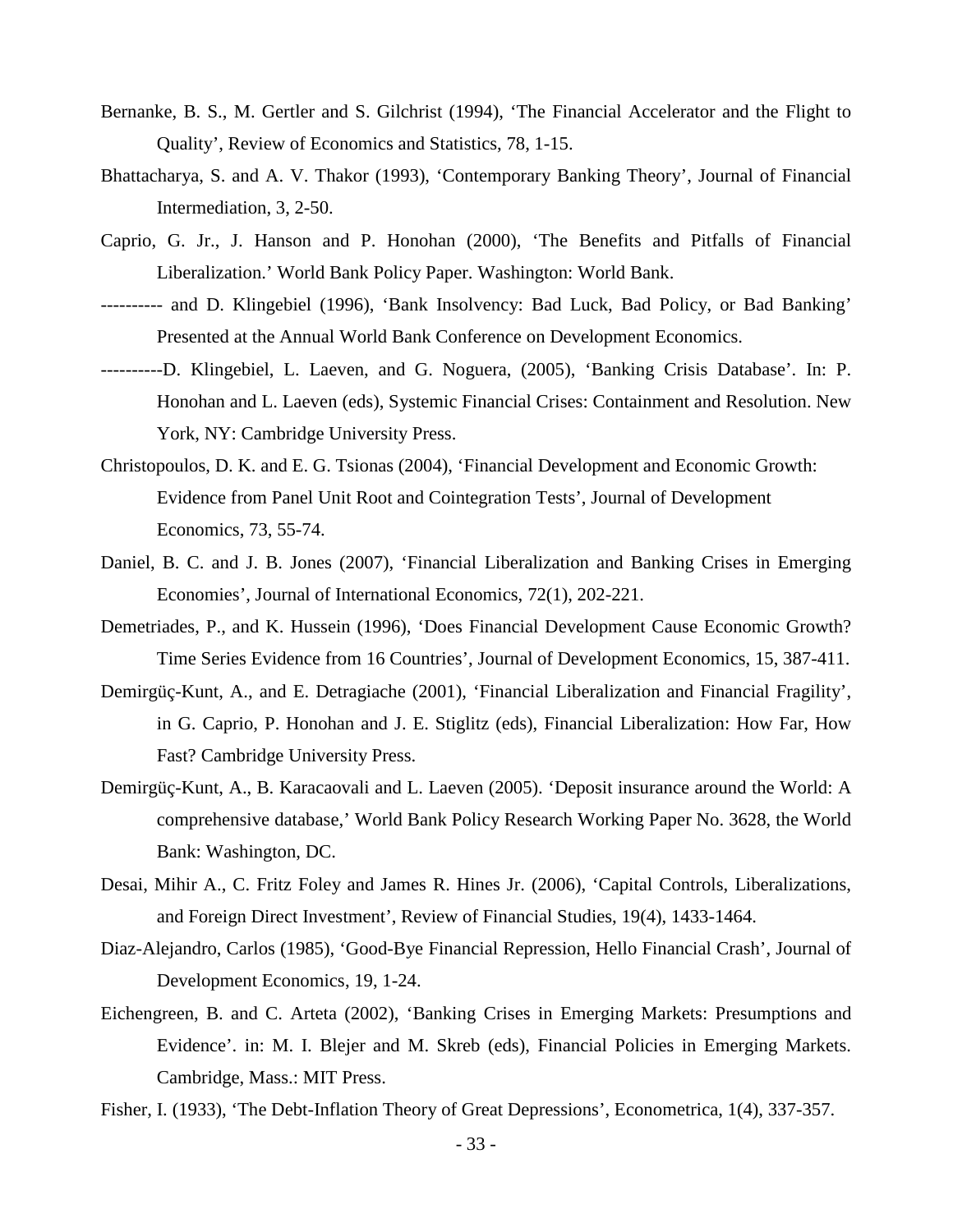- Friedman, M. and A. J. Schwartz (1963), 'Money and Business Cycles', Review of Economics and Statistics, 45 (Supplement), 32-64.
- Fry, M., (1997), 'In Favour of Financial Liberalization', The Economic Journal, 107(442), 754-770.
- Giovannini, A. and M. de Melo (1993), 'Government Revenue from Financial Repression', The American Economic Review, 83(4), 953-963.
- Glick, R. and M. Hutchison (2001), 'Banking and Currency Crises: How Common Are Twins?' In Reuven Glick, Ramon Moreno, and Mark M. Spiegel (eds) Financial Crises in Emerging Market. Cambridge, New York and Melbourne: Cambridge University Press.
- Greenwood, J. and B. Jovanovic (1990), 'Financial Development, Growth and the Distribution of Income', Journal of Political Economy, 98, 5, 1076-107.
- Hellmann, T.F., K.C. Murdock and J.E. Stiglitz (2000), 'Liberalization, Moral Hazard in Banking, and Prudential Regulation: Are Capital Requirements Enough?', American Economic Review, 90(1), 147-165.
- Honohan, P. (1997), 'Banking System Failures in Developing and Transition Countries: Diagnosis and Prediction', BIS Working Papers No. 39, Bank for International Settlements.
- Kaminsky, G. and C. Reinhart (1999), 'The Twin Crises: The Causes of Banking and Balance-Of-Payments Problems', The American Economic Review, 89, 473-500.
- Kaminsky, G. and S. Schmukler (2008), 'Short-Run Pain, Long-Run Gain: The Effects of Financial Liberalization', Review of Finance, 12(2), 253-292.
- Keynes, J. M. (1936 [1973]), The General Theory of Employment, Interest and Money. London: The Macmillan Press.
- Kindleberger, C. P. (1989), Manias, Panics, and Crashes. The 2nd edition. Basingstoke: Macmillan Press.
- Kiyotaki, N. and J. Moore (1997), 'Credit Cycles', Journal of Political Economy, 105, 211-248.
- La Porta, R., F. Lopez-de-Silanes, A. Shleifer og R. W. Vishny (1998), 'Law and Finance', Journal of Political Economy, 106, 1113-1155.
- Laeven, L. (2003), 'Does Financial Liberalization Reduce Financing Constraints?', Financial Management, 32(1), 5-34.
- Laeven, L. and F. Valencia (2008), 'Systemic Banking Crises: A New Database' IMF Working Paper No. 224, International Monetary Fund.
- Levine, R. (1997), 'Financial Development and Economic Growth: Views and Agenda', Journal of Economic Literature, 35, 688-726.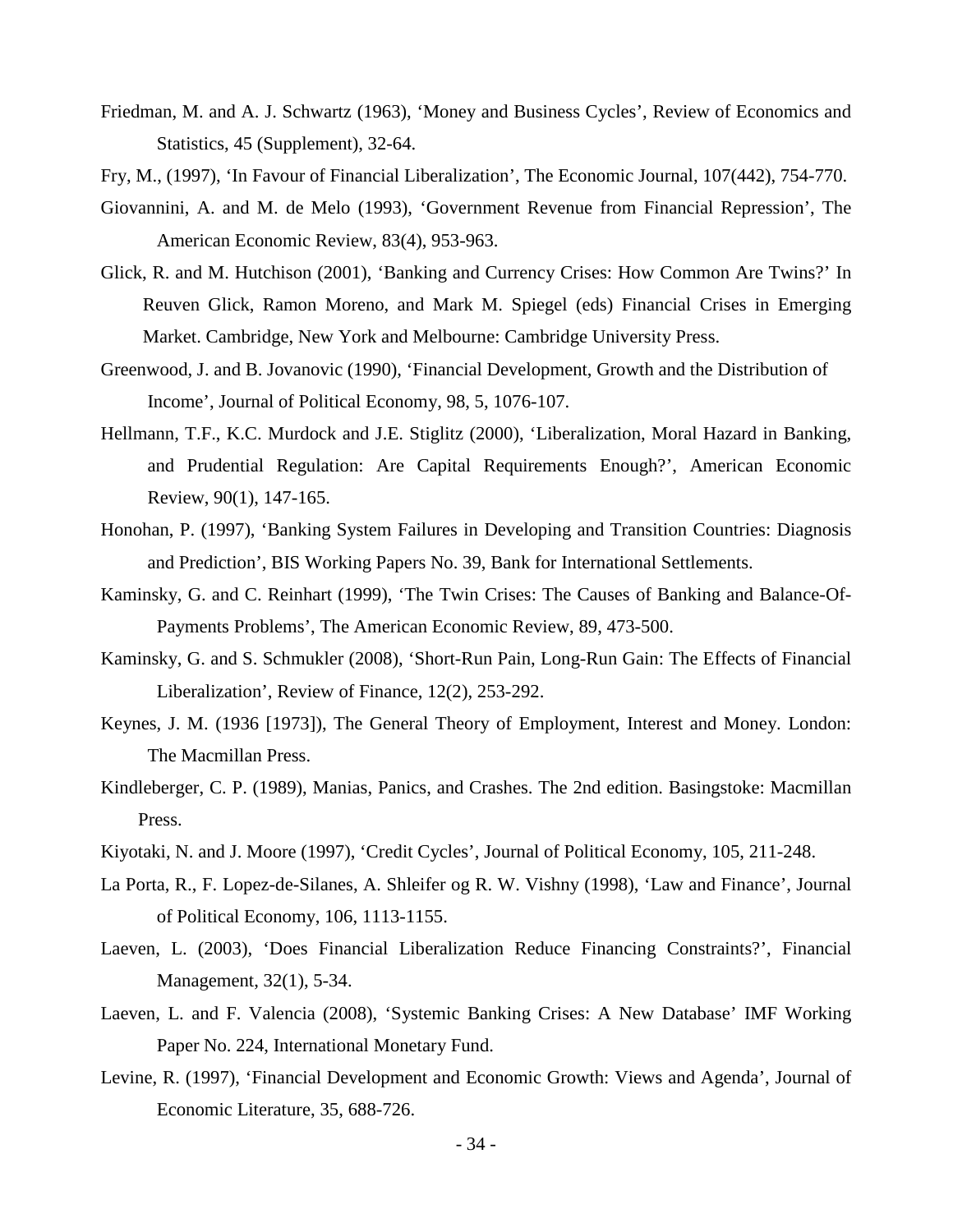- Martin, P. and H. Rey (2006), 'Globalization and Emerging Markets: With or Without Crash?', American Economic Review, 96(5), 1631-1651.
- McKinnon, R. (1973), Money and Capital in Economic Development. Washington, D.C.: Brookings Institution.
- McKinnon, R., and H. Pill (1997), 'Credible Economic Liberalizations and Overborrowing', American Economic Review, 87 (May), 189-93.
- Minsky, H. P. (1964), 'Longer Waves in Financial Relations: Financial Factors in the More Severe Depressions', American Economic Review, May, 324-335.
- Mishkin, F.S. (1991), 'Asymmetric Information and Financial Crises: A Historical Perspective', in: R. G. Hubbard (eds.), Financial Markets and Financial Crises. Chicago: University of Chicago Press, 1991, 69-108.
- Mishkin, F. S. (1997), 'The Causes and Propagation of Financial Instability: Lessons for Policymakers', in: Maintaining Financial Stability in a Global Economy, proceedings of a symposium sponsored by the Federal Reserve Bank of Kansas City, Jackson Hole, Wyoming, August 28-30, 55-96.
- Noy, I. (2004), 'Financial Liberalization, Prudential Supervision, and the Onset of Banking Crises', Emerging Markets Review, 5, 341-359.
- Obstfeld, M. (1994), 'Risk-Taking, Global Diversification and Growth', American Economic Review, 84, 10-29.
- Ostrup, F., L. Oxelheim and C. Wihlborg (2009), 'Origins and Resolution of Financial Crises: Lessons from the Current and Northern European Crises', Asian Economic Papers, 8 (3), 178-220.
- Ranciere, R., A. Tornell and F. Westermann (2006), 'Decomposing the Effects of Financial Liberalization: Crises vs. Growth', Journal of Banking & Finance, 30, 3331-3348.
- Saint-Paul, G. (1992), 'Technological Choice, Financial Markets and Economic Development', European Economic Review, 36, 4, 763-81.
- Schmukler, S. (2004), 'Financial Globalization: Gain and Pain for Developing Countries', Federal Reserve Bank of Atlanta Economic Review, Second Quarter, 39-66.
- Shaw, E. (1973), Financial Deepening in Economic Development. New York: Oxford University Press.
- Sprague, I. H. (1986 [2000]), Bailout: An Insider's Account of Bank Failures and Rescues. Washington, D. C.: Beard Books.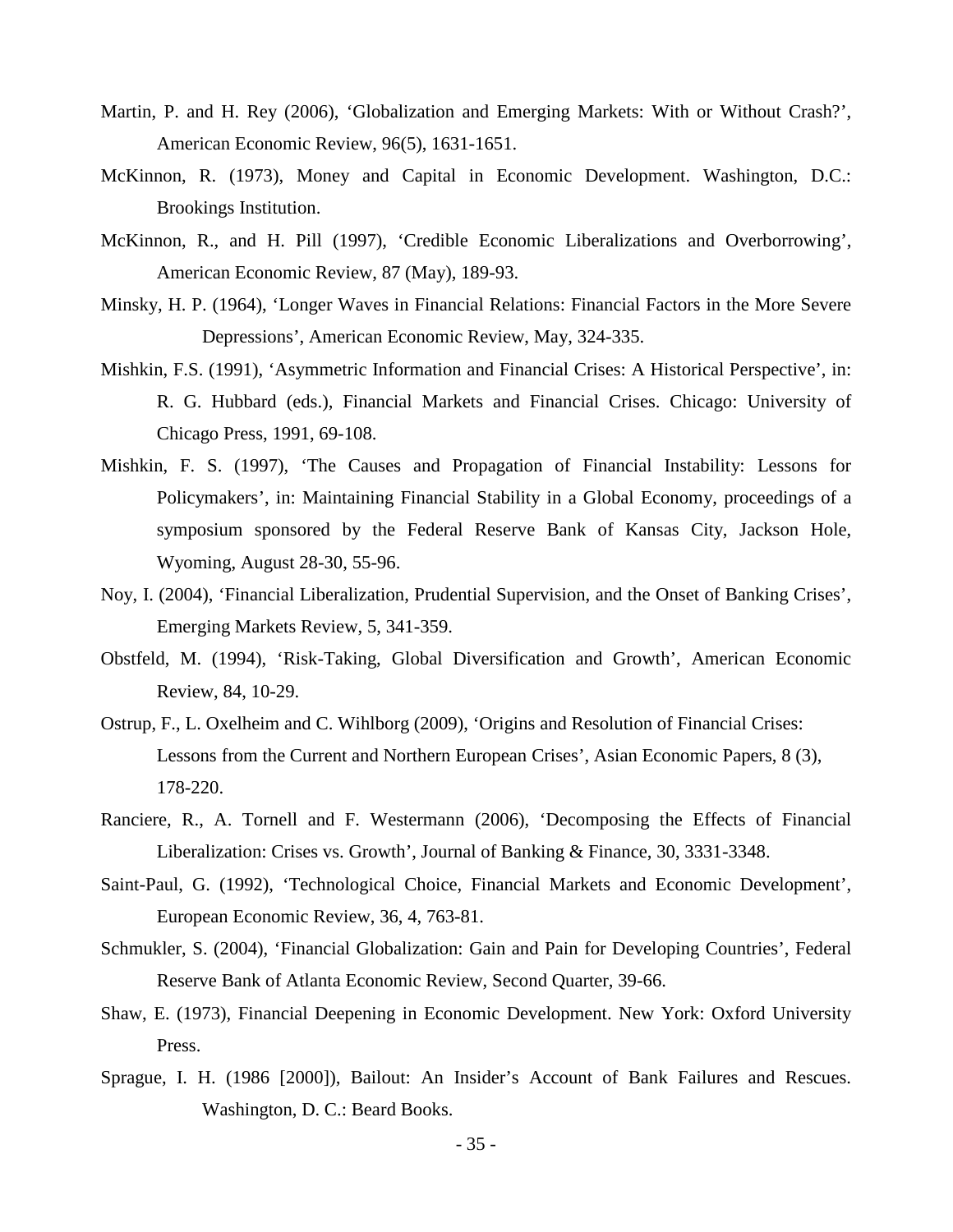- Tressel, T. and E. Detragiache (2008), 'Do Financial Sector Reforms Lead to Financial Development? Evidence from a New Dataset', IMF Working Paper No. 265, International Monetary Fund.
- Tornell, A., F. Westermann and L. Martinez (2004), 'The Positive Link Between Financial Liberalization, Growth and Crises', NBER Working Paper No. 10293. National Bureau of Economic Research.
- Von Peter, G. (2004), 'Asset Prices and Banking Distress: A Macroeconomic Approach', BIS Working Papers, No. 167, Bank for International Settlements.
- Weller, C. (2001), 'Financial Crises After Financial Liberalization: Exceptional Circumstances or Structural Weakness?', The Journal of Development Studies, 38(1), 98-127.
- Williamson, J. and M. Mahar (1998), 'A Survey of Financial Liberalization', Essays in International Finance No. 211. New Jersey: Princeton University Printing Services.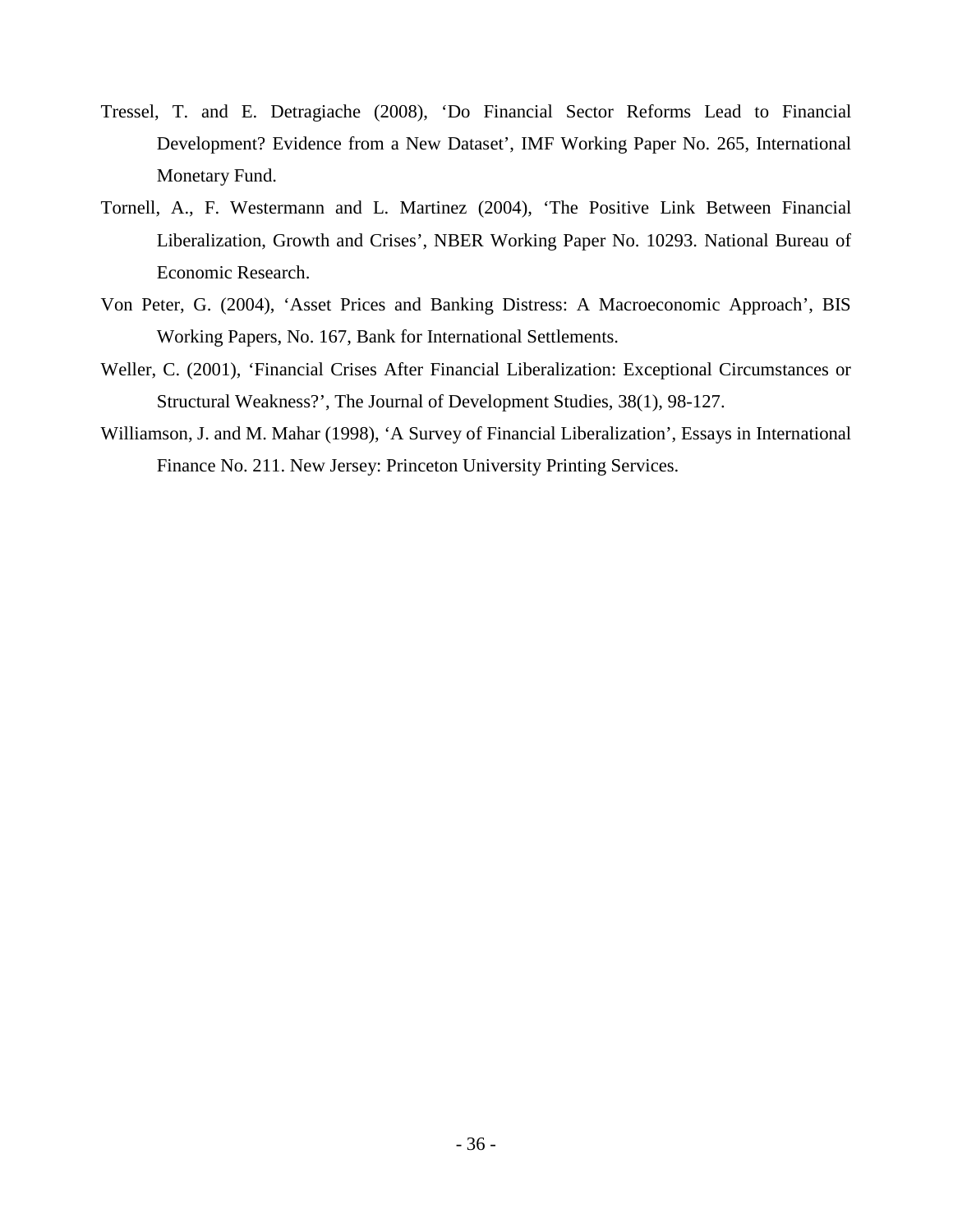

**Figure 1:** The Frequency of Banking Crises under Different Types of Liberalization

Frequency of BC and Behavioral Liberalization (scale of 0-6)

Frequency of BC and Competitive Liberalization (scale of 0-9)





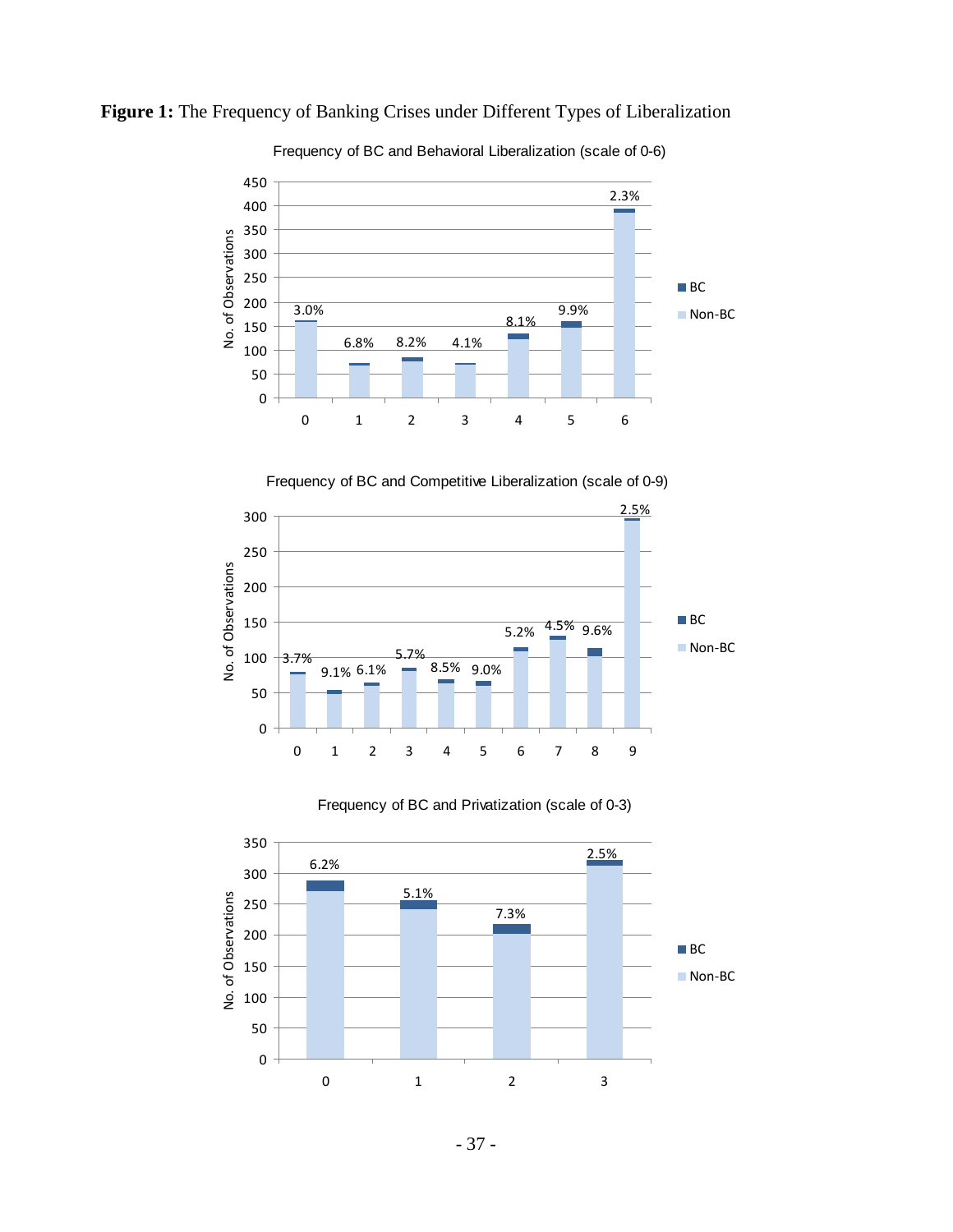**Figure 2:** Predicted Probabilities of Banking Crises Based on Different Levels of Total FL



Panel A. Predicted Prob. of BC based on Regressions 2, 4 and 6 in Table 3

Panel B. Predicted Prob. of BC based on Table 5 (all countries)

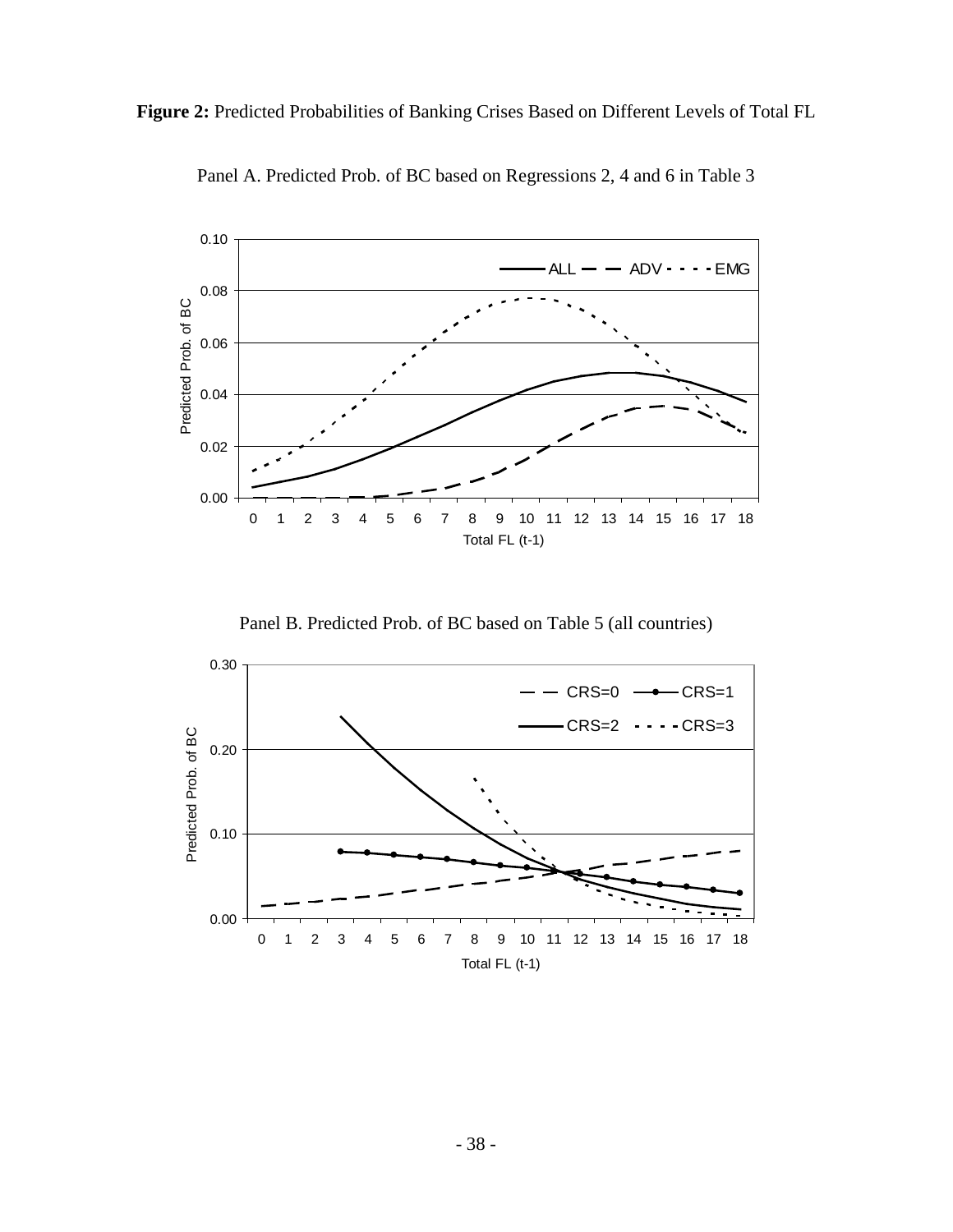### **Table 1:** Descriptive Statistics

| Variable                                 | Obs  | Mean     | Std. Dev. | Min            | Max    |
|------------------------------------------|------|----------|-----------|----------------|--------|
|                                          |      |          |           |                |        |
| The Onset of Banking Crisis              | 1089 | 0.051    | 0.221     | $\mathbf{0}$   | 1      |
| <b>GDP</b> Growth Rate                   | 1089 | 0.039    | 0.034     | $-0.126$       | 0.183  |
| CA/GDP                                   | 1089 | $-0.010$ | 0.049     | $-0.197$       | 0.242  |
| M2/Reserves                              | 1089 | 1.945    | 0.922     | $-0.267$       | 4.405  |
| Credit Growth                            | 1089 | 0.030    | 0.133     | $-1.113$       | 1.356  |
| Capital Flows/GDP                        | 1089 | 0.008    | 0.042     | $-0.308$       | 0.341  |
| Inflation                                | 1089 | 0.129    | 0.282     | $-0.063$       | 3.345  |
| Northern Interest Rate                   | 1089 | 0.063    | 0.025     | $\Omega$       | 0.160  |
| <b>Currency Crises</b>                   | 1089 | 0.090    | 0.286     | $\Omega$       | 1      |
| <b>Financial Liberalization Policies</b> |      |          |           |                |        |
| Total FL                                 | 1089 | 11.307   | 5.621     | $\Omega$       | 18     |
| Behavioral Lib.                          | 1089 | 3.996    | 2.147     | $\Omega$       | 6      |
| Competitive Lib.                         | 1089 | 5.783    | 2.988     | $\Omega$       | 9      |
| Privatization                            | 1089 | 1.528    | 1.173     | $\Omega$       | 3      |
|                                          |      |          |           |                |        |
| <b>Institutional Variables</b>           |      |          |           |                |        |
| Capital Regulation and Supervision (CRS) | 1089 | 1.001    | 1.083     | $\Omega$       | 3      |
| World Bank CRS                           | 991  | 16.331   | 3.276     | 11             | 23     |
| DI Coverage                              | 1089 | 2.559    | 3.183     | $\mathbf{0}$   | 10     |
| GDP/Capita (in log)                      | 1089 | 8.756    | 1.327     | 5.338          | 10.560 |
| Law                                      | 789  | 4.515    | 1.480     | $\overline{0}$ | 6      |
| (Lack of) Corruption                     | 789  | 3.980    | 1.407     | $\theta$       | 6      |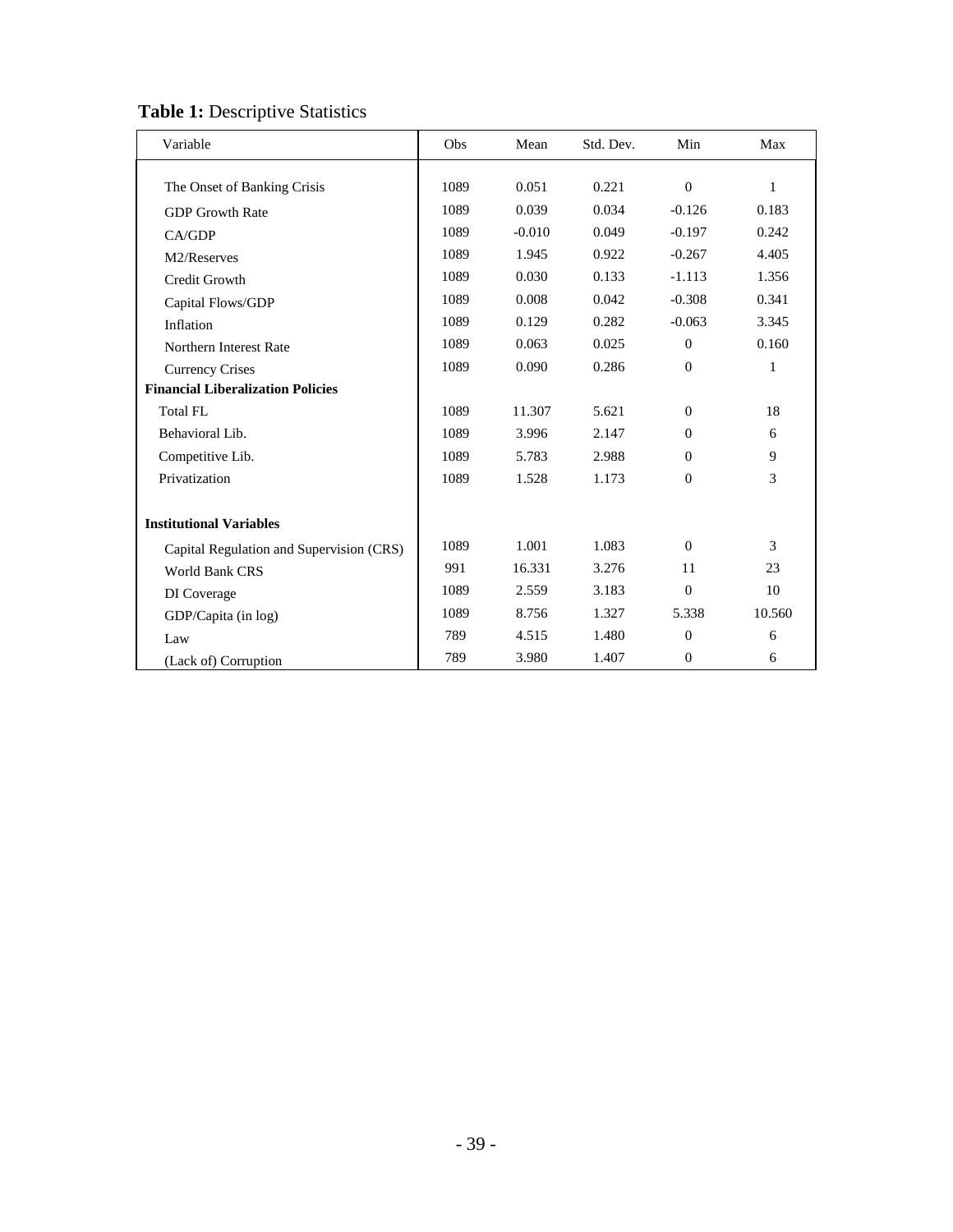#### **Table 2:** Correlations

#### Panel A. Financial Liberalization and Institutional Variables

| $(observations = 1089)$ | Allocation<br>Credit<br>dil | Interest Rate<br>áÈ. | áÈ.<br>Activity 1<br>ళ<br>Entry | Equity<br>Market Lib. | Capital<br>Account Lib | Privatization | Behavioral<br>áÈ. | Competitive<br>üЬ. | Total FL | CRS          | World Bank<br>CRS | Real<br>GDP/Capita | DI Coverage | Law  |
|-------------------------|-----------------------------|----------------------|---------------------------------|-----------------------|------------------------|---------------|-------------------|--------------------|----------|--------------|-------------------|--------------------|-------------|------|
| Interest Rate Lib.      | 0.65                        | $\mathbf{1}$         |                                 |                       |                        |               |                   |                    |          |              |                   |                    |             |      |
| Entry & Activity Lib.   | 0.65                        | 0.65                 |                                 |                       |                        |               |                   |                    |          |              |                   |                    |             |      |
| Equity Market Lib.      | 0.65                        | 0.67                 | 0.65                            | $\mathbf{1}$          |                        |               |                   |                    |          |              |                   |                    |             |      |
| Capital Account Lib     | 0.66                        | 0.66                 | 0.64                            | 0.75                  |                        |               |                   |                    |          |              |                   |                    |             |      |
| Privatization           | 0.50                        | 0.44                 | 0.41                            | 0.44                  | 0.53                   | 1             |                   |                    |          |              |                   |                    |             |      |
| Behavioral Lib.         | 0.90                        | 0.91                 | 0.72                            | 0.73                  | 0.73                   | 0.52          |                   |                    |          |              |                   |                    |             |      |
| Competitive Lib.        | 0.74                        | 0.75                 | 0.87                            | 0.90                  | 0.90                   | 0.52          | 0.82              |                    |          |              |                   |                    |             |      |
| <b>Total FL</b>         | 0.84                        | 0.84                 | 0.82                            | 0.84                  | 0.87                   | 0.68          | 0.92              | 0.95               | 1        |              |                   |                    |             |      |
| <b>CRS</b>              | 0.60                        | 0.55                 | 0.66                            | 0.65                  | 0.60                   | 0.43          | 0.63              | 0.72               | 0.71     | $\mathbf{1}$ |                   |                    |             |      |
| World Bank CRS          | $-0.37$                     | 0.23                 | $-0.10$                         | $-0.21$               | $-0.02$                | $-0.10$       | $-0.30$           | $-0.13$            | $-0.24$  | 0.09         |                   |                    |             |      |
| Real GDP/Capita         | 0.42                        | 0.42                 | 0.42                            | 0.65                  | 0.54                   | 0.44          | 0.46              | 0.60               | 0.59     | 0.43         | $-0.13$           | $\mathbf{1}$       |             |      |
| DI Coverage             | 0.08                        | 0.16                 | 0.28                            | 0.17                  | 0.20                   | 0.02          | 0.13              | 0.24               | 0.19     | 0.16         | $-0.03$           | 0.08               |             |      |
| Law                     | 0.46                        | 0.34                 | 0.35                            | 0.67                  | 0.54                   | 0.30          | 0.46              | 0.58               | 0.55     | 0.44         | $-0.12$           | 0.71               | $-0.10$     | 1    |
| (Lack of) Corruption    | 0.26                        | 0.27                 | 0.18                            | 0.40                  | 0.34                   | 0.27          | 0.30              | 0.34               | 0.36     | 0.20         | $-0.08$           | 0.67               | $-0.08$     | 0.65 |

Note: Correlations between World Bank CRS and other variables are based on 40 observations in 2003, which is the year the World Bank survey was conducted, and the correlations between Law/(Lack of) Corruption with other variables have 789 observations.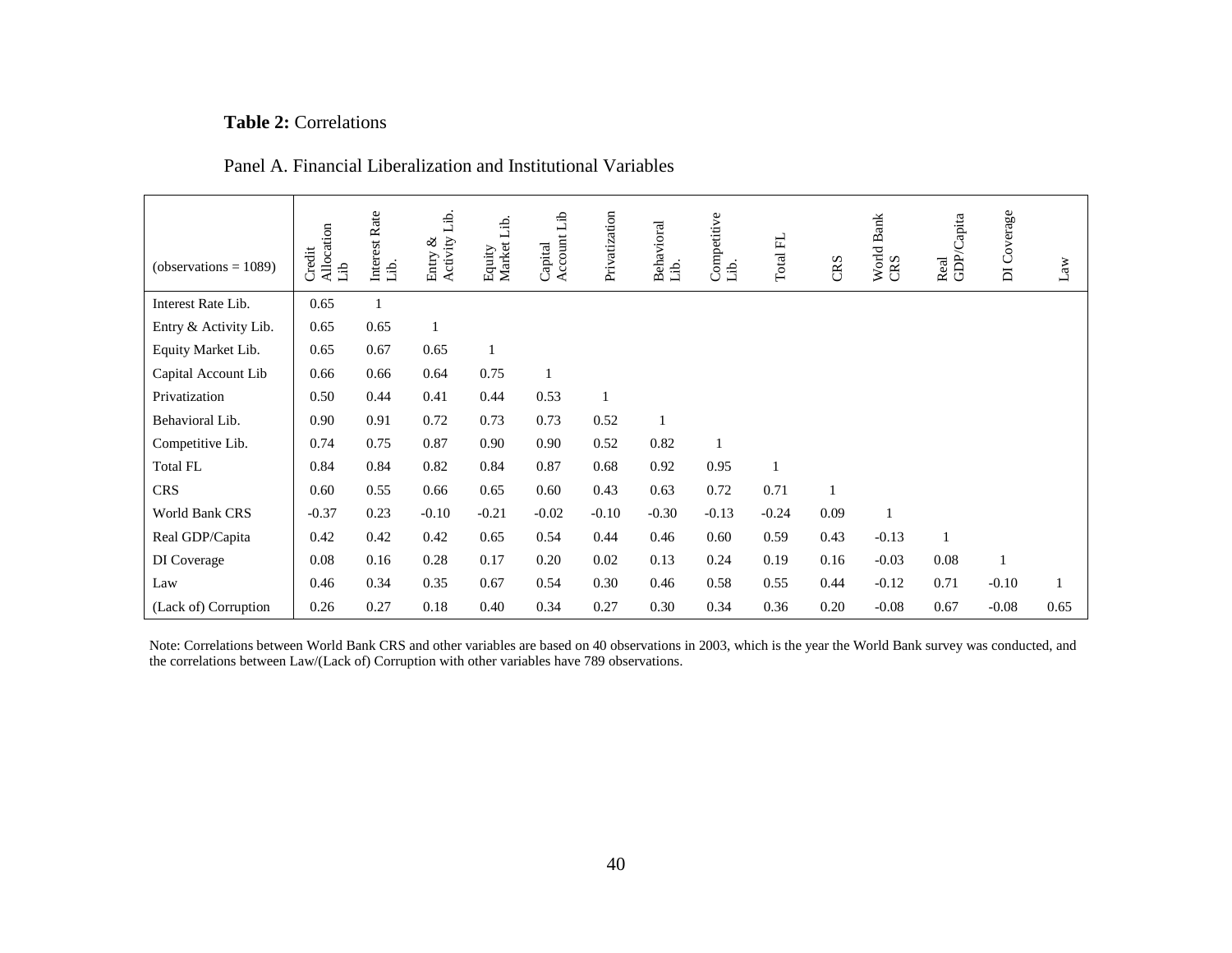|                                | Ξ<br>Total FL | $\mathfrak{L}$<br>Total FL | t <sub>3</sub><br>Total FL | 4<br>Total FL | Behavioral Lib <sub>t-1</sub> | Behavioral Lib <sub>t-2</sub> | $\operatorname{Lib}_{t\text{-}3}$<br>Behavioral | $Libt-4$<br>Behavioral | Ξ<br>Competitive Lib | Competitive Lib <sub>t-2</sub> | Competitive Lib <sub>t-3</sub> | Competitive Lib <sub>t4</sub> | Privatization <sub>t-1</sub> | t <sub>2</sub><br>Privatization | Privatization <sub>t-3</sub> |
|--------------------------------|---------------|----------------------------|----------------------------|---------------|-------------------------------|-------------------------------|-------------------------------------------------|------------------------|----------------------|--------------------------------|--------------------------------|-------------------------------|------------------------------|---------------------------------|------------------------------|
| Total FLt-2                    | 0.98          |                            |                            |               |                               |                               |                                                 |                        |                      |                                |                                |                               |                              |                                 |                              |
| Total FL <sub>t-3</sub>        | 0.96          | 0.98                       |                            |               |                               |                               |                                                 |                        |                      |                                |                                |                               |                              |                                 |                              |
| Total FL <sub>t-4</sub>        | 0.94          | 0.96                       | 0.98                       | $\mathbf{1}$  |                               |                               |                                                 |                        |                      |                                |                                |                               |                              |                                 |                              |
| Behavioral Lib <sub>t-1</sub>  | 0.93          | 0.91                       | 0.88                       | 0.85          |                               |                               |                                                 |                        |                      |                                |                                |                               |                              |                                 |                              |
| Behavioral Lib <sub>t-2</sub>  | 0.91          | 0.93                       | 0.90                       | 0.87          | 0.96                          | $\mathbf{1}$                  |                                                 |                        |                      |                                |                                |                               |                              |                                 |                              |
| Behavioral Lib <sub>t-3</sub>  | 0.89          | 0.91                       | 0.93                       | 0.90          | 0.92                          | 0.96                          |                                                 |                        |                      |                                |                                |                               |                              |                                 |                              |
| Behavioral Lib <sub>t-4</sub>  | 0.86          | $0.88\,$                   | 0.91                       | 0.93          | 0.87                          | 0.91                          | 0.96                                            | $\mathbf{1}$           |                      |                                |                                |                               |                              |                                 |                              |
| Competitive Lib                | 0.95          | 0.94                       | 0.92                       | 0.89          | 0.82                          | 0.82                          | 0.81                                            | 0.79                   |                      |                                |                                |                               |                              |                                 |                              |
| Competitive Lib <sub>t-2</sub> | 0.94          | 0.95                       | 0.94                       | 0.91          | 0.82                          | 0.82                          | 0.82                                            | 0.81                   | 0.98                 |                                |                                |                               |                              |                                 |                              |
| Competitive Lib <sub>t-3</sub> | 0.92          | 0.94                       | 0.95                       | 0.94          | 0.80                          | 0.81                          | 0.82                                            | 0.82                   | 0.95                 | 0.98                           |                                |                               |                              |                                 |                              |
| Competitive Lib <sub>t-4</sub> | 0.90          | 0.92                       | 0.94                       | 0.95          | 0.78                          | 0.80                          | 0.81                                            | 0.82                   | 0.93                 | 0.95                           | 0.98                           | $\mathbf{1}$                  |                              |                                 |                              |
| Privatization $_{t-1}$         | 0.67          | 0.68                       | 0.68                       | 0.67          | 0.51                          | 0.52                          | 0.53                                            | 0.52                   | 0.51                 | 0.52                           | 0.52                           | 0.53                          |                              |                                 |                              |
| Privatization $_{t-2}$         | 0.66          | 0.67                       | 0.67                       | 0.67          | 0.50                          | 0.51                          | 0.51                                            | 0.52                   | 0.50                 | 0.50                           | 0.52                           | 0.52                          | 0.97                         | 1                               |                              |
| Privatization $t-3$            | 0.63          | 0.65                       | 0.66                       | 0.66          | 0.48                          | 0.49                          | 0.50                                            | 0.50                   | 0.48                 | 0.49                           | 0.50                           | 0.51                          | 0.94                         | 0.97                            |                              |
| Privatization t-4              | 0.61          | 0.62                       | 0.64                       | 0.66          | 0.47                          | 0.47                          | 0.48                                            | 0.49                   | 0.46                 | 0.47                           | 0.48                           | 0.50                          | 0.91                         | 0.94                            | 0.97                         |

## Panel B. Types of Liberalization during five-year periods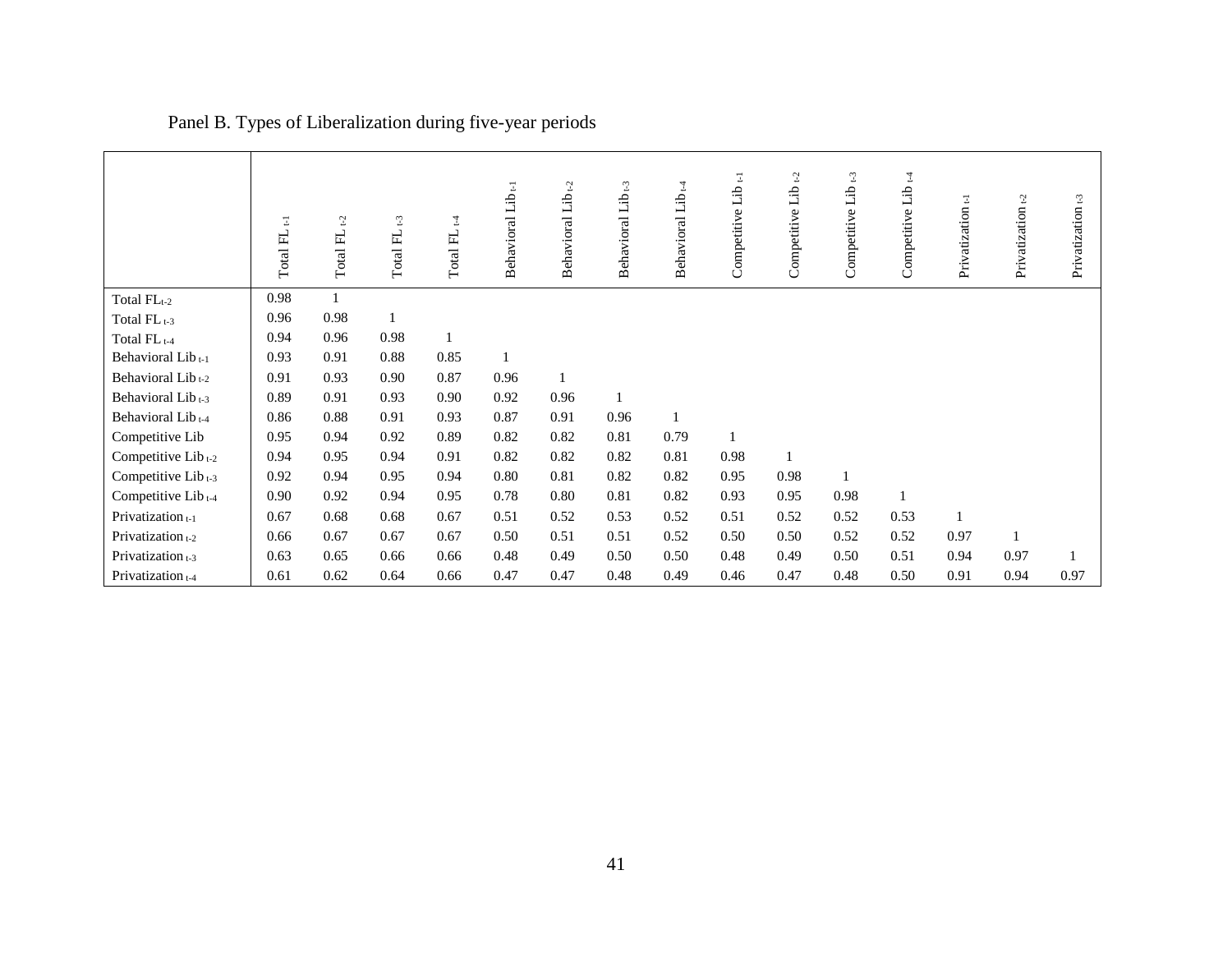|                                       | (1)        | (2)                    | (3)         | (4)                   | (5)        | (6)                   |
|---------------------------------------|------------|------------------------|-------------|-----------------------|------------|-----------------------|
| Sample                                | <b>ALL</b> | <b>ALL</b>             | <b>ADV</b>  | <b>ADV</b>            | <b>EMG</b> | <b>EMG</b>            |
| Total FLt-1                           | $0.004**$  | $0.011**$              | $0.004**$   | $0.016**$             | $0.004**$  | $0.016**$             |
|                                       | (0.003)    | (0.001)                | (0.003)     | (0.001)               | (0.032)    | (0.001)               |
| (Total $FL_{t-1}$ ) <sup>2</sup>      |            | $-0.0004**$<br>(0.026) |             | $-0.001**$<br>(0.017) |            | $-0.001**$<br>(0.005) |
| $CRS_{t-1}$                           | $-0.017**$ | $-0.010^{#}$           | $-0.006*$   | $-0.001$              | $-0.037**$ | $-0.022*$             |
|                                       | (0.004)    | (0.140)                | (0.320)     | (0.797)               | (0.008)    | (0.105)               |
| DI Coverage t-1                       | 0.0004     | 0.001                  | 0.001       | 0.0001                | 0.0002     | 0.001                 |
|                                       | (0.715)    | (0.594)                | (0.576)     | (0.875)               | (0.922)    | (0.471)               |
| GDP/Capita <sub>t-1</sub>             | $-0.010**$ | $-0.011**$             | $0.020^{#}$ | $0.015^{#}$           | 0.007      | 0.006                 |
|                                       | (0.011)    | (0.004)                | (0.128)     | (0.136)               | (0.353)    | (0.376)               |
| GDP Growth Rate <sub>t-1</sub>        | $-0.259**$ | $-0.244**$             | $-0.041$    | $-0.038$              | $-0.470**$ | $-0.425**$            |
|                                       | (0.016)    | (0.012)                | (0.883)     | (0.879)               | (0.005)    | (0.005)               |
| $CA/GDP_{t-1}$                        | $-0.272**$ | $-0.258**$             | $-0.206*$   | $-0.196*$             | $-0.329**$ | $-0.304**$            |
|                                       | (0.012)    | (0.012)                | (0.089)     | (0.064)               | (0.036)    | (0.033)               |
| $M2/Reserves$ <sub>t-1</sub>          | $0.009*$   | $0.009*$               | 0.005       | $0.007*$              | $0.023**$  | $0.023**$             |
|                                       | (0.135)    | (0.095)                | (0.339)     | (0.178)               | (0.010)    | (0.004)               |
| Credit Growth <sub>t-1</sub>          | $0.053**$  | $0.050**$              | 0.009       | 0.008                 | $0.077**$  | $0.069**$             |
|                                       | (0.000)    | (0.000)                | (0.723)     | (0.761)               | (0.004)    | (0.003)               |
| Capital Flows/GDP <sub>t-1</sub>      | $0.274**$  | $0.272**$              | 0.095       | 0.043                 | $0.374**$  | $0.413**$             |
|                                       | (0.016)    | (0.020)                | (0.397)     | (0.719)               | (0.032)    | (0.017)               |
| Inflation <sub>t-1</sub>              | $0.036**$  | $0.032**$              | $0.231*$    | $0.225*$              | $0.027**$  | $0.019**$             |
|                                       | (0.000)    | (0.000)                | (0.099)     | (0.057)               | (0.005)    | (0.030)               |
| Northern Interest Rate <sub>t-1</sub> | $0.481**$  | $0.524**$              | $0.450*$    | $0.320^{#}$           | $0.461*$   | $0.520**$             |
|                                       | (0.017)    | (0.007)                | (0.065)     | (0.180)               | (0.089)    | (0.042)               |
| Currency Crises t-1                   | $-0.008$   | $-0.008$               | 0.008       | 0.007                 | $-0.025*$  | $-0.023*$             |
|                                       | (0.465)    | (0.448)                | (0.595)     | (0.606)               | (0.073)    | (0.062)               |
| No of Obs                             | 1089       | 1089                   | 536         | 536                   | 553        | 553                   |
| Wald Chi-Square                       | 92.195     | 96.563                 | 82.325      | 88.162                | 117.797    | 196.452               |
| Prob > Chi-Square                     | 0.000      | 0.000                  | 0.000       | 0.000                 | 0.000      | 0.000                 |

**Table 3**: The Aggregate Financial Liberalization Index (Total FL) and Banking Crises (Marginal effects are reported)

The dependent variable is the onset of banking crisis dummy. Regressions are estimated using the Logit model with robust and clustered standard errors within a country.<sup>\*</sup>, \*\* indicate the significance levels of 10% and 5%, respectively.<sup>#</sup> indicates the coefficient value zero that falls outside one standard deviation of the estimate. The numbers in parentheses are p-values. For sample,  $ALL = all$  sample,  $ADV = Advanced$  economies,  $EMG =$  Emerging markets.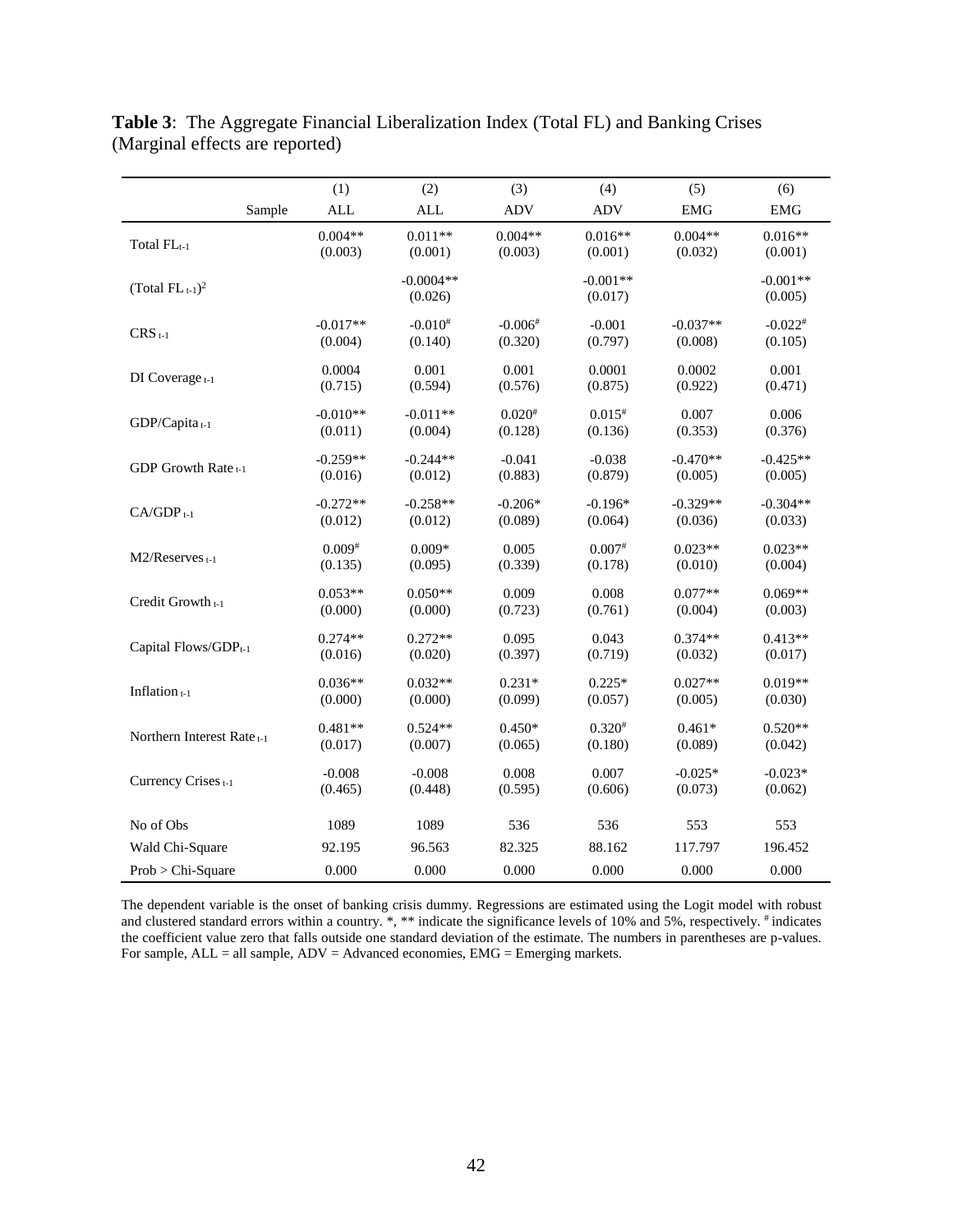|                                       |        | (1)                              | (2)                               | (3)                              | (4)                     | (5)                               | (6)                   |
|---------------------------------------|--------|----------------------------------|-----------------------------------|----------------------------------|-------------------------|-----------------------------------|-----------------------|
|                                       | Sample | $\mbox{ALL}$                     | ADV                               | <b>EMG</b>                       | $\mbox{ALL}$            | <b>ADV</b>                        | <b>EMG</b>            |
| Total FL <sub>t-1</sub>               |        | $0.006*$<br>(0.112)              | $0.014**$<br>(0.031)              | $0.008*$<br>(0.082)              | $0.008**$<br>(0.011)    | $0.013**$<br>(0.018)              | $0.012**$<br>(0.009)  |
| Total FL <sub>t-2</sub>               |        | $-0.003$<br>(0.572)              | $-0.003$<br>(0.453)               | $-0.001$<br>(0.807)              |                         |                                   |                       |
| Total FL <sub>t-3</sub>               |        | $0.011**$<br>(0.011)             | $0.006*$<br>(0.132)               | $0.013**$<br>(0.029)             |                         |                                   |                       |
| Total $FL_{t-4}$                      |        | $-0.005$ <sup>#</sup><br>(0.112) | $-0.003*$<br>(0.349)              | $-0.005*$<br>(0.246)             |                         |                                   |                       |
| Total FLaverage, t-2 to t-4           |        |                                  |                                   |                                  | $0.002*$<br>(0.314)     | 0.001<br>(0.770)                  | $0.005*$<br>(0.123)   |
| (Total $FL_{t-1}$ ) <sup>2</sup>      |        | $-0.0003*$<br>(0.076)            | $-0.0005$ <sup>#</sup><br>(0.119) | $-0.001**$<br>(0.010)            | $-0.0004*$<br>(0.053)   | $-0.0004$ <sup>#</sup><br>(0.122) | $-0.001**$<br>(0.008) |
| $CRS_{t-1}$                           |        | $-0.009$ <sup>#</sup><br>(0.156) | $-0.002$<br>(0.696)               | $-0.022$ <sup>#</sup><br>(0.112) | $-0.010^{#}$<br>(0.122) | $-0.002$<br>(0.758)               | $-0.024*$<br>(0.073)  |
| DI Coverage t-1                       |        | 0.001<br>(0.397)                 | 0.0003<br>(0.685)                 | 0.001<br>(0.547)                 | 0.001<br>(0.500)        | 0.0004<br>(0.694)                 | 0.004<br>(0.530)      |
| GDP/Capita <sub>t-1</sub>             |        | $-0.009**$<br>(0.040)            | $0.014^{#}$<br>(0.155)            | $0.007^{#}$<br>(0.254)           | $-0.011**$<br>(0.005)   | 0.016<br>(0.120)                  | 0.004<br>(0.530)      |
| GDP Growth Rate <sub>t-1</sub>        |        | $-0.099$<br>(0.337)              | $-0.124$<br>(0.446)               | $-0.199$ <sup>#</sup><br>(0.245) | $-0.229**$<br>(0.022)   | $-0.119$<br>(0.498)               | $-0.399**$<br>(0.012) |
| $CA/GDP_{t-1}$                        |        | $-0.277**$<br>(0.010)            | $-0.185*$<br>(0.090)              | $-0.347**$<br>(0.010)            | $-0.268**$<br>(0.006)   | $-0.191*$<br>(0.085)              | $-0.308**$<br>(0.026) |
| $M2/R$ eserves $t-1$                  |        | $0.008*$<br>(0.143)              | $0.007*$<br>(0.105)               | $0.019**$<br>(0.030)             | $0.008*$<br>(0.134)     | $0.005*$<br>(0.255)               | $0.021**$<br>(0.011)  |
| Credit Growth <sub>t-1</sub>          |        | $0.040**$<br>(0.003)             | $-0.018$<br>(0.719)               | $0.060**$<br>(0.011)             | $0.049**$<br>(0.000)    | $-0.015$<br>(0.746)               | $0.073**$<br>(0.002)  |
| Capital Flows/GDP <sub>t-1</sub>      |        | $0.278**$<br>(0.023)             | 0.063<br>(0.608)                  | $0.454**$<br>(0.006)             | $0.280**$<br>(0.018)    | 0.055<br>(0.648)                  | $0.431**$<br>(0.014)  |
| Inflation t-1                         |        | $0.031**$<br>(0.000)             | $0.234**$<br>(0.024)              | $0.020**$<br>(0.022)             | $0.034**$<br>(0.000)    | $0.216*$<br>(0.054)               | $0.023**$<br>(0.010)  |
| Northern Interest Rate <sub>t-1</sub> |        | $0.520**$<br>(0.014)             | $0.272*$<br>(0.208)               | $0.418^{#}$<br>(0.121)           | 0.499**<br>(0.009)      | $0.283*$<br>(0.156)               | $0.475*$<br>(0.056)   |
| Currency Crises t-1                   |        | $-0.006$<br>(0.627)              | 0.005<br>(0.682)                  | $-0.022$ <sup>#</sup><br>(0.149) | $-0.007$<br>(0.513)     | 0.009<br>(0.519)                  | $-0.025**$<br>(0.043) |
| No of Obs                             |        | 1024                             | 502                               | 522                              | 1073                    | 526                               | 547                   |
| Wald Chi-Square                       |        | 169.6                            | 360.236                           | 343.691                          | 86.840                  | 155.783                           | 133.784               |
| Prob > Chi-Square                     |        | 0.000                            | 0.000                             | 0.000                            | 0.000                   | 0.000                             | 0.000                 |

**Table 4**: The Dynamic Effects of Financial Liberalization on Banking Crises (Marginal effects are reported)

The dependent variable is the onset of banking crisis dummy. Regressions are estimated using the Logit model with robust and clustered standard errors within a country. \*, \*\* indicate the significance levels of 10% and 5%, respectively. # indicates the coefficient value zero that falls outside one standard deviation of the estimate. The numbers in parentheses are p-values. For sample,  $ALL = all$  sample,  $ADV = Advanced$  economies,  $EMG =$  Emerging markets.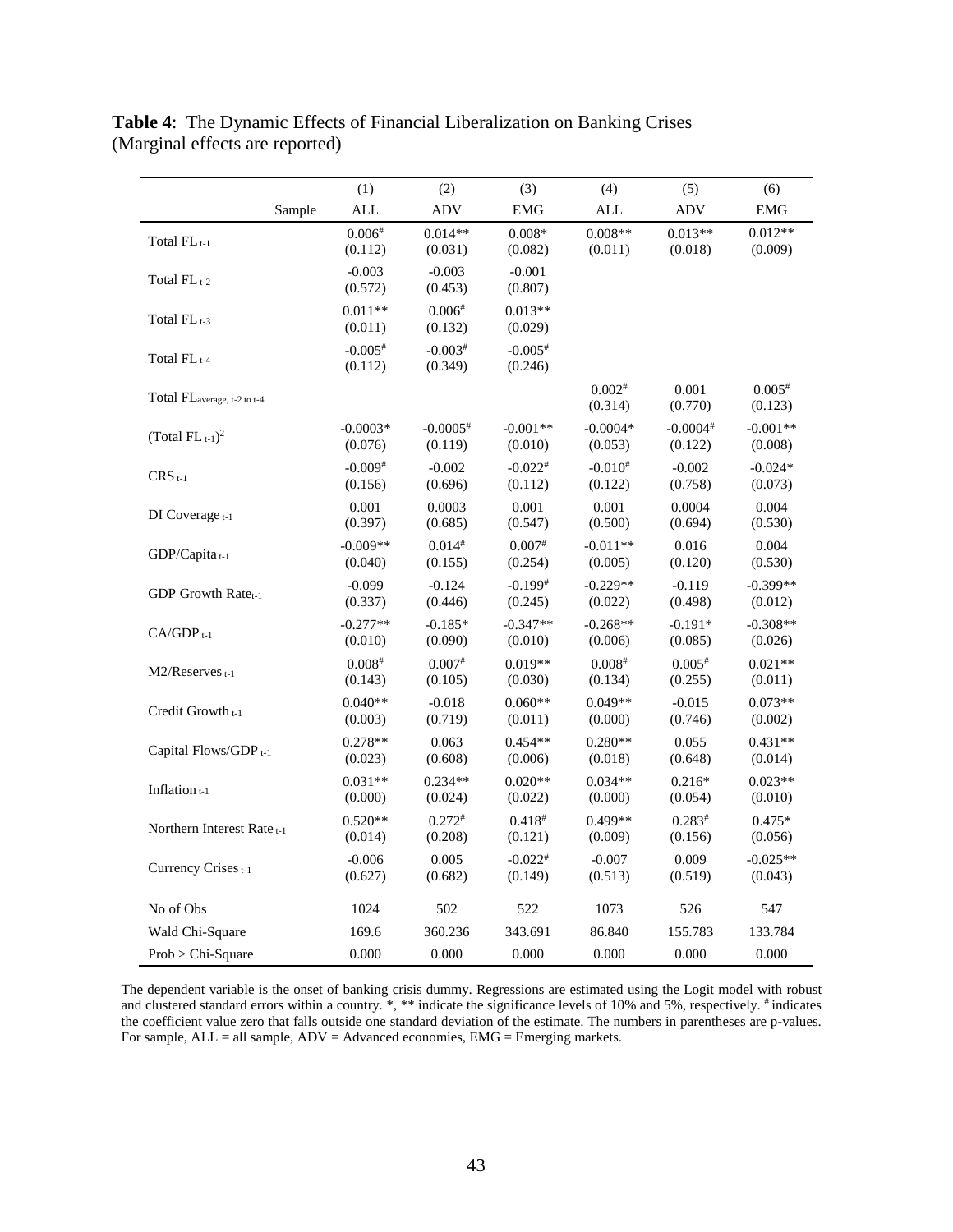|                                         | (1)                   | (2)                  | (3)                   |
|-----------------------------------------|-----------------------|----------------------|-----------------------|
| Sample                                  | ALL                   | <b>ADV</b>           | <b>EMG</b>            |
|                                         | 0.0004                | 0.003                | $0.007*$              |
| Total $FL_{t-1}$                        | (0.183)               | (0.573)              | (0.116)               |
|                                         | 0.002                 | 0.001                | $0.005*$              |
| Total FL <sub>average, t-2 to t-4</sub> | (0.341)               | (0.553)              | (0.119)               |
|                                         | $-0.0001$             | $-0.00001$           | $-0.0004*$            |
| (Total $FL_{t-1}$ ) <sup>2</sup>        | (0.666)               | (0.959)              | (0.154)               |
|                                         | $-0.004**$            | $-0.003**$           | $-0.006**$            |
| (Total $FL \times CRS$ ) <sub>t-1</sub> | (0.001)               | (0.047)              | (0.008)               |
|                                         | $0.044**$             | $0.049**$            | $0.047*$              |
| $CRS_{t-1}$                             | (0.006)               | (0.050)              | (0.100)               |
|                                         | 0.0004                | $-0.0001$            | 0.001                 |
| DI Coverage $t-1$                       | (0.652)               | (0.932)              | (0.696)               |
|                                         |                       | $0.020**$            |                       |
| $GDP/Capita_{t-1}$                      | $-0.009**$<br>(0.019) | (0.044)              | 0.003<br>(0.664)      |
|                                         |                       |                      |                       |
| GDP Growth Rate t-1                     | $-0.218**$<br>(0.017) | $-0.106*$<br>(0.483) | $-0.382**$<br>(0.010) |
|                                         |                       |                      |                       |
| $CA/GDP_{t-1}$                          | $-0.285**$<br>(0.004) | $-0.183*$<br>(0.085) | $-0.275**$            |
|                                         |                       |                      | (0.048)               |
| $M2/R$ eserves $t-1$                    | $0.009*$              | $0.006*$             | $0.018**$             |
|                                         | (0.117)               | (0.144)              | (0.019)               |
| Credit Growth <sub>t-1</sub>            | $0.043**$             | $-0.012$             | $0.063**$             |
|                                         | (0.001)               | (0.718)              | (0.006)               |
| Capital Flows t-1                       | $0.239**$             | 0.077                | $0.355**$             |
|                                         | (0.042)               | (0.509)              | (0.019)               |
|                                         | $0.032**$             | $0.179*$             | $0.022**$             |
| Inflation <sub>t-1</sub>                | (0.000)               | (0.062)              | (0.015)               |
|                                         | $0.424**$             | $0.194*$             | $0.443**$             |
| Northern Interest Rate <sub>t-1</sub>   | (0.016)               | (0.240)              | (0.040)               |
|                                         | $-0.009$              | 0.008                | $-0.024*$             |
| Currency Crises <sub>t-1</sub>          | (0.341)               | (0.458)              | (0.023)               |
|                                         |                       |                      |                       |
| No of Obs                               | 1073                  | 526                  | 547                   |
| Wald Chi-Square                         | 94.307                | 147.214              | 157.478               |
| Prob > Chi-Square                       | 0.000                 | 0.000                | 0.000                 |

**Table 5**: Interaction between the Aggregate Financial Liberalization Index and Capital Regulation and Supervision (Marginal effects are reported)

The dependent variable is the onset of banking crisis dummy. Regressions are estimated using the Logit model with robust and clustered standard errors within a country. \*, \*\* indicate the significance levels of 10% and 5%, respectively. # indicates the coefficient value zero that falls outside one standard deviation of the estimate. The numbers in parentheses are p-values. For sample,  $ALL = all$  sample,  $ADV = Advanced$  economies,  $EMG =$  Emerging markets.